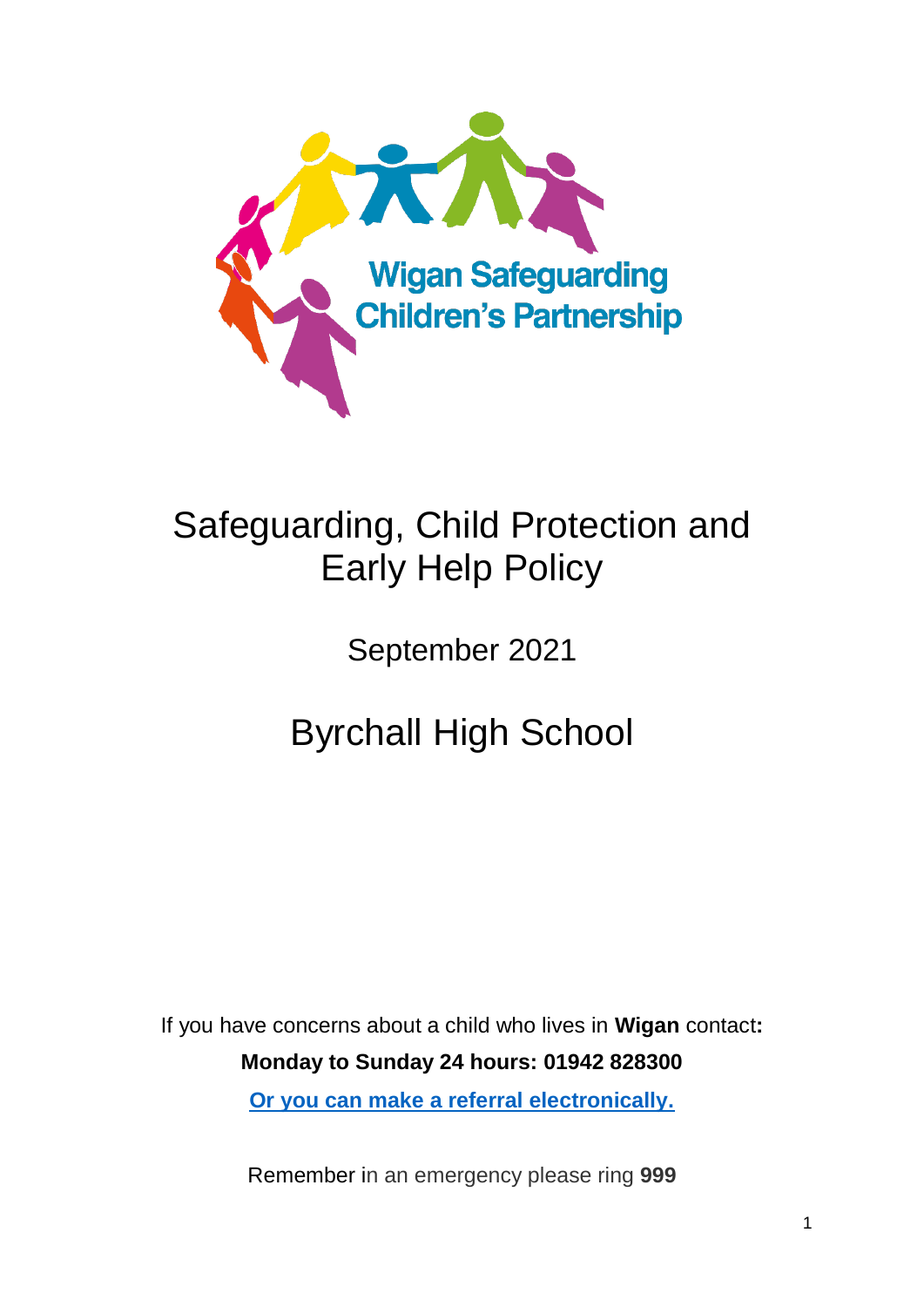# **Contents Page**

|                                                                                                         | Page Number     |
|---------------------------------------------------------------------------------------------------------|-----------------|
| <b>Key Contacts</b>                                                                                     | $4 - 5$         |
| People with lead safeguarding responsibilities.                                                         |                 |
| <b>Key Agencies</b>                                                                                     |                 |
| Definition of Safeguarding and Child Protection                                                         | $5-6$           |
| Introduction                                                                                            | $6 - 8$         |
| Scope                                                                                                   | 8               |
| <b>Expectations of Staff</b>                                                                            | $8-9$           |
| Safe Setting Safe Staff                                                                                 | $9 - 12$        |
| Training                                                                                                | $12 - 13$       |
| Induction<br>$\bullet$                                                                                  |                 |
| Safeguarding training                                                                                   |                 |
| Advanced training                                                                                       |                 |
| <b>Safer Recruitment</b>                                                                                |                 |
| Governors training                                                                                      |                 |
| Responsibility of Designated Safeguarding Lead                                                          | $13 - 14$       |
| Supporting Children and Young People                                                                    | $14 - 15$       |
| Children with Special Educations Needs and Disability                                                   | $\overline{15}$ |
| Responding to concerns and disclosures                                                                  | $15 - 19$       |
| Reporting concerns<br>$\bullet$                                                                         |                 |
| Responding to a disclosure                                                                              |                 |
| <b>Involving Parents and Carers</b>                                                                     |                 |
| <b>Information Sharing</b><br>$\bullet$                                                                 |                 |
| Disagreements, Escalation and Resolution                                                                |                 |
| Prevention                                                                                              |                 |
| Allegations against staff                                                                               | 19-20           |
| Whistleblowing                                                                                          | 20              |
| The use of physical intervention and use of force                                                       | 21              |
| <b>Children Missing from Education (CME)</b>                                                            | 21              |
| Allegations of abuse made by other pupils                                                               | 22              |
| Sexual violence and harassment including peer on peer abuse                                             | 22-23           |
| <b>Private Fostering Arrangements</b>                                                                   | 23              |
| Supporting staff                                                                                        | 24              |
| Equalities statement                                                                                    | 24              |
| <b>Preventing Radicalisation</b>                                                                        | 24              |
| Extra Familiar Harm/ Contextual Safeguarding                                                            | 25              |
| Domestic Abuse and Coercive Control                                                                     | 25              |
| Monitoring and Evaluation                                                                               | 25-26           |
| Corona Virus (Covid 19)                                                                                 | 26              |
|                                                                                                         |                 |
| Appendix A                                                                                              | 27-37           |
| <b>Types of Abuse and Neglect</b>                                                                       |                 |
| Signs of Abuse and Neglect<br><b>Risk Indicators</b>                                                    |                 |
|                                                                                                         |                 |
| <b>Recognising Physical Abuse</b>                                                                       |                 |
| <b>Recognising Emotional Abuse</b>                                                                      |                 |
| <b>Recognising Neglect</b>                                                                              |                 |
| Recognising the signs of Sexual Abuse                                                                   |                 |
| <b>Child Sexual Exploitation and Trafficking</b><br><b>Child Criminal Exploitation and County Lines</b> |                 |
|                                                                                                         |                 |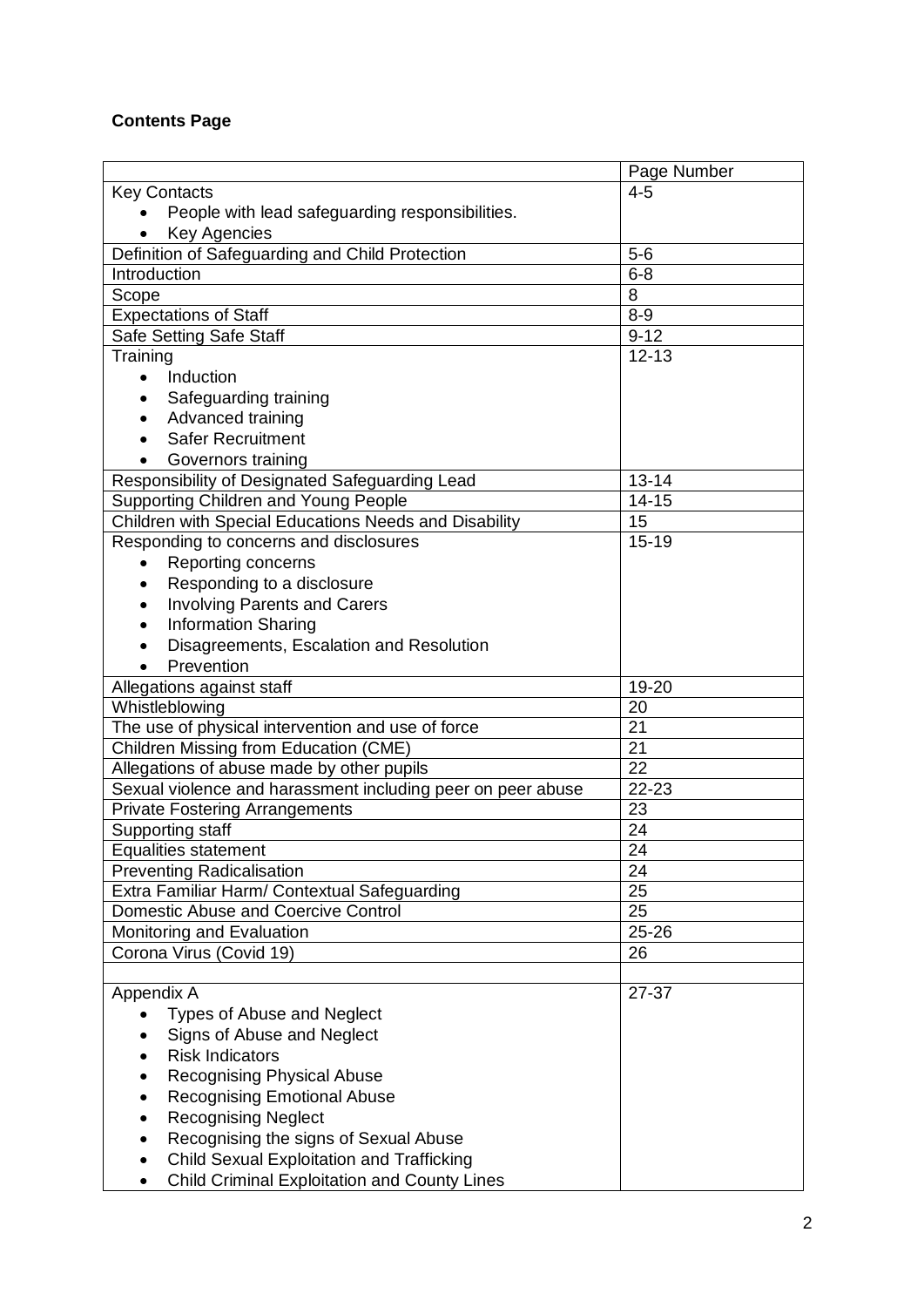| Gangs and Youth Violence                           |    |
|----------------------------------------------------|----|
| Drugs                                              |    |
| <b>Faith Abuse</b>                                 |    |
| <b>Honour Based Violence</b>                       |    |
| <b>Female Genital Mutilation</b>                   |    |
| Peer on Peer Abuse                                 |    |
| Domestic Violence and Abuse, Gender-based Violence |    |
| and Teenage Relationship Abuse                     |    |
| Sexual Violence and Sexual Harassment              |    |
| Online Sexual Abuse                                |    |
| <b>Online Safety</b>                               |    |
| Child and Adolescent Mental Health                 |    |
| <b>Fabricated or Induced Illness</b>               |    |
| <b>Homelessness</b>                                |    |
| <b>Alternative Provision</b>                       |    |
| Children and the Court System                      |    |
| Children with a Family Member in Prison            |    |
|                                                    |    |
| Appendix C                                         |    |
| Key Documentation, Procedures and Guidance         | 38 |
|                                                    |    |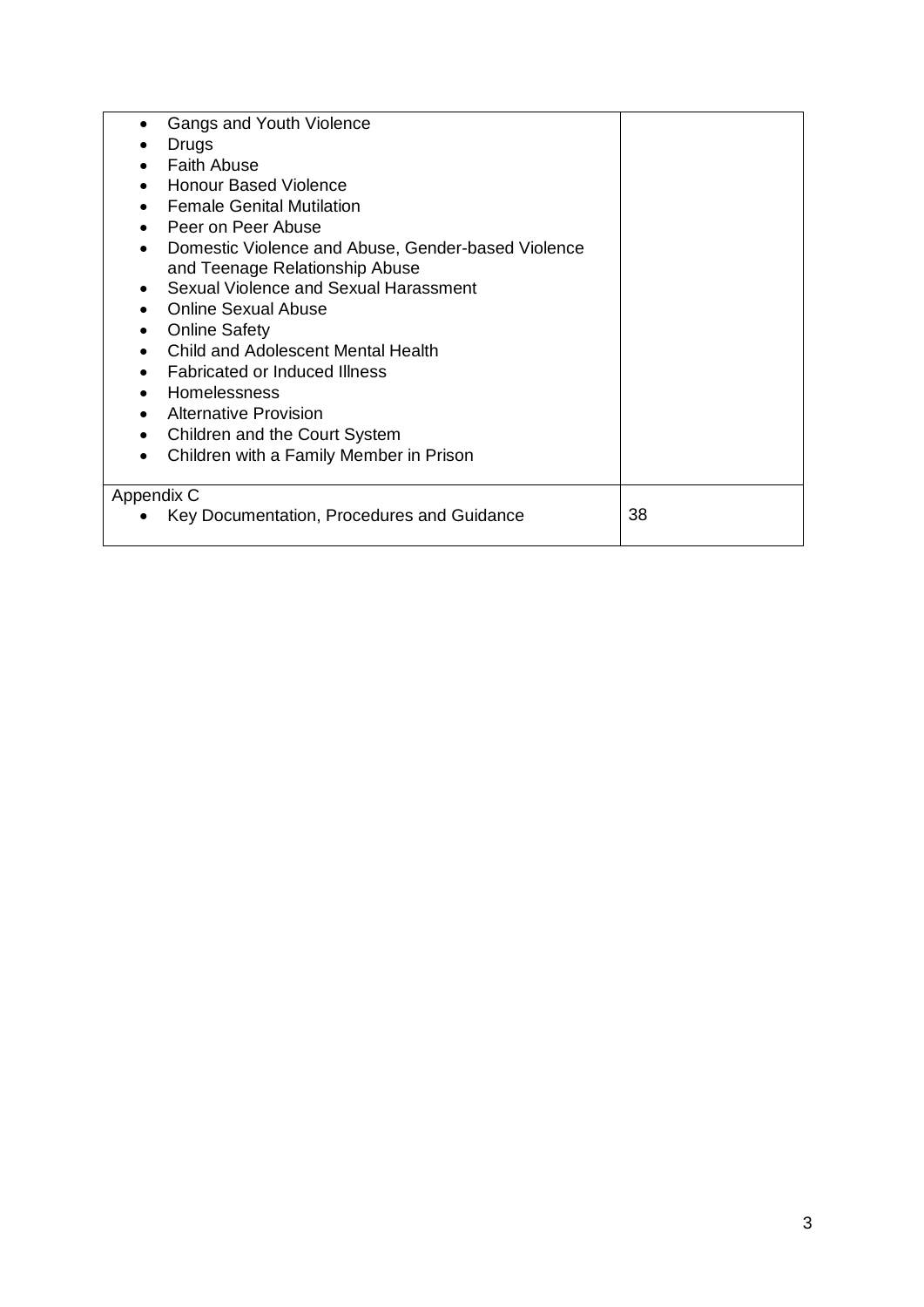# **Key Contacts**

| Police Agreed (Date)                                  | April 2021 |
|-------------------------------------------------------|------------|
| Policy Policy Published (including on website) (Date) | April 2021 |
| Next review (Date)                                    | April 2022 |

## **Table of identified persons with specific lead responsibilities in relation to Safeguarding and other key agencies.**

| Role                                                  | Name                                           | Telephone               | Email                           |
|-------------------------------------------------------|------------------------------------------------|-------------------------|---------------------------------|
| <b>Head Teacher</b>                                   | Mr Alan Birchall                               | 01942 728221            | abirchall@byrchall.wigan.sch.uk |
| Designated<br>Safeguarding<br>Lead (DSL)              | Mrs Anita<br>Hudson                            | 01942 827221<br>ext 326 | ahudson@byrchall.wigan.sch.uk   |
| Deputy<br>Designated<br>Safeguarding<br>Lead (DDSL)   | Mrs Kirsty<br>Macey                            | 01942 728221<br>ext 220 | Kmacey@byrchall.wigan.sch.uk    |
| Nominated<br>Governor/trustee                         | Mrs Joanne<br>Shaw/                            | N/A                     | N/A                             |
| Chair of<br>Governors/<br><b>Trustees</b>             | Mrs Tracey<br>Hughes / Mr<br><b>Peter Hart</b> | N/A                     | N/A                             |
| Designated<br>Teacher for<br>Children Looked<br>After | Mrs Anita<br>Hudson                            | 01942 728221<br>ext 326 | ahudson@byrchall.wigan.sch.uk   |

**Table of key agencies contact details. They have safeguarding responsibilities within each of the roles which are set out in Keeping Children Safe in Education (2020).**

| Designated<br>officer<br>(Allegations)<br>(formally known<br>as LADO) | Sue<br><b>Wharton</b> | 01942<br>828328 | lado@wigan.gov.uk                         |
|-----------------------------------------------------------------------|-----------------------|-----------------|-------------------------------------------|
| Children's                                                            | Duty team             | 01942           | https://www.wigan.gov.uk/Resident/Health- |
| Social Care                                                           |                       | 828300          | Social-Care/Children-and-young-           |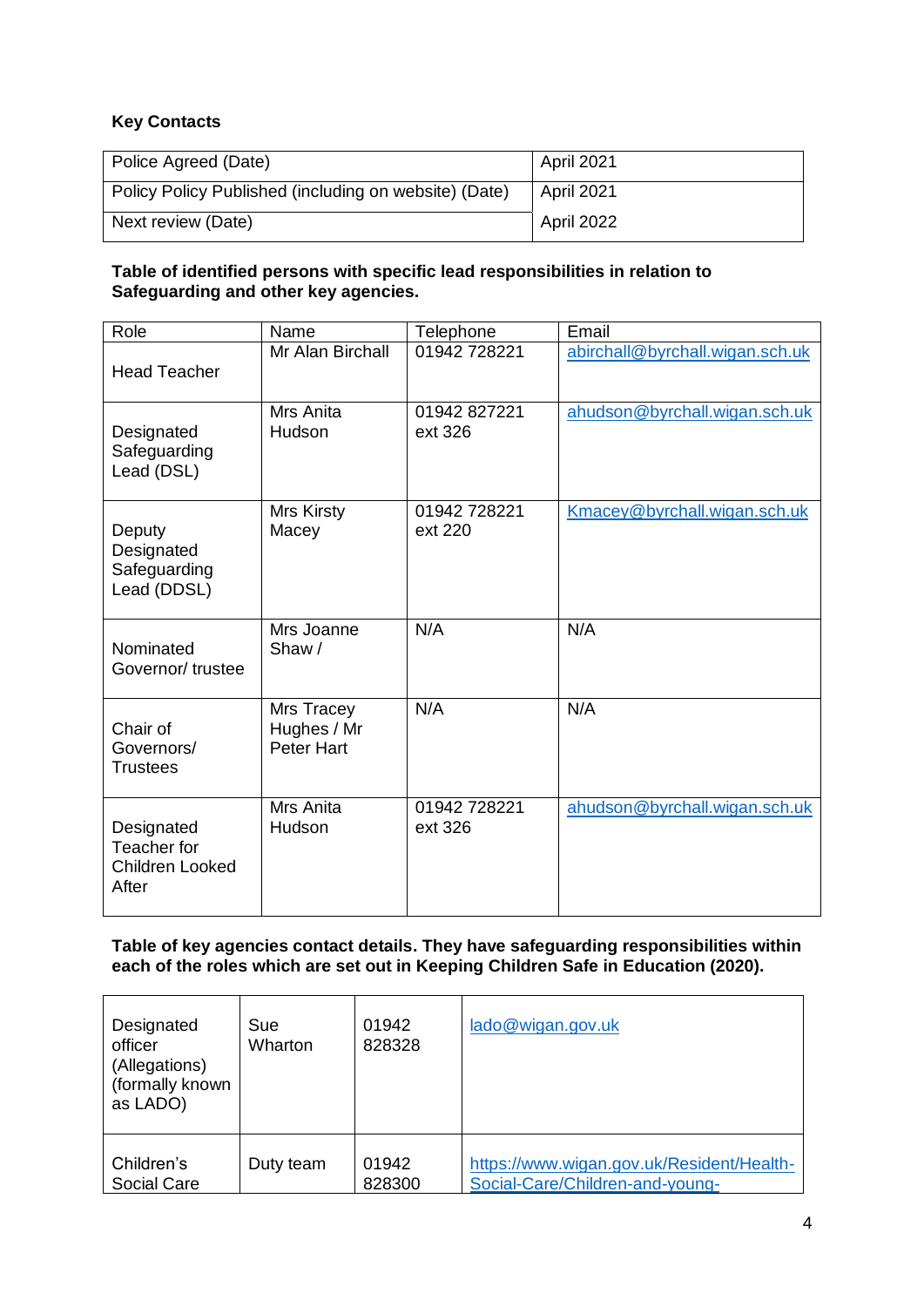| Case referrals                                              |                         |                 | people/ProfessionalReferralForm.aspx |
|-------------------------------------------------------------|-------------------------|-----------------|--------------------------------------|
| Early Help Hub                                              | StartWell               | 01942<br>486262 | EHH@wigan.gov.uk                     |
| Wigan<br>Safeguarding<br>Children<br>Partnership<br>(WSCP)  |                         | 01942<br>486025 | wscbtraining@wigan.gov.uk            |
| <b>Link Social</b><br>Worker                                | <b>Steve</b><br>Swinhoe | 01942<br>487185 | s.swinhoe@wigan.gov.uk               |
| <b>CAMHS Link</b><br>Worker                                 | Emily<br>Pender         | 01942<br>775400 | Emily.penders@NWBH.nhs.uk            |
| School<br>Nursing/Health<br><b>Visiting Service</b>         | Jackie<br>Clough        | 01942<br>483889 | Plattbridgeschoolnursing@nhs.net     |
| Service<br>Delivery<br>Footprint (SDF)<br>Huddle<br>Manager | Angela<br>Addis         | 07584<br>467950 | Angela.addis@wigan.gov.uk            |
| Housing                                                     | Angela Scott            | 01942<br>486162 | Angela.scott@walh.co.uk              |

If you believe that a child or young person is at **immediate risk** of harm or injury, then contact the **Police on 999**

# **Definitions**

**Safeguarding** is defined as: protecting children from maltreatment; preventing impairment of children's mental and physical health or development; ensuring that children grow up in circumstances consistent with the provision of safe and effective care; and taking action to enable all children to have the best outcomes;

**Child Protection** refers to the situation where a child is suffering significant harm, or is likely to do so, and action is required to protect that child.

#### **Introduction**

This policy has been developed in accordance with the principles established by

• [The Children Act 1989 \(as amended\).](https://www.legislation.gov.uk/ukpga/1989/41/contents)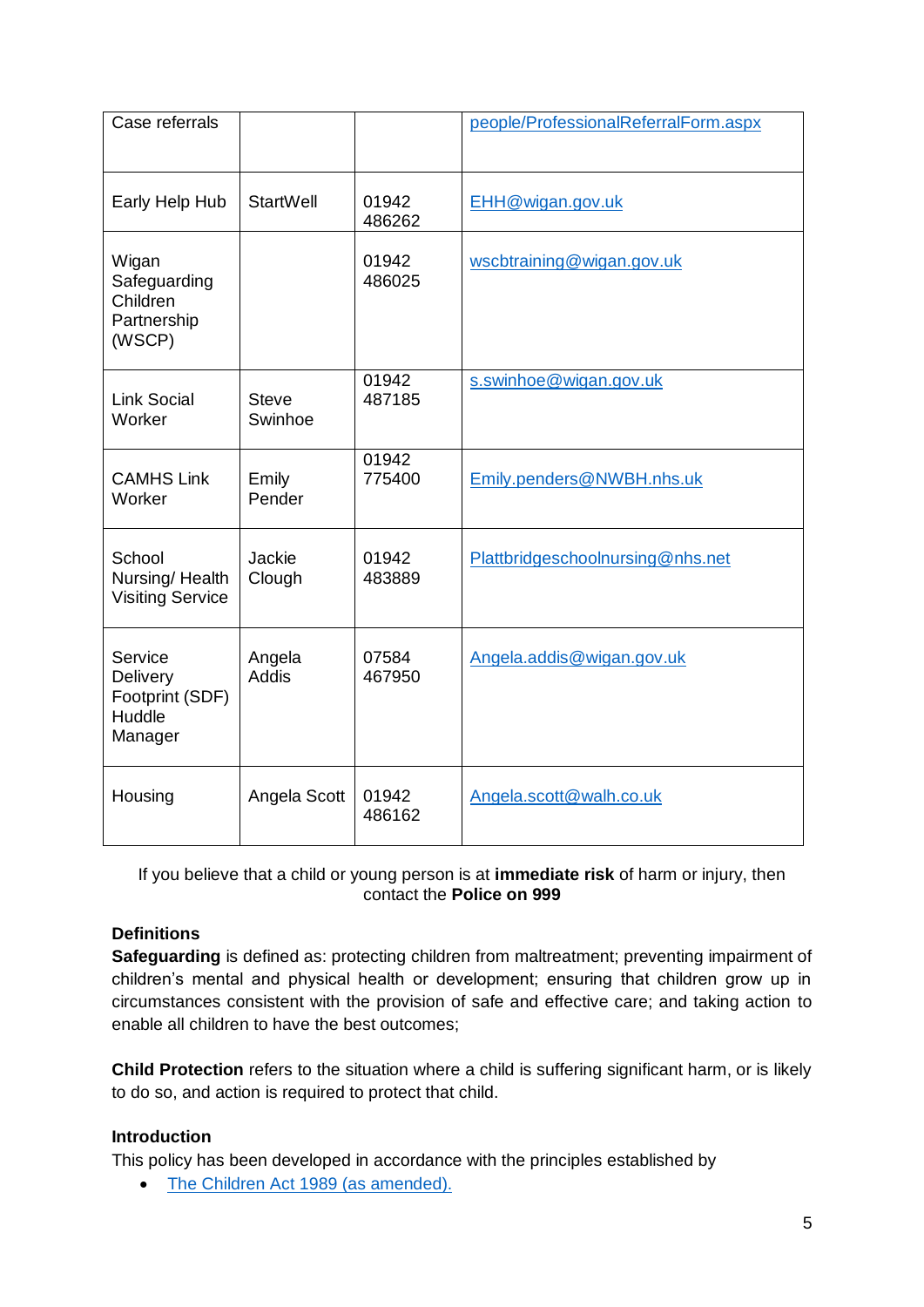- [The Children and Social Work Act 2017.](https://www.legislation.gov.uk/ukpga/2017/16/contents/enacted)
- [The Safeguarding Vulnerable Groups Act 2006.](https://www.legislation.gov.uk/ukpga/2006/47/contents)

In addition to the revised documents;

- **[Working Together to Safeguard Children 2018](https://www.gov.uk/government/publications/working-together-to-safeguard-children--2)**
- **Keeping Children Safe in Education 2021** (KCSiE)

Other key documents are noted, which have prompted changes to safeguarding requirements over time. This policy references these throughout where relevant:

- [GDPR and the Data Protection Act 2018.](https://www.gov.uk/data-protection)
- [Information Sharing: Advice for Practitioners 2018.](https://www.gov.uk/government/publications/safeguarding-practitioners-information-sharing-advice)
- [Sexual Violence and Sexual Harassment between Children in Schools and Colleges](https://www.gov.uk/government/publications/sexual-violence-and-sexual-harassment-between-children-in-schools-and-colleges)  [\(guidance document\)](https://www.gov.uk/government/publications/sexual-violence-and-sexual-harassment-between-children-in-schools-and-colleges) 2018.
- [Childcare \(Early Years Provision Free of Charge\) \(Extended Entitlement\)](https://www.gov.uk/government/publications/disqualification-under-the-childcare-act-2006/disqualification-under-the-childcare-act-2006)  [\(Amendment\) Regulations 2018.](https://www.gov.uk/government/publications/disqualification-under-the-childcare-act-2006/disqualification-under-the-childcare-act-2006)
- [Childcare Act 2006 \(as amended in 2018\).](https://www.gov.uk/government/publications/disqualification-under-the-childcare-act-2006)

This policy should also be read in conjunction with [Wigan's Threshold of Need Document](https://www.wiganlscb.com/Parent/Thresholds-of-Need.aspx)  [and Procedure](https://www.wiganlscb.com/Parent/Thresholds-of-Need.aspx) and [Wigan's Resolution Policy](https://www.wiganlscb.com/Docs/PDF/Professional/Resolution-Protocol-COVID-19-revision.pdf) .This policy should be read in alongside the following policies relevant to the safety and welfare of our pupils;

- **•** Behaviour
- Staff behaviour/Code of conduct
- Whistleblowing
- Anti-bullying
- Health and safety
- Management of Allegations against staff
- Curriculum
- PSHE
- Teaching and Learning
- First Aid and Administration of medicines
- Sex and Relationships Education
- E Safety, including staff use of mobile phones
- Risk Assessment
- Recruitment and Selection
- SCR
- Policy on Supporting Children in Care
- Attendance including the safeguarding response to children who go missing
- Bereavement

The aim of this policy is to ensure:

- All of our pupil's / students are safe and protected from harm
- Safeguarding procedures are in place to help pupils and students to feel safe and learn to stay safe
- Adults in the education setting community are aware of the expected behaviours and the legal responsibilities in relation to safeguarding and child protection.
- All agencies are providing appropriate support to children and young people through adoption of the early help framework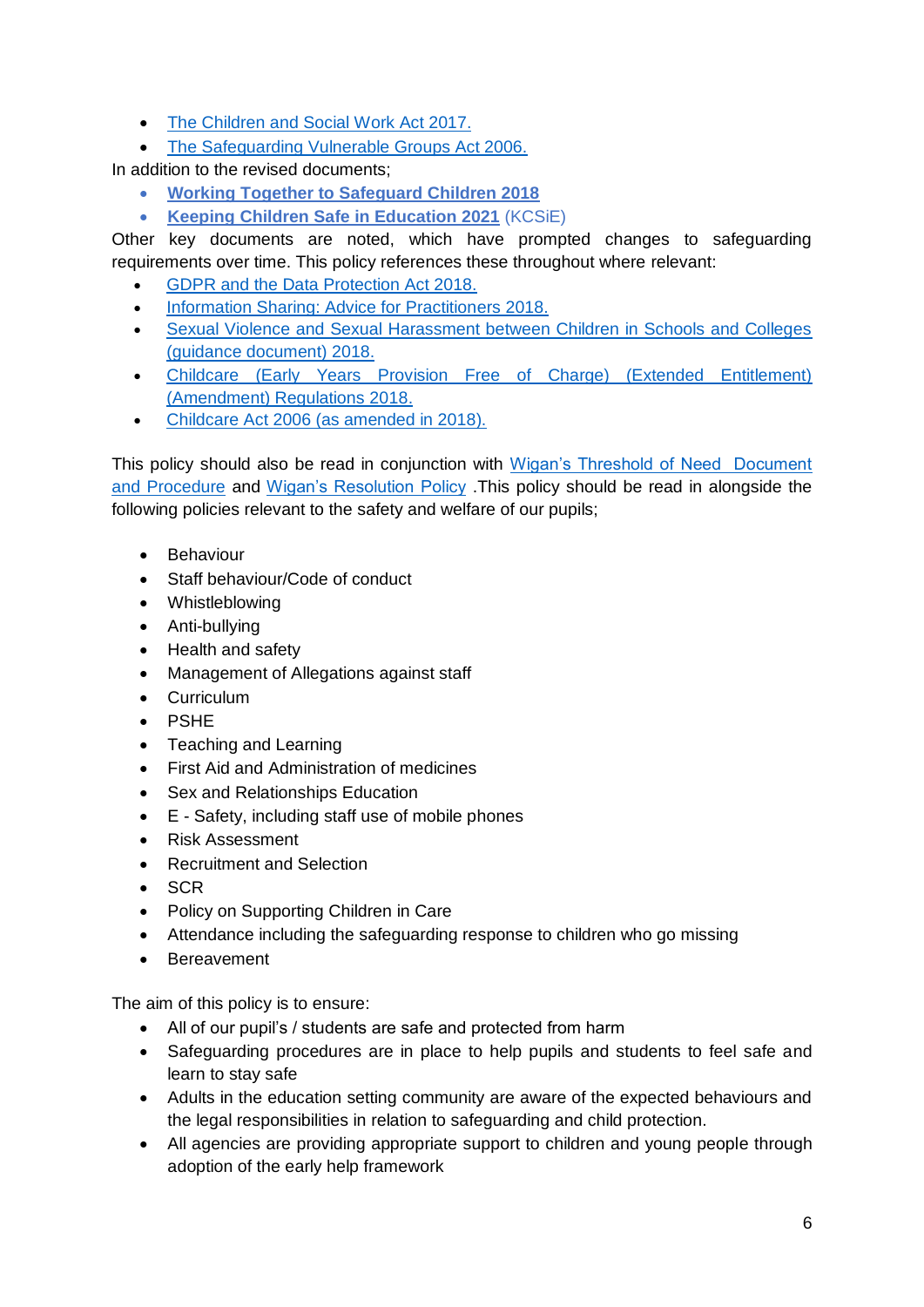This will be achieved by:

- Supporting the child's / young person's development in ways that will foster security, confidence, and independence.
- Providing a high quality, safe and stimulating environment in which children and young people feel safe, secure, valued, and respected, feel confident, and are able to enjoy, learn and grow in confidence. Have positive relationships with the adults caring for them and know how to approach adults if they are in difficulties, believing they will be effectively listened to.
- Raising the awareness of all teaching and non-teaching staff of the need to safeguard children and young people, of their responsibilities in identifying and reporting possible cases of abuse (See Appendix 1 and 2) and preventing and intervening earlier to address support and social needs of young people through the early help framework
- Providing a systematic means of monitoring children / young people known or thought to be at risk of harm, and ensure we, Byrchall High School, contribute to assessments of need and support packages for those pupils/students.
- Emphasising the need for good levels of communication between all members of staff.
- Developing a structured procedure within the education setting which will be followed by all members of the education setting community in cases of suspected abuse.
- Also, that staff have had access to specific training and awareness raising concerning:
	- **Staff Behaviour Policy (for safer working practice)**
	- **-** D/DSL training
	- **KCSiE (2021) Part 1**
	- **•** Children Looked After (CLA)
	- Online safety training for staff
	- **Preventing Radicalisation**
	- **Staff training**
	- **•** Whistleblowing
- Developing and promoting effective working relationships with other agencies, especially the Police, Health and Social Care.
- Ensuring that all staff working within our education setting who have substantial access to children and young people have been checked as to their suitability, including verification of their identity, qualifications, and a satisfactory DBS check and a central record is kept for audit. The Guidance regarding DBS checks was updated by the [Protection of Freedoms Act 2012](https://www.legislation.gov.uk/ukpga/2012/9/contents) and further information can be found regarding [what level of check is required for individuals which has been](https://www.gov.uk/dbs-check-applicant-criminal-record)  [produced by the UK government.](https://www.gov.uk/dbs-check-applicant-criminal-record)
- Curriculum teaching about safeguarding**:** Our pupils access a broad and balanced curriculum that promotes their spiritual, moral, cultural, mental, and physical development, and prepares them for the opportunities, responsibilities, and experiences of life. We provide opportunities for pupils to develop skills, concepts, attitudes, and knowledge that promote their safety and well-being. The PSHE(CASP) and citizenship curriculum specifically includes the following objectives and incorporates the statutory RSE curriculum content: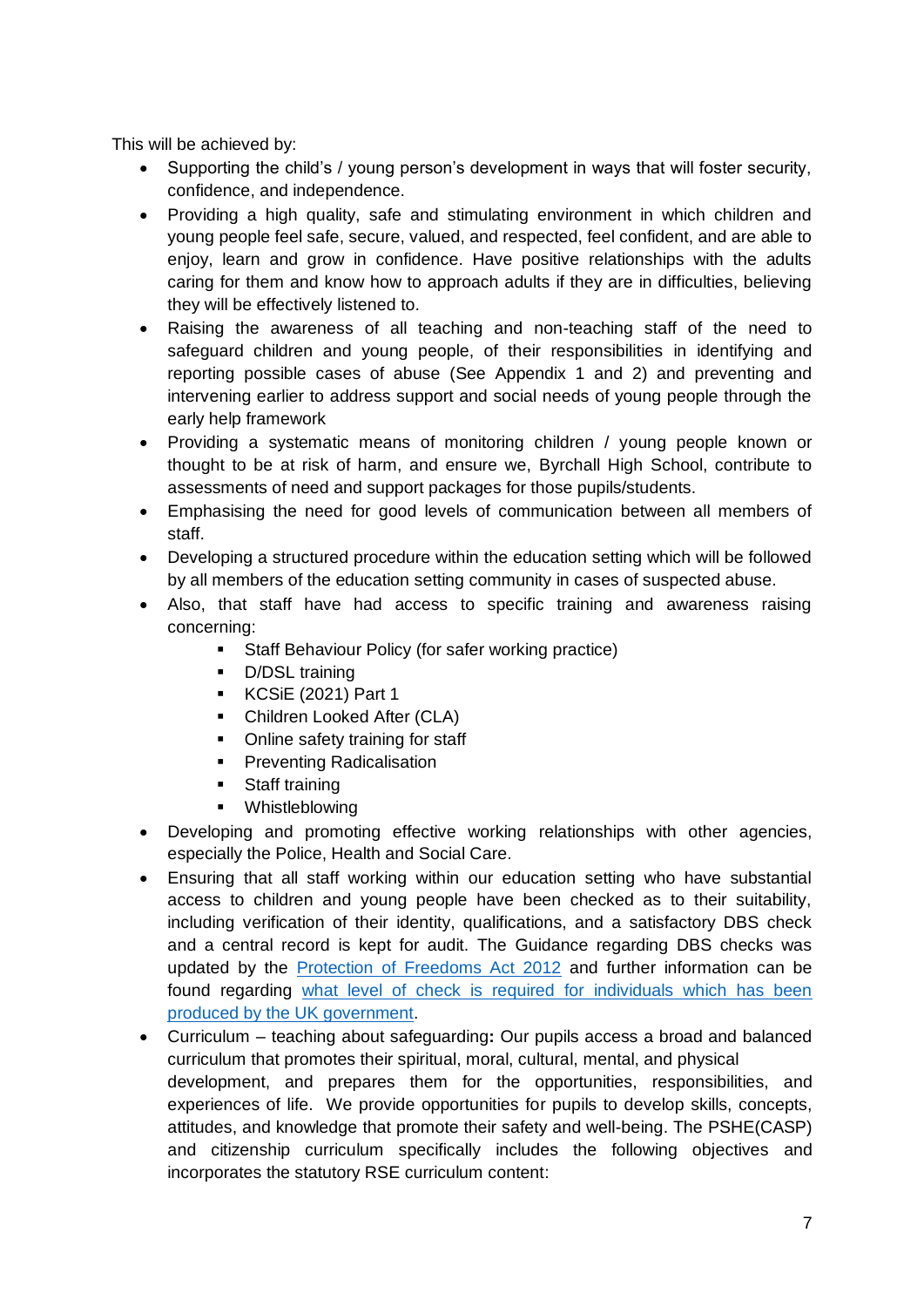- Developing pupil self-esteem and communication skills
- Developing strategies for self-protection including online safety
- Developing a sense of the boundaries between appropriate and inappropriate behaviour in adults and within peer relationships (positive relationships and consent)

# **Scope**

As outlined above, the term 'safeguarding children' covers a range of measures including child protection procedures. It encompasses a preventative approach through the early help framework to keeping children safe that incorporates pupil health and safety; school behaviour and preventing bullying; supporting pupils with medical conditions; personal, health, social economic education; providing first aid and site security.

All staff are aware of the categories of abuse, which are:

- Physical abuse
- Emotional Abuse
- Neglect
- Sexual abuse

The definitions of which and signs and symptoms of the four categories of abuse can be found in Appendix one and two.

This policy assumes that any of the categories of abuse could be disclosed within the Borough of Wigan, and gives further information relating to individual types of abuse within this document in line with advice and guidance within KCSiE (2020).

# **Expectations**

All staff are:

- Familiar with this safeguarding policy and have an opportunity to contribute to its review.
- Alert to signs and indicators of possible abuse.
- Able to record and report concerns as set out in this policy.
- Able to deal with a disclosure of abuse from a pupil.
- Involved in the implementation of individual education programmes, integrated support plans, child in need plans and interagency child protection plans as required.

In addition, all staff have read and understood Part 1 of the latest version of KCSiE (2020) and all staff working directly with children have also read Annex A.

We recognise that all adults, including temporary staff<sup>1</sup>, volunteers and governors, have a full and active part to play in protecting our pupils / students from harm, and that the child's / young person's welfare is our paramount concern.

 $\overline{a}$  $1$  Wherever the word "staff" is used, it covers ALL staff on site, including ancillary supply and self-employed staff, contractors, volunteers working with children etc, and governors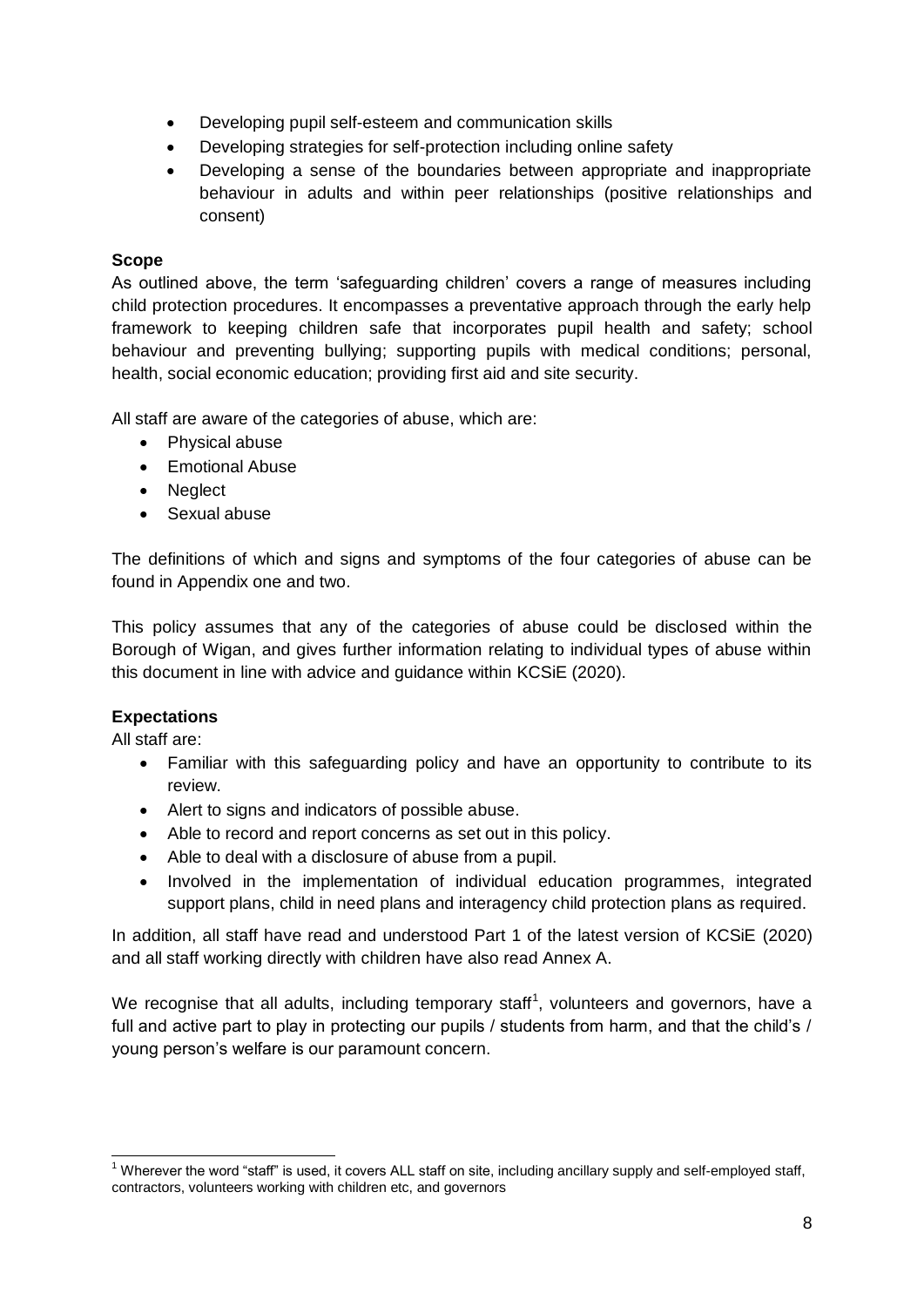All staff believe that our education setting should provide a caring, positive, safe, and stimulating environment that promotes the social, physical, and moral development of the individual child or young person.

We recognise that a child / young person who is neglected, abused, or witnessed violence may feel helpless and humiliated, may blame themselves, and find it difficult to develop and maintain a sense of worth. We accept that research shows that the behaviour of a child in these circumstances may range from that which is perceived to be normal to aggressive or withdrawn**.** 

We recognise that the education setting may provide the only stability in the lives of children and young people who have been abused or are at risk of harm. Staff members working with children are advised to maintain an attitude of **'it could happen here'** where safeguarding is concerned. When concerned about the welfare of a child, staff members should always act in the best interests of the child.

We recognise that the early help framework provides opportunities to intervene early and prevent safeguarding issues developing, as well providing a framework for appropriate support to be wrapped around the child / young person and their family.

## **Safe Setting/ Safe Staff**

Our health and safety policy, set out in a separate document, reflects the consideration we give to the protection of our children and young people both physically within the education setting environment and, for example, in relation to internet use, and when away from the education setting, undertaking off site trips and visits.

School security guidance has been compiled to support the senior management of educational settings in the discharge of their responsibilities by ensuring the development and implementation of suitable procedures. You can request a copy of the 'School Security Guidance' which has been produced by Wigan Council by emailing [wscbtraining@wigan.gov.uk](mailto:wscbtraining@wigan.gov.uk)

Byrchall High School will ensure:

1. The Governing body / trustees takes seriously its responsibility under section 175 of the [Education Act 2002](https://www.legislation.gov.uk/ukpga/2002/32/section/175) to safeguard and promote the welfare of children; and to work together with other agencies to ensure adequate arrangements within our school to identify, assess, and support those children who are suffering / at risk of suffering abuse and neglect.

As key strategic decision makers and vision setters for the school, the governors will make sure that our policies and procedures are in line with national and local safeguarding requirements. Governors will work with the senior leaders to make sure the key actions set out in Safe Setting Safe Staff are in place.

• There is a safeguarding, child protection and early help policy together with a staff behaviour (code of conduct) policy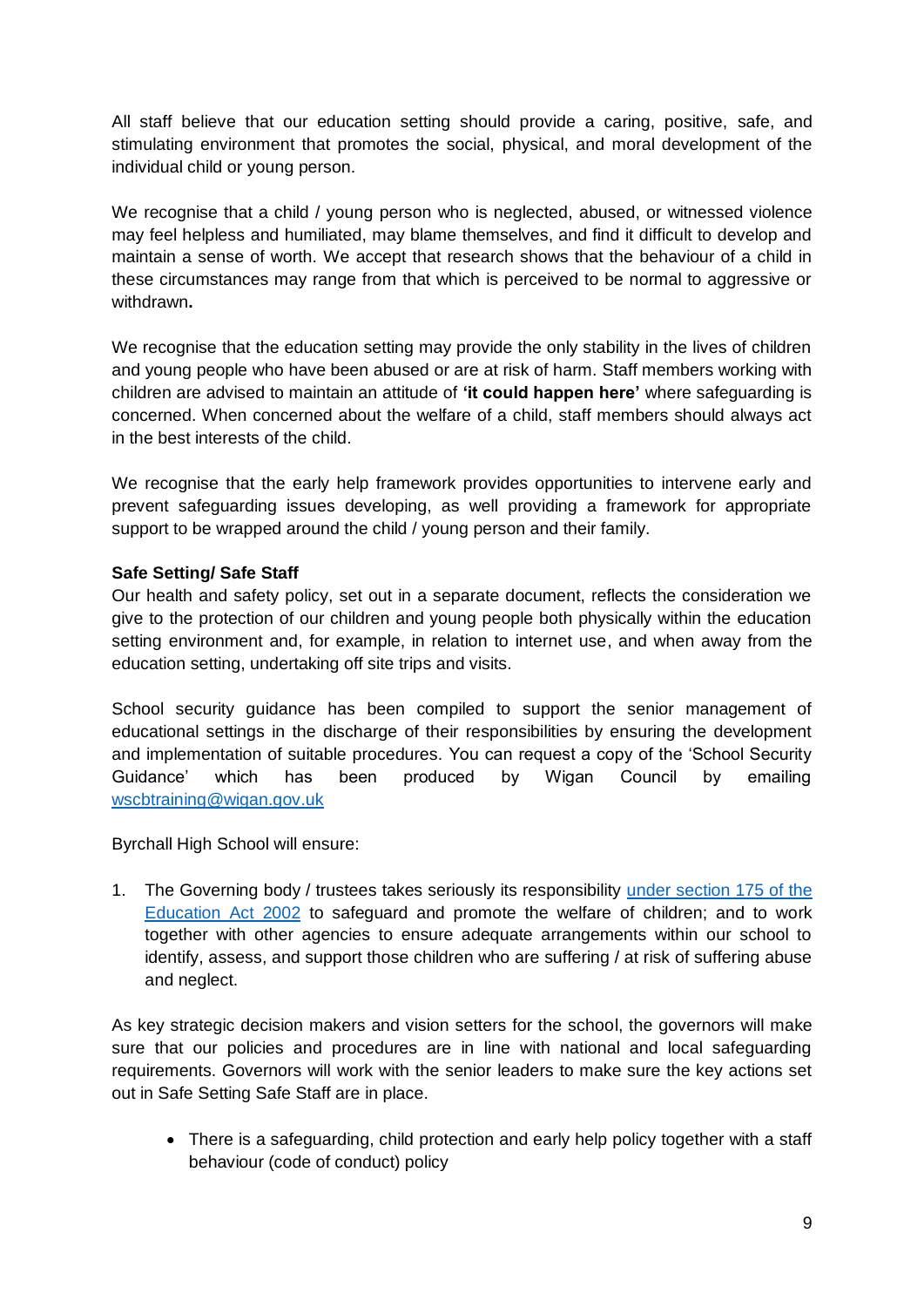- The education setting operates safer recruitment procedures by ensuring that there is at least one person on every recruitment panel that has completed Safer Recruitment training.<sup>2</sup>
- The education setting has procedures for dealing with allegations of abuse against staff and volunteers and to make a referral to the DBS if a person in regulated activity has been dismissed or removed due to safeguarding concerns, or would have, had they not resigned.
- Disqualification by Association is no longer allowed within school settings, although Disqualification under the Childcare Act 2006, still applies to staff themselves<sup>3</sup>
- A senior leader has Designated Safeguarding Lead (DSL) responsibility
- On appointment, the DSL undertakes interagency training and also undertakes DSL "new to role" training and an "update" course every 2 years
- All other staff have access to safeguarding training as appropriate
- Any weaknesses in Child Protection processes and procedures are remedied immediately.
- A member of the governing body / trustees, usually the Chair, is nominated to liaise with the LA on safeguarding issues and in the event of an allegation of abuse made against the Headteacher / Head of School
- Safeguarding and Child Protection policies and procedures are reviewed annually and that the Safeguarding, Child Protection and Early Help (Thresholds of Needs) policy is available on the education settings website or by other means
- The Governing body / Trustees consider how children may be taught about safeguarding. This may be part of a broad and balanced curriculum covering relevant issues through personal social health and economic education (PSHE) and / or for maintained schools through relationship and sex education (RSE).
- Other specific topics will include:
	- **▶ Online Safety**
	- $\triangleright$  Emotional/Mental Health
	- $\triangleright$  Health Relationship
- That enhanced DBS checks are in place for Chairs of Governors / Trustees of independent, academies, non-maintained special schools.
- The Nominated Governor (NG) for safeguarding liaises with the headteacher / principal and the D/DSL to complete an annual Section 175 safeguarding audit to return to the local authority.

<sup>-</sup> $^{\rm 2}$  Safer recruitment training can be accessed through Wigan Safeguarding Children's Board

 $3$  Disqualification by Association now only applies in domestic settings, not schools. Disqualification under the Child Care Act still applies to staff themselves who work in a child care capacity, whether paid, volunteer or are on work placements. Relevant staff are those working in child care, or in a management role because they are: working with reception age children at any time; or working with children older than reception until age eight, outside school hours. Keeping Children Safe in Education (DfE, 2018) paragraph 116 also refers to disqualification: "For staff who work in childcare provision or who are directly concerned with the management of such provision, the school needs to ensure that appropriate checks are carried out to ensure that individuals are not disqualified under the Childcare (Disqualification) Regulations 2009".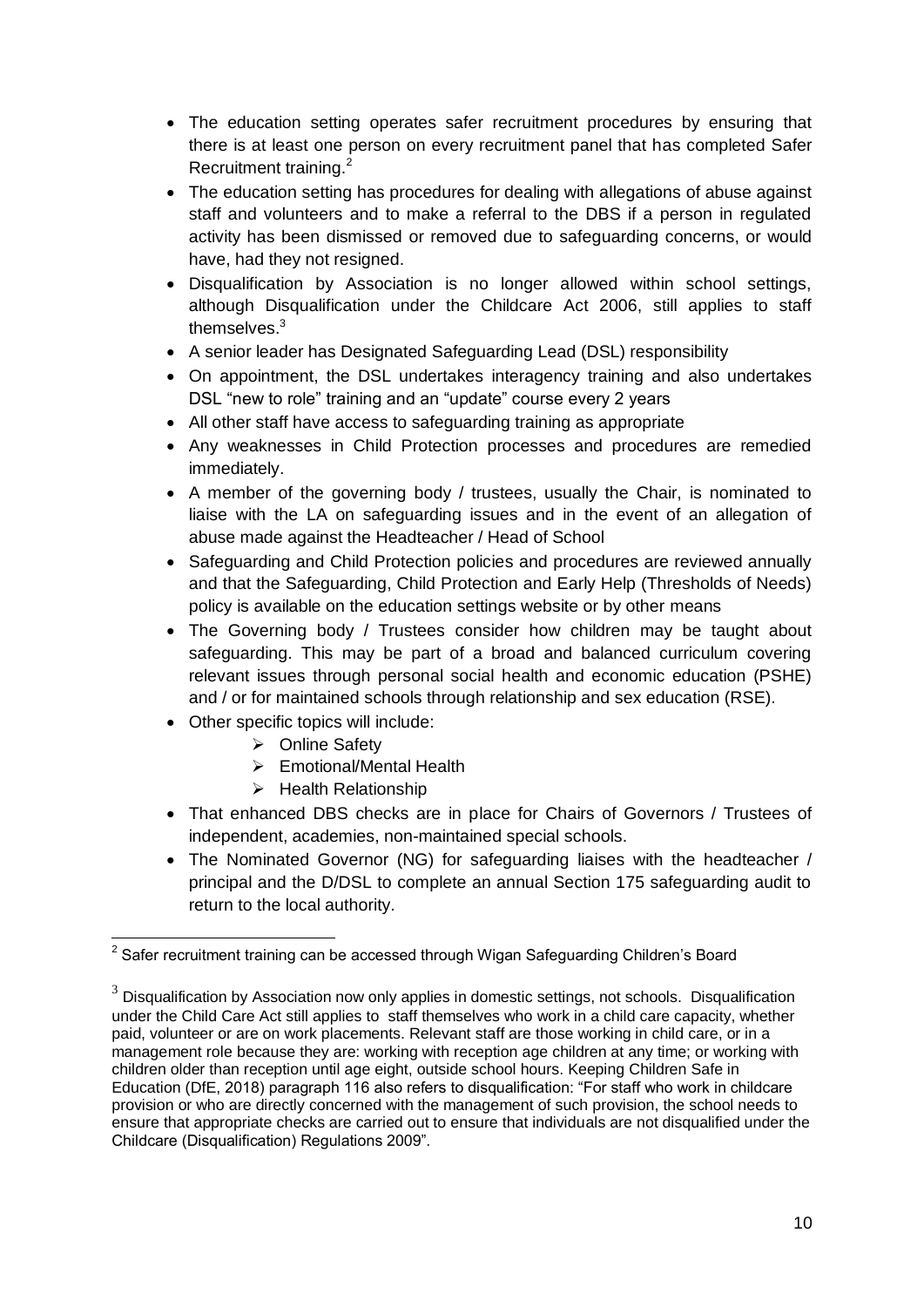- 2. KCSiE (2021) is statutory guidance that education settings in England must have regard to it when carrying out their duties to safeguard and promote the welfare of children applying to.
	- Governing bodies of maintained schools (including maintained nursery schools) and colleges.
	- Proprietors of independent schools (including academies, free schools and alternative provision academies) and non-maintained special schools. In the case of academies, free schools and alternative provision academies, the proprietor will be the academy trust; and Management committees of pupil referral units (PRUs)
- 3. The lead DSL is a member of the Senior Leadership team who has; along with the deputy designated safeguarding lead(s), undertaken the relevant training, and, upon appointment will undertake DSL new to role training followed by biannual updates.
	- The DSL's who are involved in recruitment and at least one member of the governing body / trustees will also complete safer recruitment training to be renewed every 3 years (if it is felt that a refresher is required.)
	- The name of the designated members of staff for child protection (DSL's and DDSL's) will be clearly visible in the school, with a statement explaining the education settings role in referring and monitoring cases of suspected abuse.
- 4. All staff are to have the appropriate level of training relevant to their role:
	- All members of staff are trained in, and receive, regular updates in e-safety and reporting concerns
	- All new members of staff will be given a copy of our safeguarding statement and safeguarding, child protection and early help (thresholds of need) policy, with the DSL's names clearly displayed, as part of their induction.
	- All other staff, volunteers, and governors / trustees, have child protection awareness training, updated by the DSL as appropriate, to maintain their understanding of the signs and indicators of abuse.
- 5. Child protection and safeguarding concerns or allegations against adults working in the school are referred to the DO (previously LADO)<sup>4</sup> for advice and that any member of staff found not suitable to work with children or young people will be notified to the Disclosure and Barring Service (DBS) for consideration for barring, following resignation, dismissal, or when we cease to use their service as a result of a substantiated allegation, in the case of a volunteer.
- 6. All parents/carers are made aware of the responsibilities of staff members with regard to safeguarding and child protection procedures through publication of the education settings Safeguarding, Child protection and Early Help policy, and reference to it in the school or setting's Prospectus

 $\overline{a}$ <sup>4</sup> DO – Designated Officer (previously LADO - Local Authority Designated Officer) for allegations against staff. DO threshold document can be found here <https://www.wigan.gov.uk/Docs/PDF/WSCB/LADO-threshold.pdf>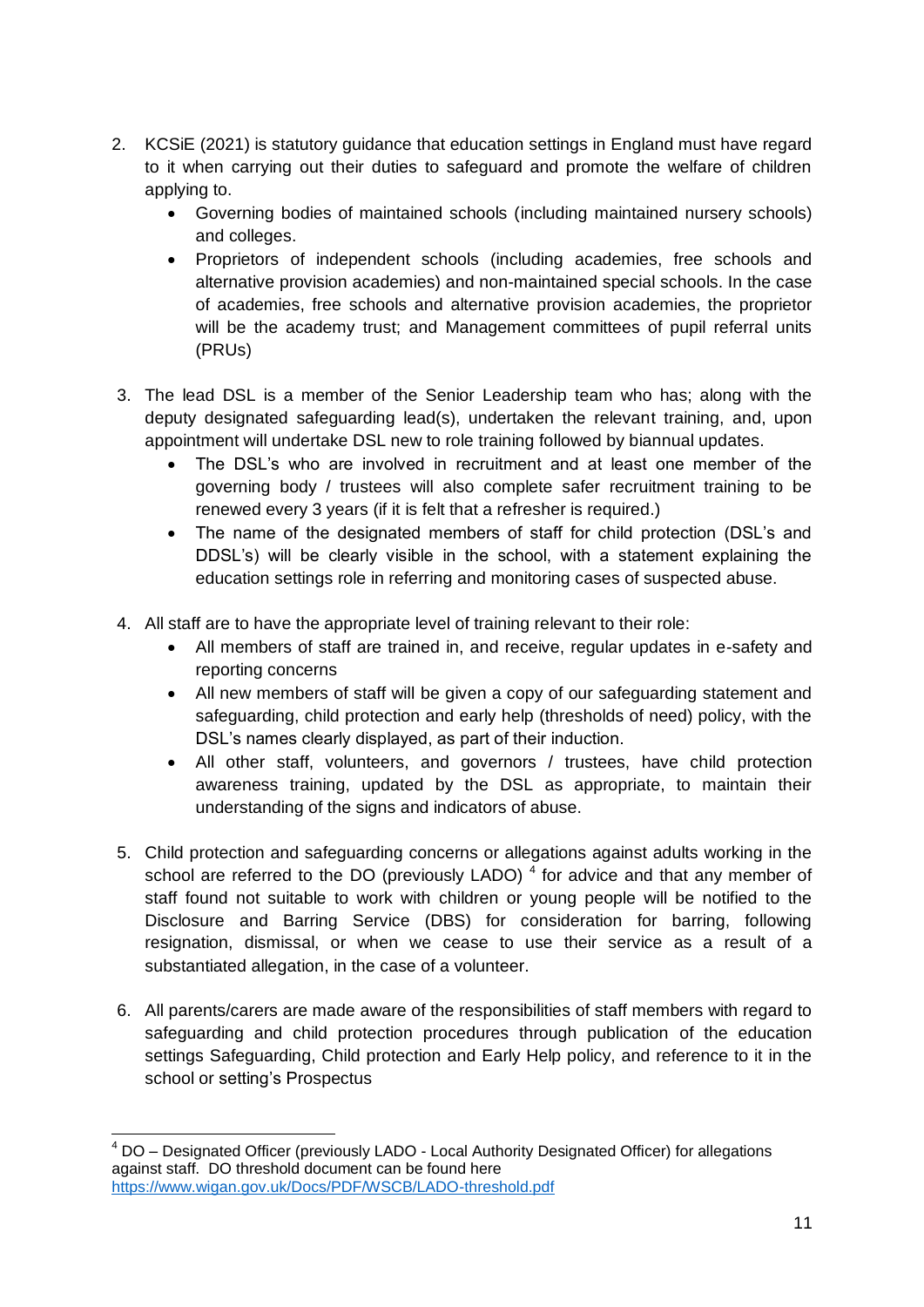- 7. The Policy is available publicly either on the education settings website or by other means. Parents / Carer's are made aware of this policy and their entitlement to have a copy of it via the website.
- 8. All visitors complete a sign in / out form, wear a school ID badge and are provided with safeguarding information including the contact details of safeguarding personnel.
- 9. Visitors of a professional role are asked to provide evidence of their role and employment details (usually an identity badge) upon arrival at the education setting. Supporting letter in relation to DBS checks of visitors holding professional ID badges can be found in the guidance provided by Wigan Council and Bridgewater Community Health Care.

[Bridgewater DBS Letter .pdf](file://///wig-vmw-p-fsw03/Partnership%20and%20Safeguarding/Workforce%20Development%20and%20Engagement%20Team/Lancaster%20University%20Conference%20-%20IPVAM/Karina%20Warwick/Bridgewater%20DBS%20Letter%20.pdf) [Wigan Council HR letter regarding DBS Checks .pdf](file://///wig-vmw-p-fsw03/Partnership%20and%20Safeguarding/Workforce%20Development%20and%20Engagement%20Team/Lancaster%20University%20Conference%20-%20IPVAM/Karina%20Warwick/Wigan%20Council%20HR%20letter%20regarding%20DBS%20Checks%20.pdf)

- 10. Community users organising activities for children are aware of the school's child protection guidelines and procedures.
- 11. Our lettings policy, for community use of the premises, will seek to ensure the suitability of adults working with children on school sites at any time.
- 12. Our procedures will be annually (as a minimum) reviewed and updated.

## **Training**

All members of staff and volunteers have read, signed and understood the school's Staff Behaviour Policy.

#### **Induction**

The welfare of all our pupils is of paramount importance. All staff including volunteers are informed of our safeguarding procedures including online safety, at induction. Our induction also includes:

- Plan of support for individuals appropriate to the role for which they have been hired
- Confirmation of the conduct expected of staff within the school our Staff Behaviour **Policy**
- Opportunities for a new member of staff to discuss any issues or concerns about their role or responsibilities
- Confirmation of the line management / mentor process whereby any general concerns or issues about the person's ability or suitability will be addressed.

# **Safeguarding training**

This training is for all staff and is updated every 3 years as a minimum to ensure staff understand their role in safeguarding. Any member of staff who does not attend the whole school session will be expected to complete this statutory training requirement on their return to school. In addition, all staff members receive safeguarding and child protection updates (for example, via email, e-bulletins, staff meetings) as necessary and at least annually. All staff also receives training in respect of online safety, and this is updated, as necessary.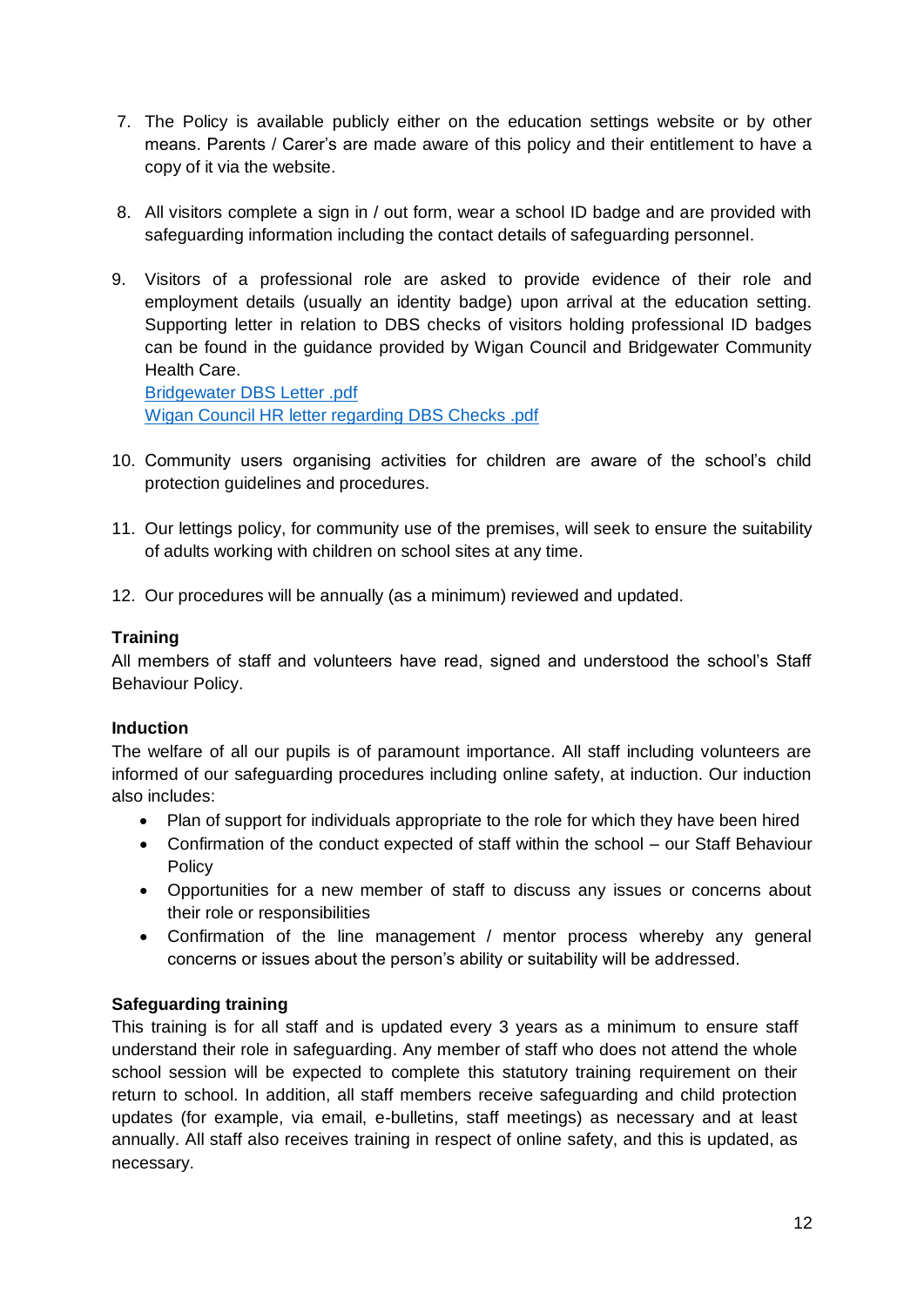## **Advanced training**

The D/DDSL has additional training which is updated every two years as a minimum. The D/DDSL also attends multi-agency courses relevant to school needs. Their knowledge and skills are refreshed at least annually e.g. via e-bulletins or safeguarding networking events with other D/DDSLs. The DSL & DDSL access a national safeguarding briefing weekly to keep their knowledge up to date.

## **Safer Recruitment**

At least one person on any appointment panel has undertaken Safer Recruitment Training. The training is updated every five years as a minimum

## **Preventing Radicalisation**

All staff undertakes Prevent training, the leadership team have had additional PREVENT training. .

## **Staff support**

Due to the demanding, often distressing nature of child protection work, we support staff by providing an opportunity to talk through the challenges of this aspect of their role with a senior leader and to seek further support as appropriate.

#### **Governors**

Governors undertake the school's Induction programme. They may choose to complete face to face training for governors provided by Wigan Council. In addition, governors may choose to attend whole school safeguarding and child protection training. They will read and sign Part 1 of KCSIE (2020).

#### **Responsibilities of the Designated Safeguarding Lead (DSL)**

The Designated Safeguarding Lead (DSL) is a senior member of staff, who undertakes lead responsibility for safeguarding and child protection within the school. Details of our DSL and Deputy DSL are available on the **Byrchall High School** website, our newsletters, or the notice board in Reception.

Whilst the activities of the DSL can be delegated to appropriately trained deputies, the ultimate **lead responsibility** for safeguarding child protection remains with the DSL.

The broad areas of responsibility for the DSL are:

- **Liaise** with the local authority and other agencies;
- **Managing referrals** to other agencies including: the local authority children's social care in cases of suspected abuse; Police South West Counter Terrorism Unit where there is a radicalisation concern; the Disclosure and Barring Service in cases where a person is dismissed or left due to risk/harm to a child and the Police in cases where a crime may have been committed in relation to safeguarding. The DSL will also support and advise other staff in making referrals to other agencies;
- **Work with others** to fulfil statutory responsibilities in relation to children and young people subject to a child protection plan by attending child protection conferences and implementing the multiagency child protection plan; and liaise with the Local Area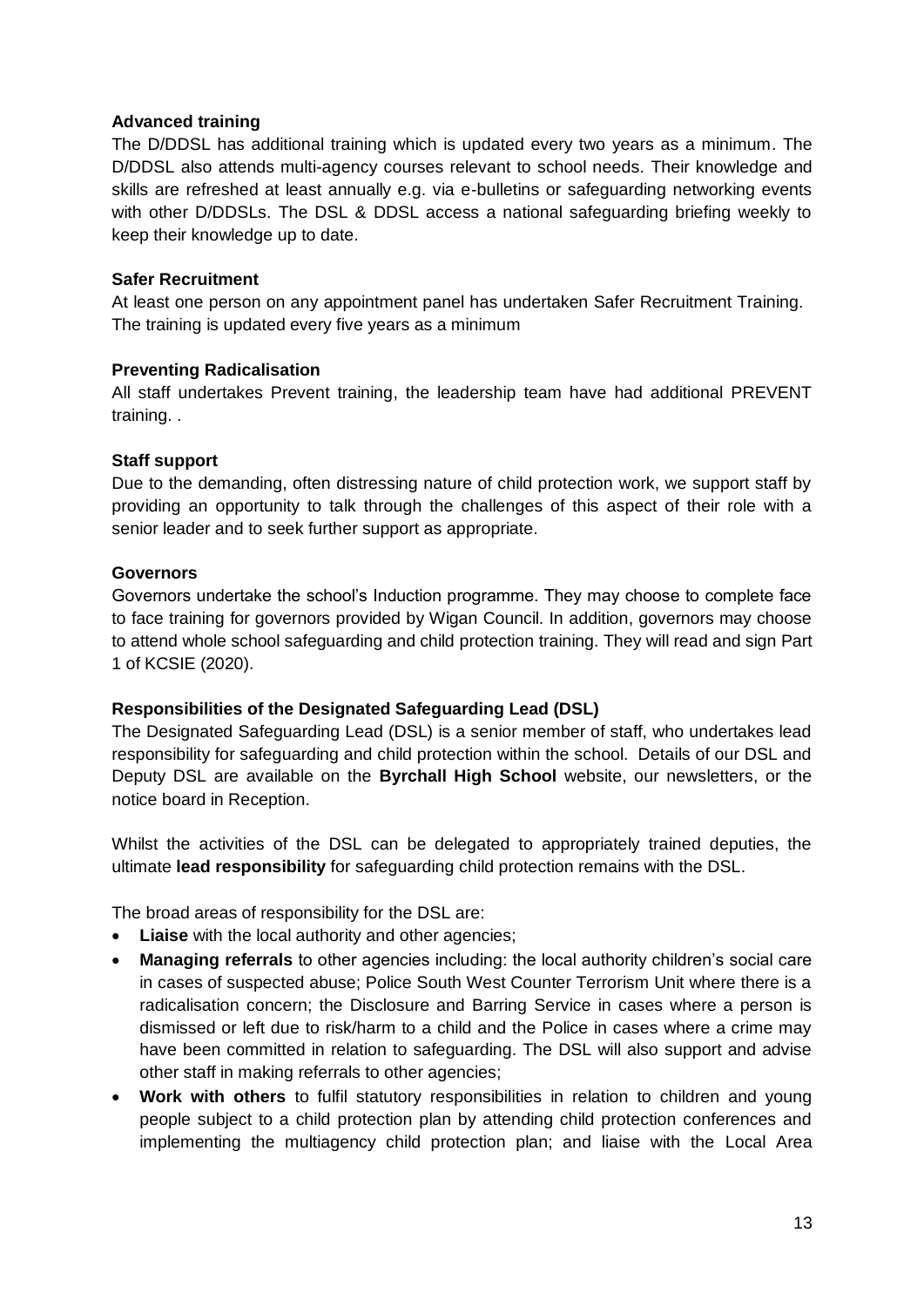Designated Officer as required. DSLs should act a single point of contact for all matters of safeguarding and advice for staff, volunteers, and governors.

- **Undertake Training** to ensure the DSL & DDSL has the knowledge and skills required to carry out the role (updated every 2 years). Further knowledge and skills should be updated at regular intervals and shared with relevant parties as appropriate;
- **Raise Awareness** to ensure **Byrchall High School** safeguarding and child protection policies are known, understood, and used appropriately. The DSL will also provide an annual report to the governing body on safeguarding and child protection activity within the school;
- **Manage safeguarding information** through the collection, monitoring, reviewing, safe storage and transfer of safeguarding and child protection files (The [NSPCC](https://learning.nspcc.org.uk/media/1442/child-protection-records-retention-and-storage-guidelines-september-2019.pdf) provides guidance on this)
- **Availability** of the DSL and DDSL during term time and school hours needs to be ensured for staff in the school or college to discuss any safeguarding concerns. In the event of local or national lockdown, the DSL or DDSL should at minimum be available on the telephone.

The role of the DSL is explained in more detail in [KCSIE 2020-](https://assets.publishing.service.gov.uk/government/uploads/system/uploads/attachment_data/file/912592/Keeping_children_safe_in_education_Sep_2020.pdf) Annex B.

# **Supporting Children and Young People**

Byrchall High School will consider the need for an Early Help assessment when it is identified that there are low level concerns or emerging needs. Detailed information on Early Help can be found in [Chapter 1 of Working Together to Safeguard Children.](https://www.gov.uk/government/publications/working-together-to-safeguard-children--2)

It is the responsibility of the education setting to initiate Early Help to identify what the family's strengths and needs are. This will inform whether the setting can support the family or whether a referral to another agency is needed. This process provides a way of recording support and interventions that have been provided by the school to the child / young person and also supports a referral for additional support that may be needed from more targeted services where a single agency has been unable to meet that need. A team around the child meeting (TAC) can be arranged to ensure that a multi-agency action plan can be developed. It is important that the child and parents voice is captured as part of this assessment and that they take ownership of the plan. This plan should be regularly reviewed up to 4 to 6 weeks until outcomes are achieved.

If at any point during the Early Help process, the risk increases and the education setting becomes concerned that the child or young person is, or is likely to suffer significant harm, then a referral will be made to children's social care.

In all cases the educational setting will consider the statutory guidance for schools and colleges, [Keeping Children Safe in Education, published by the DfE September 2020, with](https://www.gov.uk/government/publications/keeping-children-safe-in-education--2)  [particular reference to Part 1: Information for all schools and colleges.](https://www.gov.uk/government/publications/keeping-children-safe-in-education--2)

Byrchall High school will support all children and young people by:

 Encouraging self-esteem and self-assertiveness through the curriculum, as well as our relationships, whilst not condoning aggression or bullying.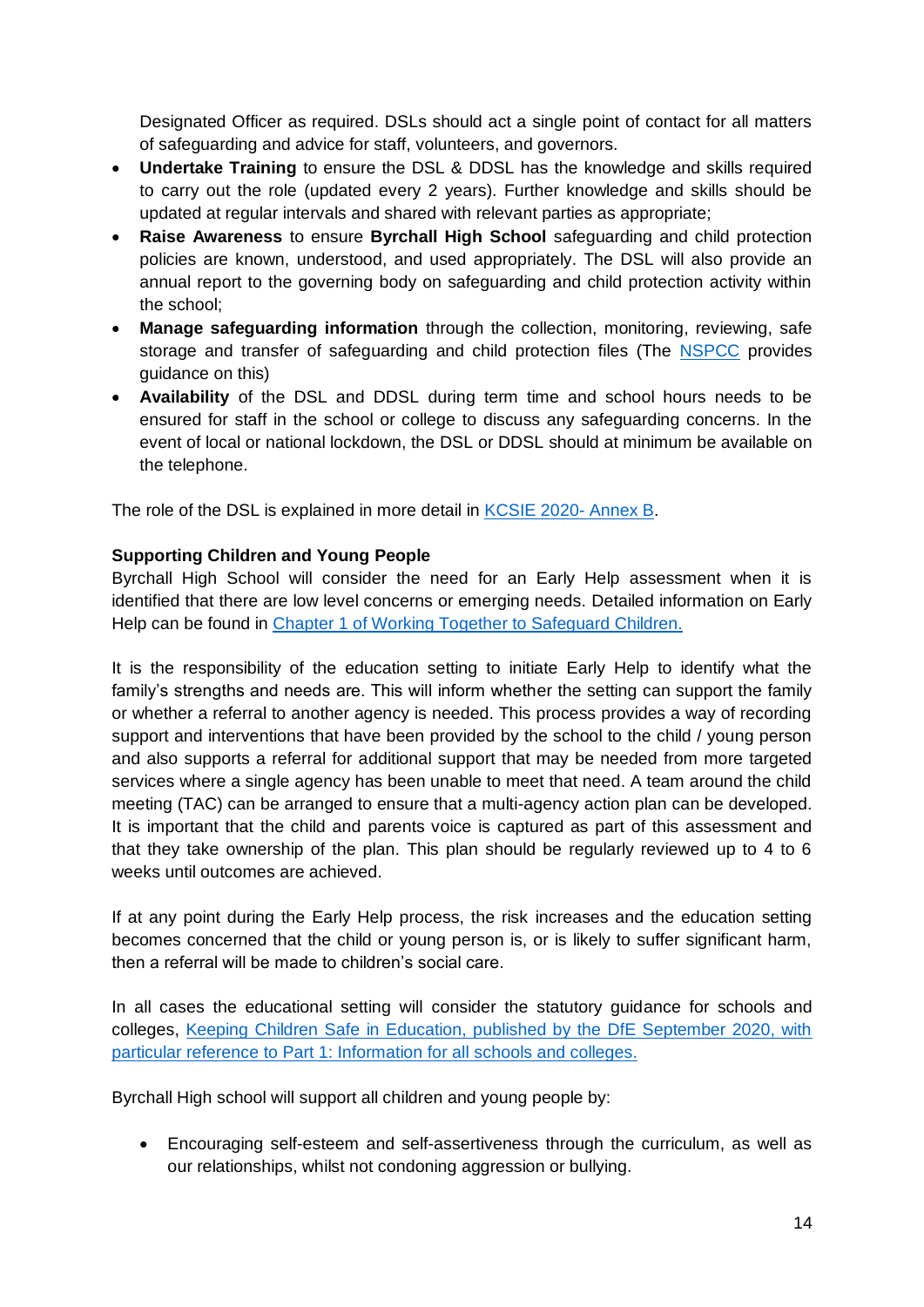- Healthy relationships
- Promoting a caring, safe and positive environment within the school.
- Liaising and working together with all other support services and those agencies involved in the safeguarding of children.
- Notifying Social Care as soon as there is a significant concern.
- Providing continuing support to a child or young person, about whom there have been concerns, who leaves the school by ensuring that appropriate information is copied under confidential cover to the pupils new setting and ensuring the school medical records are forwarded as a matter of priority.

If at any point the education setting becomes concerned that a child or young person is at serious risk of harm they should respond appropriately. If the school is concerned that a child is at **immediate** or **imminent** risk, then they should contact Greater Manchester Police on either 111 or 999. If, however the school is concerned that a child is, or is likely to suffer serious harm but it is not imminent they should call Wigan Children's Social Care Duty Team on 01942 828300.

# **Children with Special Educational Needs (SEN) and Disabilities**

Byrchall High school will use the same considerations for children and young people with SEND, as detailed above. However, the setting must also take into consideration that additional barriers can exist when recognising abuse and neglect in this group of children and young people. These can include:

- Assumptions that indicators of possible abuse such as behaviour, mood and injury relate to the child's SEN or disability without further exploration (the setting must consider the child first and foremost, rather than the child's SEND).
- A higher risk of vulnerability due to factors such as a learning disability, lack of awareness, social isolation, which may contribute to risks such as online vulnerability.
- Being more prone to peer group isolation than other children; and the potential for children with SEN and disabilities being disproportionally impacted by behaviours such as bullying, without outwardly showing any signs; and Communication barriers and difficulties in overcoming these barriers.
- Children and young people with SEN and disabilities can face a number of challenges to disclosure, which must be recognised and taken into account, including prejudice, negative responses, and low expectations.

# **Responding to concerns and disclosures**

# **Reporting Concerns**

All staff will be aware of their responsibility to report any safeguarding concern (no matter how small) ASAP to the DSL or DDSL using the schools prescribed practice of recording the incident or concern using our school CPOMs.

# **Responding to a disclosure**

**Do:**

- **Create a safe environment by offering** the child a private and safe place if possible.
- **Stay calm** and reassure the child and stress that he/she is not to blame.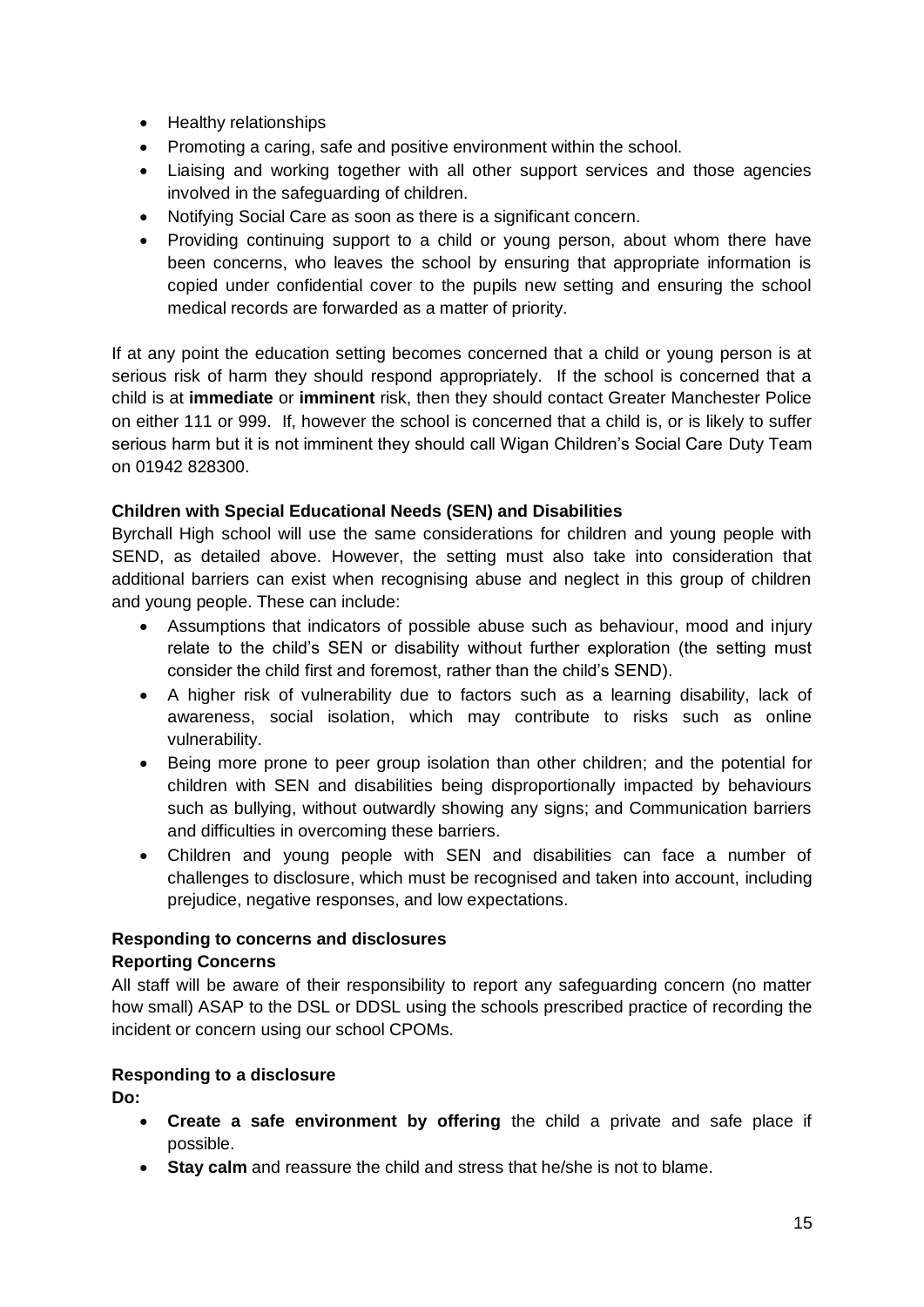- **Tell** the child that you know how difficult it must have been to confide in you.
- **Listen carefully** and **tell** the child what you are going to do next.
- Use the **'tell me', 'explain', 'describe'** and/or mirroring strategy.
- **Tell only the Designated or Deputy Safeguarding Lead.**
- **Record** in detail using CPOMs without delay, using the child's own words where possible.

## **Do NOT:**

- Take photographs of any injuries or copy any images from a child's phone onto to your own device which could be classed as illegal content or an indecent image of a child.
- Postpone or delay the opportunity for the pupil to talk.
- Take notes while the pupil is speaking or ask the pupil to write an account.
- Try to investigate the allegation yourself.
- Promise confidentiality, e.g. Say you will keep 'the secret'.
- Approach or inform the alleged abuser.

**It is the responsibility of each adult in school to ensure that the D/DDSL receives the record of concern without delay. In an emergency and if staff cannot contact the D/DDSL or any of the SLT team; staff will seek advice direct from Children's Social Care.**

[Wigan Safeguarding Children Partnership have produced further information on Dealing with](https://www.wiganlscb.com/Search-results.aspx?search_keywords=dealing%20with%20disclosures)  [Disclosures from a Child or young Person.](https://www.wiganlscb.com/Search-results.aspx?search_keywords=dealing%20with%20disclosures)

During term time, the DSL or DDSL is always available during school hours for staff to discuss any safeguarding concerns.

In some circumstances, the D/DDSL seeks advice by ringing Children's Social Care.

The voice of the child is central to our safeguarding practice and pupils are encouraged to express and have their views given due weight in all matters affecting them.

We are committed to work in partnership with parents and carers. In most situations, we will discuss initial concerns with them. However, the D/DDSL will not share information where there are concerns that if so doing would:

- Place a child at increased risk of significant harm
- Place an adult at increased risk of serious harm
- prejudice the prevention, detection or prosecution of a serious crime
- lead to unjustified delay in making enquiries about allegations of significant harm to a child, or serious harm to an adult.

#### **Involving Parents and Carers**

In general, the D/DSL will discuss any child protection concerns with parents/carers before approaching other agencies and will seek their consent before making a referral to another agency. However, there may be occasions when the school will contact another agency before informing parents/carers because it considers that contacting them may increase the risk of significant harm to the child.

#### **Information Sharing**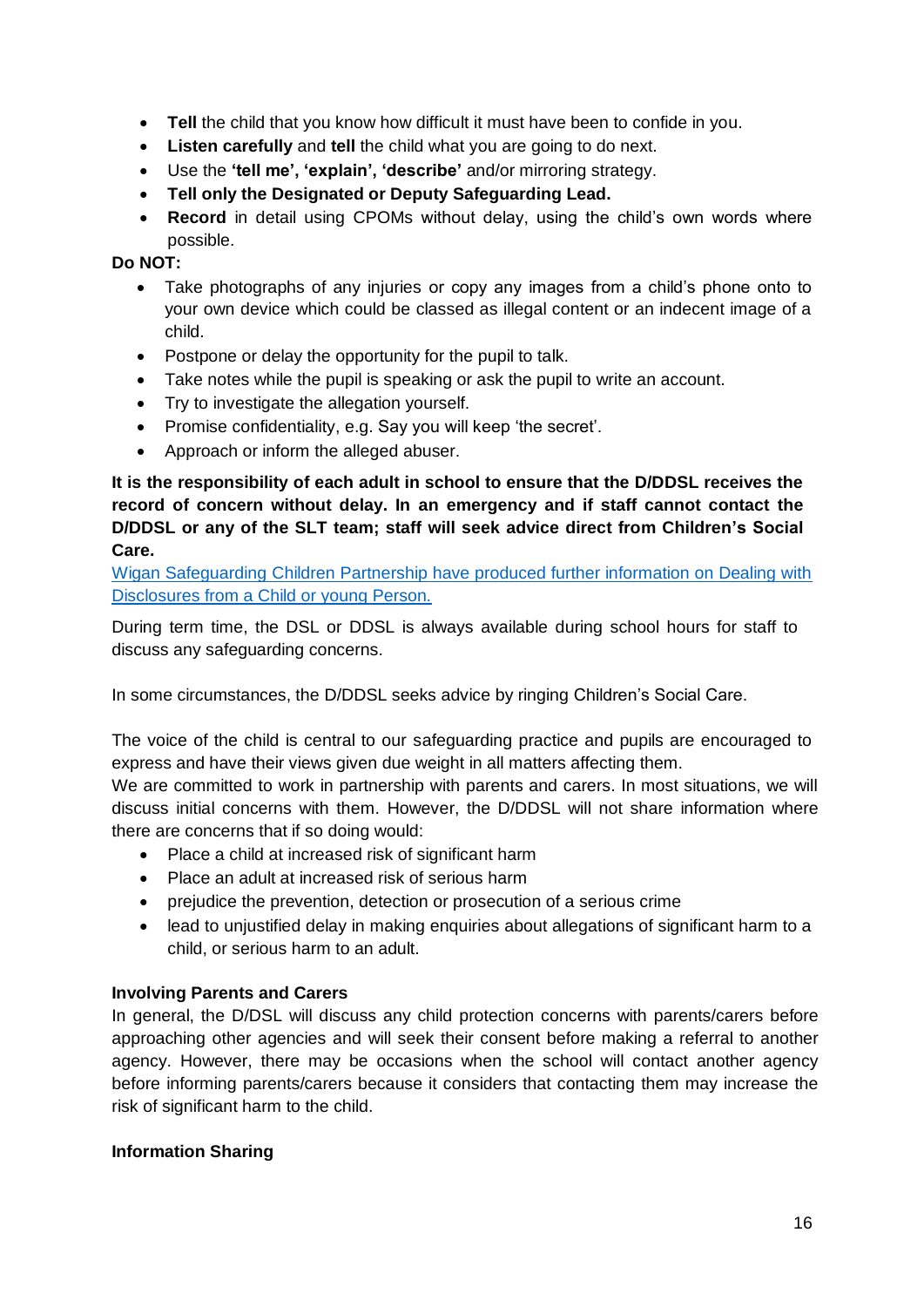We recognise that all matters relating to child protection are confidential and information is handled in line with the education settings Data Protection and Information sharing policy.

The Government has issued [Information Sharing for Safeguarding Practitioners](https://www.gov.uk/government/publications/safeguarding-practitioners-information-sharing-advice) Guidance that included 7 'Golden Rules' of Information Sharing in safeguarding :

The Government guidance (described by the NSPCC, 2018) is:

- 1. **Remember that the General Data Protection Regulation (GDPR) Data Protection Act 2018 and human rights law are not barriers** to justified information sharing but provide a framework to ensure that personal information about living individuals is shared appropriately.
- 2. **Be open and honest with the individual** (and/or their family where appropriate) from the outset about why, what, how and with whom information will, or could be shared, and seek their agreement, unless it is unsafe or inappropriate to do so.
- 3. **Seek advice from other practitioners** if you are in any doubt about sharing the information concerned, without disclosing the identity of the individual where possible.
- 4. **Share with informed consent where appropriate** and, where possible, respect the wishes of those who do not consent to share confidential information. You may still share information without consent if, in your judgement, there is good reason to do so, such as where safety may be at risk.
- 5. **Consider safety and well-being**: Base your information sharing decisions on considerations of the safety and well-being of the individual and others who may be affected by their actions.
- 6. **Necessary, proportionate, relevant, adequate, accurate, timely and secure**: Ensure that the information you share is necessary for the purpose for which you are sharing it, is shared only with those individuals who need to have it, is accurate and up-to-date, is shared in a timely fashion, and is shared securely.
- 7. **Keep a record of your decision and the reasons for it** whether it is to share information or not. If you decide to share, then record what you have shared, with whom and for what purpose

All staff must be aware that they have a professional responsibility to share information to safeguard children and cannot assume that someone else will pass on the information. Sharing of information will be necessary for the purpose for which it's being shared, is shared only with those individuals who need to have it, is accurate and up-to-date, is shared in a timely fashion, and is shared securely.

The update to Working Together (2018) states that data protection legislation does not prevent the sharing of information, to keep a child safe. Consent is not required when sharing information for safeguarding and protecting the welfare of a child. Working Together (2018) recommends using the GDPR [lawful](https://ico.org.uk/for-organisations/guide-to-data-protection/guide-to-the-general-data-protection-regulation-gdpr/lawful-basis-for-processing/) bases for sharing. [Further information about this](https://www.gov.uk/government/publications/working-together-to-safeguard-children--2)  [is available in Appendix B Working Together \(2018\).](https://www.gov.uk/government/publications/working-together-to-safeguard-children--2)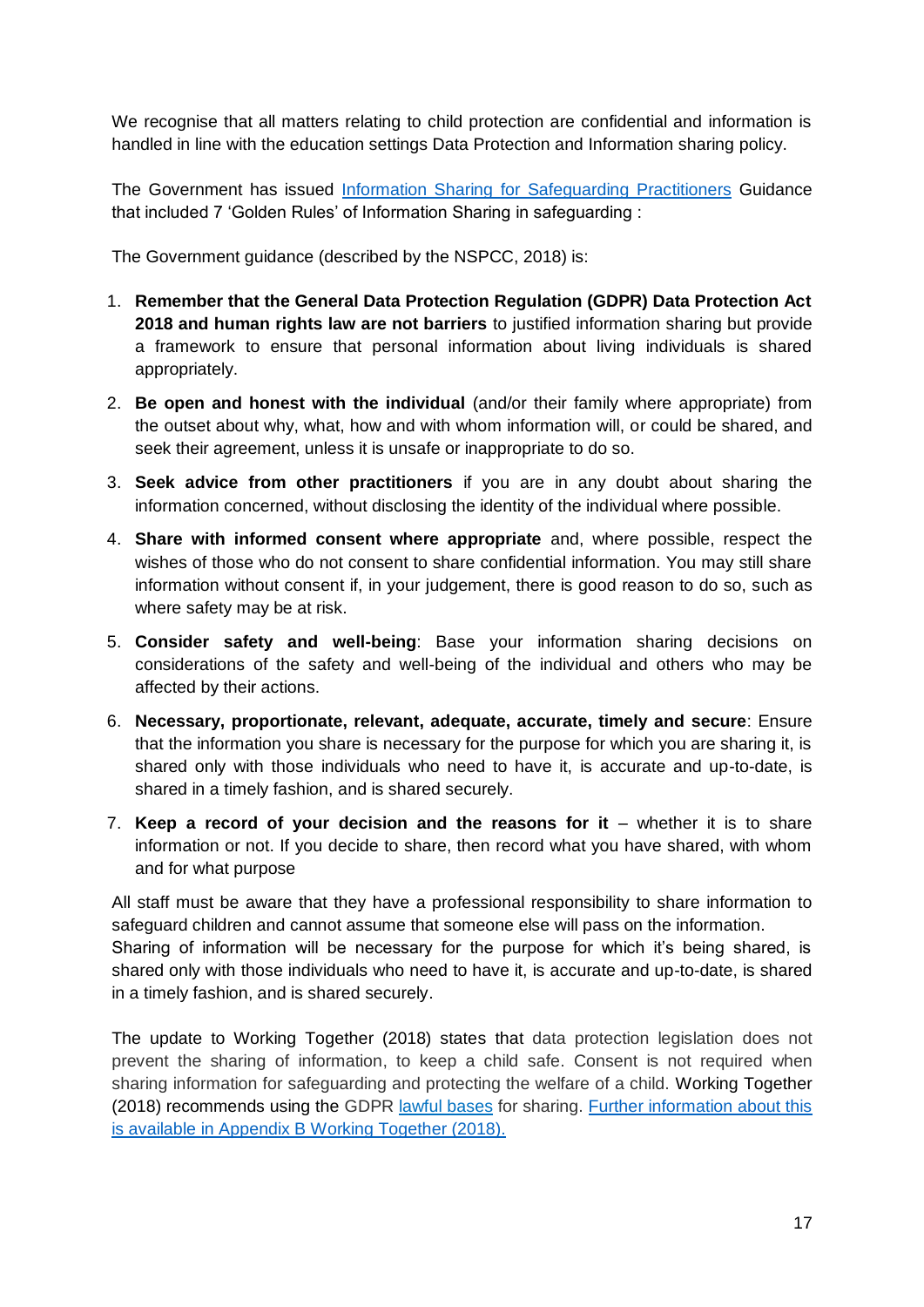Key organisations who have a duty under section 11 of the Children Act 2004 to have arrangements in place to safeguard and promote the welfare of children are:

- The local authority.
- NHS England.
- Clinical commissioning groups.
- NHS Trusts, NHS Foundation Trusts.
- The local policing body.
- British Transport Police Authority.
- **•** Prisons.
- National Probation Service and Community Rehabilitation Companies, Youth offending teams.
- Bodies within the education and /or voluntary sectors, and any individual to the extent that they are providing services in pursuance of section 74 of the Education and Skills Act 2008.

We will always undertake to share our intention to refer a child or young person to Social Care with their parent's / carers unless to do so could put the child or young person at greater risk or harm, or impede a criminal investigation

As data controllers who process personal information we are registered with the Information Commissioner's Office. The Data Protection Act requires every data controller who is processing personal information to register with the [Information Commissioner's Office,](https://ico.org.uk/for-organisations/data-protection-fee/self-assessment/) unless they are exempt.

#### **Disagreements, Escalation and Resolution**

Effective working together depends on an open approach and honest relationships between colleagues and between agencies.

Staff must be confident and able to professionally disagree and challenge decision-making as an entirely legitimate activity. A part of our professional responsibility to promote the best safeguarding practice. Staff are encouraged to press for re-consideration if they believe a decision to act / not act in response to a concern raised about a child is wrong. In such cases the [Wigan Safeguarding Children Partnership Case Resolution Protocol](https://www.wiganlscb.com/Professionals/Guidance-and-policies/index.aspx) (formerly Escalation Policy) can be used if necessary. If we, ourselves are challenged professionally, then we see this as an opportunity to reflect on our decision making.

#### **Prevention**

We recognise that the education setting plays a significant part in the prevention of harm to our children and young people by providing them with good lines of communication with trusted adults.

If early help is appropriate, the DSL or DDSL will contact the early help hub to ensure there is no current intervention and will generally lead on liaising with other agencies, setting up an inter-agency assessment as appropriate. Early help means providing support as soon as a problem emerges, at any point in a child's life. Providing early help is more effective in promoting the welfare of children than reacting later. Any such cases should be kept under constant review and if the situation is not improving then consideration should be given to making a referral to children's social care, for assessment for statutory services.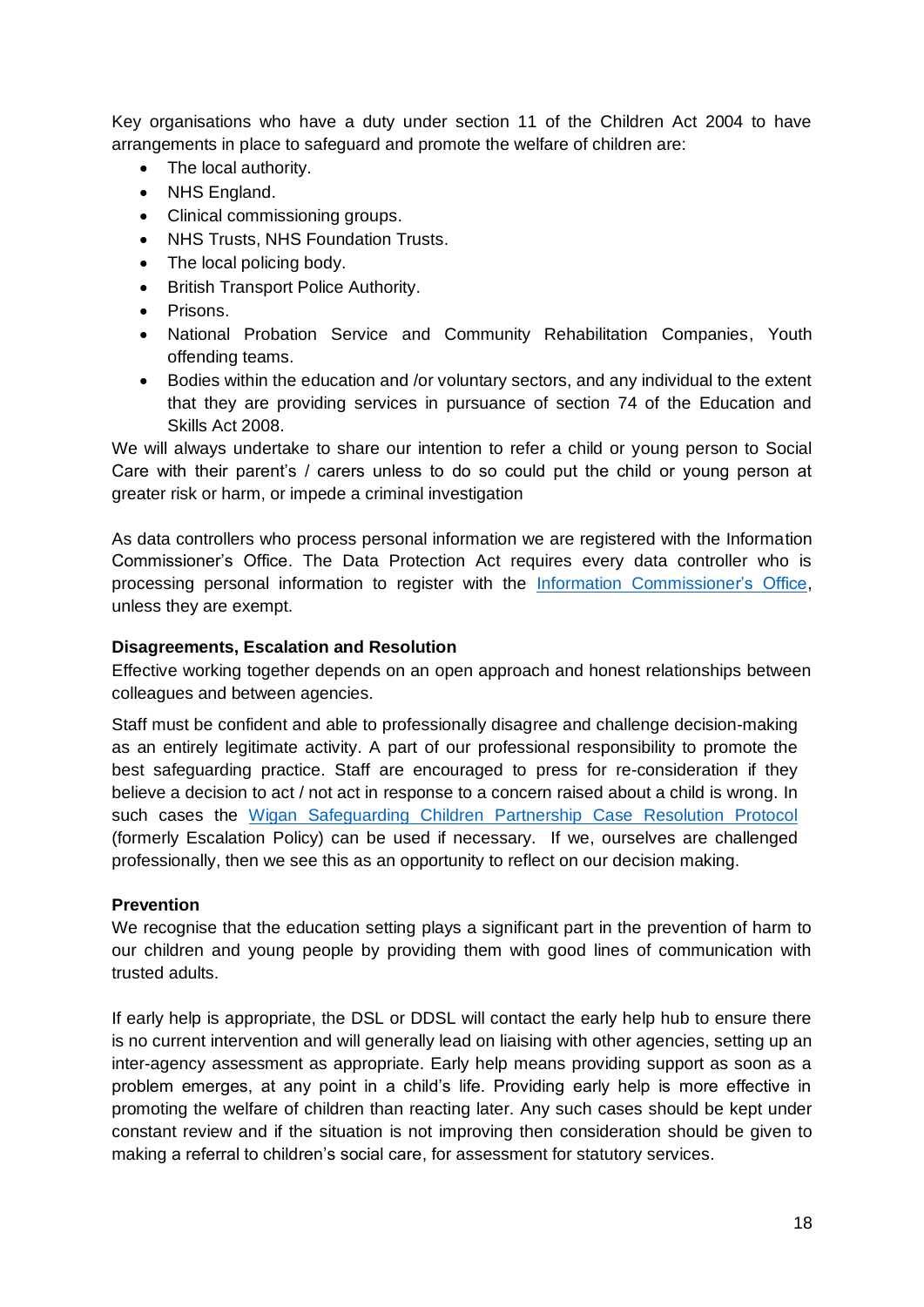The education settings community will;

- Work to establish and maintain an ethos where children feel secure and are encouraged to talk and are always listened to.
- Include regular consultation with children and young people e.g. through safety questionnaires, participation in anti-bullying week, asking children and young people to report whether they have had happy / sad lunchtimes / playtimes / breaks
- Ensure that all pupils and students know there is a trusted adult in the education setting whom they can approach if they are worried or in difficulty.
- Include safeguarding across the curriculum, including PSHE, opportunities to equip children with the skills they need to stay safe from harm and to know whom they should turn to for help. This will include anti-bullying work, e-safety, road safety, pedestrian, and cycle training.
- Ensure all staff are aware of school guidance for their use of mobile technology and have discussed safeguarding issues around the use of mobile technologies and their associated risks.

# **Allegations against staff**

All Education setting and Early Years staff should take care not to place themselves in a vulnerable position with a child.

All staff should be expected to have awareness and knowledge of Guidance on Behaviour Issues, along with the school's own Behaviour Management Policy and this should be part of induction for all new staff or volunteers.

Guidance about conduct and safe practice, including safe use of mobile phones by staff and volunteers, will be given at induction, alongside information based on the [Guidance for Safer](https://www.saferrecruitmentconsortium.org/GSWP%20COVID%20addendum%20April%202020%20final-1.pdf)  [Working Practices](https://www.saferrecruitmentconsortium.org/GSWP%20COVID%20addendum%20April%202020%20final-1.pdf) (2020).

An allegation is any information which indicates that a member of staff /volunteer may have:

- Behaved in a way that has harmed a child or may have harmed a child.
- Possibly committed a criminal offence against or related to a child; or
- Behaved towards a child or children in a way that indicates he/she may pose a risk of harm to children; or
- Behaved or may have behaved in a way that indicates they may not be suitable to work with children.

This applies to any child the member of staff/volunteer has contact with in their personal, professional or community life. It also applies regardless of whether the alleged abuse took place in our school

If any member of staff has concerns that a colleague or volunteer might pose a risk to children, it is their duty to report these to the headteacher. Where the concerns or allegations are about the headteacher, these should be referred to the Chair of Governors.

The headteacher/Chair of Governors should report the concern to the **Designated Officer for Allegations Sue Wharton- 01942 486034** [lado@wigan.gov.uk](mailto:lado@wigan.gov.uk)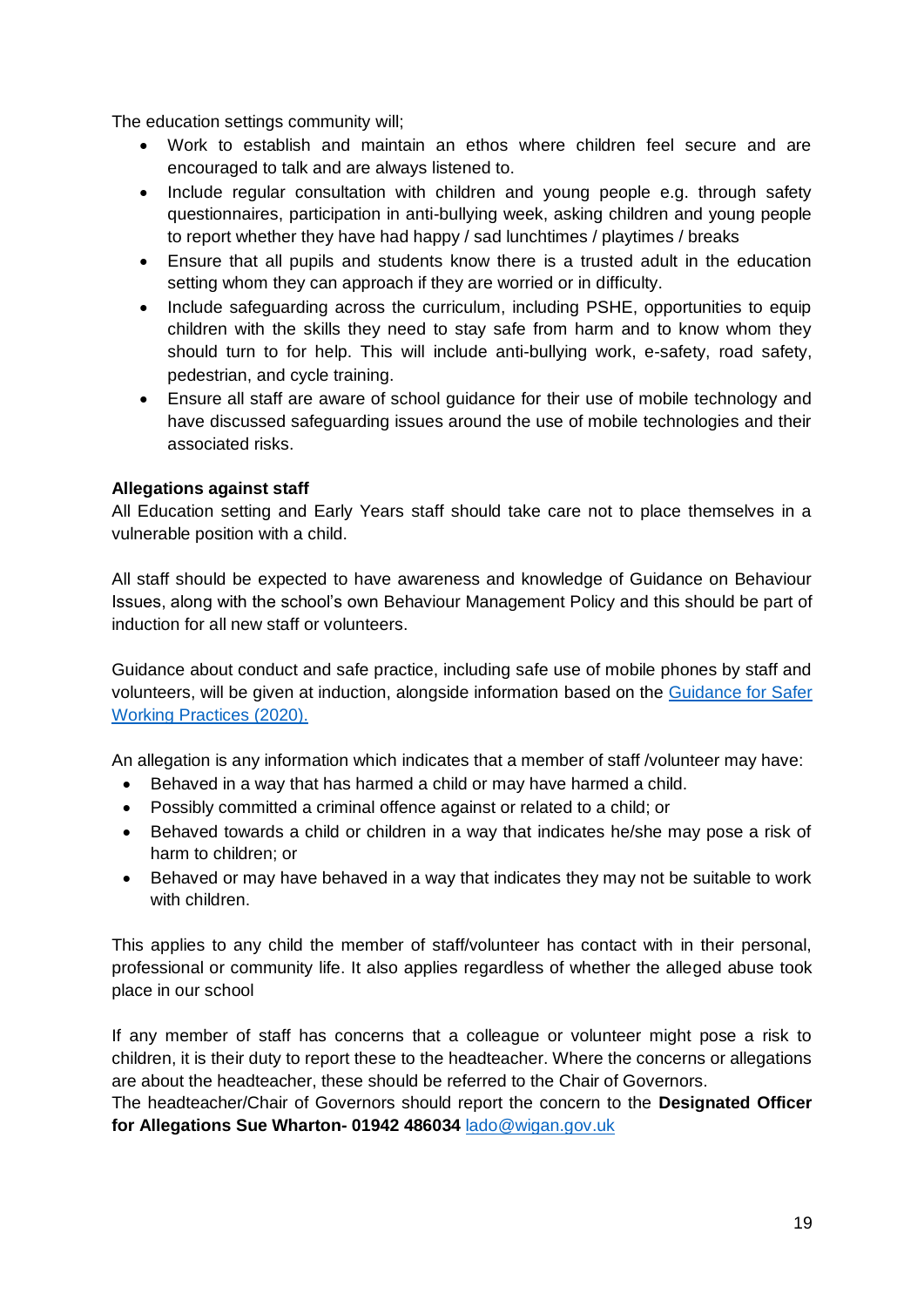All allegations must be managed in line with the statutory guidance in Part 4 of KCSIE 2020 and the school whistleblowing procedure.

If such an allegation is made, or information is received which suggests that a person may be unsuitable to work with children / young people, the member of staff receiving the allegation or aware of the information, will immediately inform the Headteacher.

The Head teacher on all such occasions, will discuss the content of the allegation with the Designated Officer (DO).<sup>5</sup>

If the allegation made to a member of staff concerns the Headteacher, the person receiving the allegation will immediately inform the Chair of Governors / Trustees who will consult DO, without notifying the Headteacher first. Suspension of the member of staff, excluding the Headteacher, against whom an allegation has been made, needs careful consideration, and the Headteacher will seek the advice of Human Resources / Legal in order to make that decision and informing the DO at the earliest opportunity.

The school will follow Wigan's procedures for managing allegations against staff. Under no circumstances will we send a child / young person home pending such an investigation, unless this advice is given exceptionally, as a result of a consultation with the DO.

In the event of an allegation against the Headteacher, the decision to suspend will be made by the Chair of Governors / Trustees with advice as outlined above.

We have a procedure for managing the suspension of a contract for a community user / volunteer in the event of an allegation arising in that context.

# **Whistleblowing**

All staff can raise concerns about poor or unsafe practice and potential failures in the education settings safeguarding regime. Our whistleblowing procedures, which are reflected in staff training and our Code of Conduct, are in place for such concerns to be raised with Headteacher.

If a staff member feels unable to raise an issue with Headteacher or feels that their genuine concerns are not being addressed, other whistleblowing channels are open to them:

- The NSPCC whistleblowing helpline Staff can call: 0800 028 0285 from 08:00 to 20:00, Monday to Friday, or email [help@nspcc.org.uk](file://///wig-vmw-p-fsw03/Partnership%20and%20Safeguarding/Workforce%20Development%20and%20Engagement%20Team/Lancaster%20University%20Conference%20-%20IPVAM/Karina%20Warwick/help@nspcc.org.uk)
- A member of the governing body: Mrs Tracey Hughes.

We recognise that children and young people cannot be expected to raise concerns in an environment where staff fail to do so. All staff should be aware of their duty to raise concerns, where they exist, about the management of child protection, which may include the attitudes or actions of colleagues. If it becomes necessary to consult outside the school, they should speak in the first instance, to the Area Education Officer or the Designated Officer (for allegations) following the whistleblowing policy.

 5 LADO process can be found on the WSCB website <http://www.wiganlscb.com/Professionals/LADO.aspx>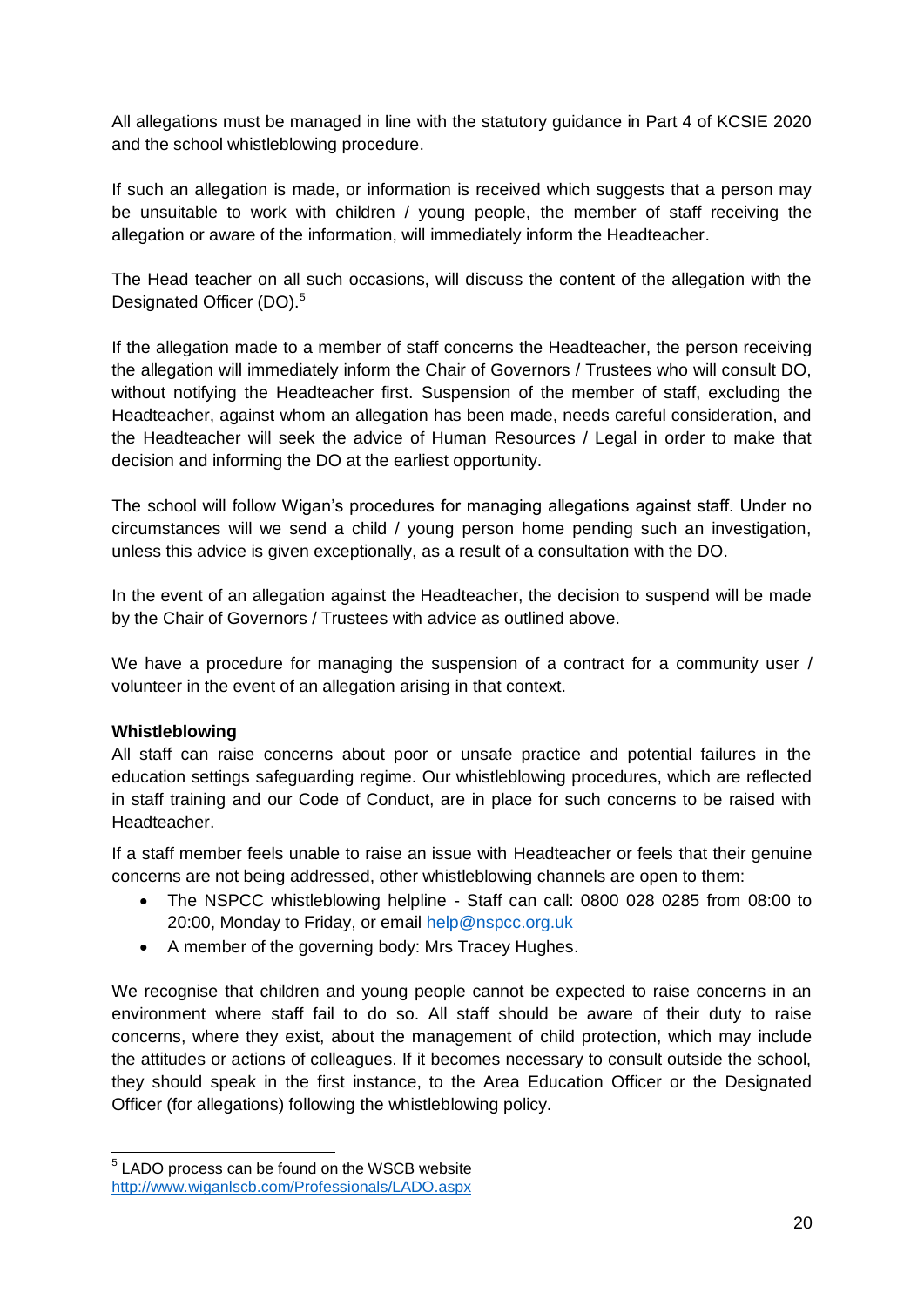Whistleblowing regarding the Headteacher should be made to the Chair of the Governing Body (or trustees) whose contact details are readily available to staff (as pertained to setting). It's acknowledged that Whistle-blowers have the right to remain anonymous, however identifying yourself may assist with any further investigations.

## **Physical Intervention and the use of reasonable force**

We acknowledge that staff must only ever use physical intervention as a last resort, when a child or young person is endangering him / herself or others.

The term 'reasonable force' covers the broad range of actions used by staff that involve a degree of physical contact to control or restrain children / young people. 'Reasonable' in these circumstances means using no more force than necessary and staff should refer to the section on 'use of reasonable force' within the behaviour policy. Such events should be recorded by completing a serious incident log and signed by a witness.

Staff who are likely to need to use physical intervention or reasonable force will be appropriately trained in an accredited positive handling technique. We understand that physical intervention of a nature which causes injury or distress to a child or young person may be considered under child protection or disciplinary procedures.

We recognise that appropriate touch is acceptable in the context or working with children and young people, and all staff are aware of [The Guidance for Safer Working Practices](https://www.saferrecruitmentconsortium.org/GSWP%20COVID%20addendum%20April%202020%20final-1.pdf)  [\(2020\)](https://www.saferrecruitmentconsortium.org/GSWP%20COVID%20addendum%20April%202020%20final-1.pdf) to ensure they are clear about their professional boundary.

# **Children Missing from Education (CME)**

A child going missing from education is a potential indicator of abuse or neglect. School and college staff should follow the school's or college's procedures for unauthorised absence and for dealing with children that go missing from education, particularly on repeat occasions, to help identify the risk of abuse and neglect, including sexual exploitation, and to help prevent the risks of their going missing in future.

The school must inform the local authority of any pupil who fails to attend school regularly or has been absent without the school's permission for a continuous period of 10 school days or more, at such intervals as are agreed between the school and the local authority.

The Local Authority requires Education Settings to follow the [Wigan Council Children](https://www.wigan.gov.uk/Resident/Education/Schools/School-Attendance/Children-Missing-Education.aspx)  [Missing from Education Policy and Procedure.](https://www.wigan.gov.uk/Resident/Education/Schools/School-Attendance/Children-Missing-Education.aspx) Further guidance is detailed in [Children](https://www.gov.uk/government/publications/children-missing-education)  [Missing Education \(2016\)](https://www.gov.uk/government/publications/children-missing-education) and [Further guidance on this has been produced by the Greater](https://greatermanchesterscb.proceduresonline.com/chapters/p_ch_missing_educ.html?zoom_highlight=children+missing+from+education)  [Manchester Safeguarding Procedures.](https://greatermanchesterscb.proceduresonline.com/chapters/p_ch_missing_educ.html?zoom_highlight=children+missing+from+education) The school should hold at least 2 current contact numbers per child to ensure reasonable attempts can be made to locate missing children/ families.

#### **Staff report immediately to the D/DDSL, if they know of any child who may be:**

 Missing – whereabouts unknown and unable to make contact (as a result of making reasonable enquiries as outlined in [Section 10 of the Children Act 2004\)](https://www.legislation.gov.uk/ukpga/2004/31/section/10)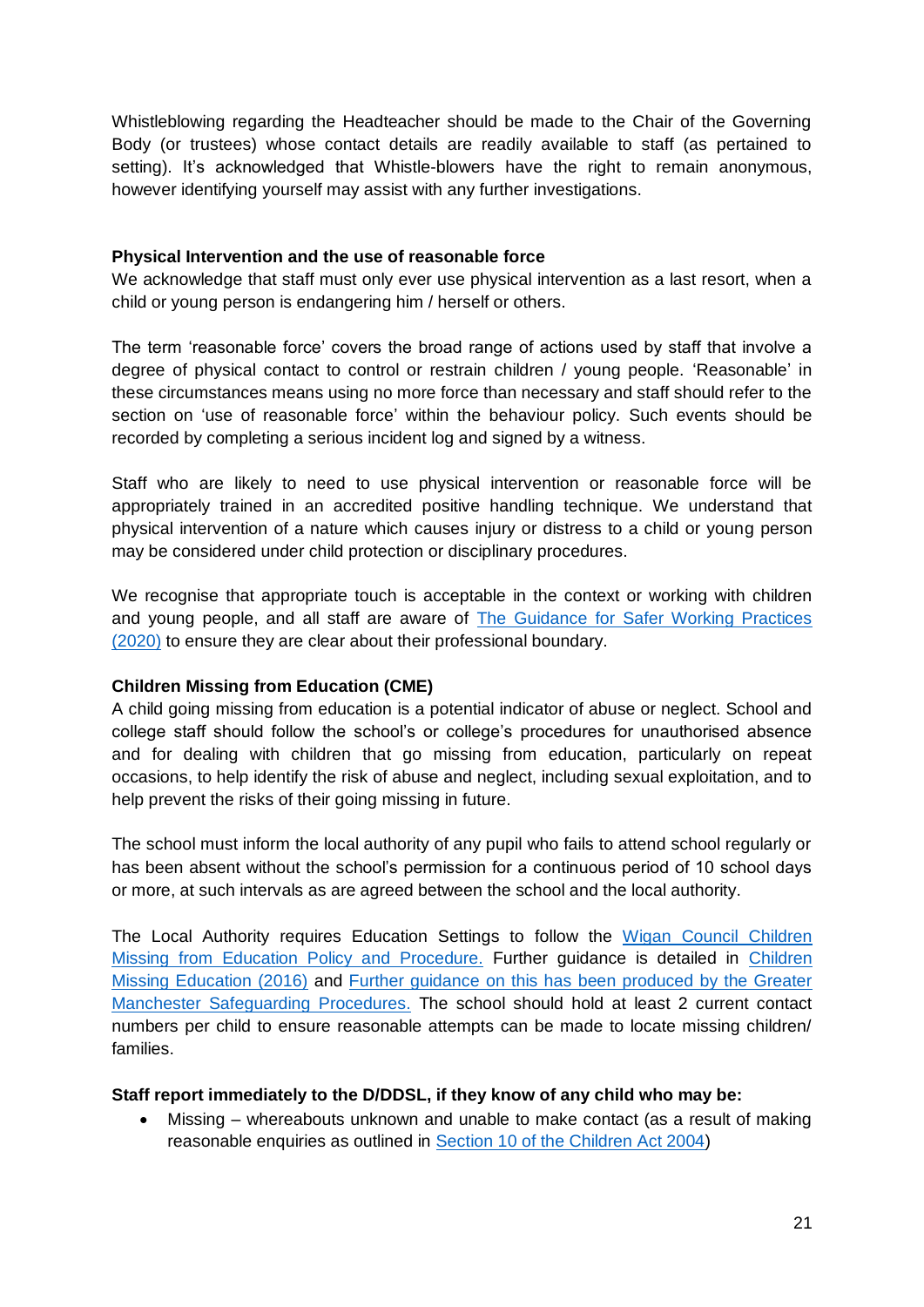Missing education – (compulsory school age (5-16) with no school place and not electively home educated).

The designated teacher for CLA and care leavers is to discuss any unauthorised / unexplained absence of any children who are looked after with the Virtual School Team, when required. Should a pupil's attendance become a cause for concern it is advisable to intervene early to prevent entrenched non-school attendance. School should contact the Early Help Hub (EHH) to initiate an Early Help, if appropriate.

## **Allegations of abuse made against other pupils**

We recognise that children can abuse their peers. Abuse will never be tolerated or passed off as "banter" or "part of growing up". Most cases of pupils hurting other pupils will be dealt with under our school's behaviour policy, but this child protection and safeguarding policy will apply to any allegations that raise safeguarding concerns. This might include where the alleged behaviour:

- Is serious, and potentially a criminal offence.
- Could put pupils in the school at risk.
- Is violent.
- Involves pupils being forced to use drugs or alcohol.
- Involves sexual exploitation or sexual abuse, such as indecent exposure, sexual assault, or sexually inappropriate pictures or videos (including sexting and upskirting).

If a pupil makes an allegation of abuse against another pupil, school staff will inform the D/DDSL and record the allegation.

- The D/DDSL will contact the local authority children's social care team and follow its advice, as well as the police if the allegation involves a potential criminal offence.
- The D/DDSL will put a risk assessment and support plan into place for all children involved – both the child(ren) who experience the abuse and the child(ren) against whom the allegation has been made  $-$  with a named person they can talk to if needed;
- TheD/DDSL will contact the Children and Adolescent Mental Health Services (CAMHS), and other agencies if appropriate.

We will minimise the risk of peer-on-peer abuse by:

- Challenging any form of derogatory or sexualised language or behaviour.
- Being vigilant to issues that particularly affect different vulnerable groups–ensuring our curriculum helps to educate pupils about appropriate behaviour and consent.
- Ensuring pupils know they can talk to staff confidentially to ensure their wishes and feelings are understood.
- Ensuring staff are trained to understand that a pupil harming a peer could be a sign that the child is being abused themselves, and that this would fall under the scope of this policy.

#### **Sexual Violence and Sexual Harassment Including Peer on Peer Abuse**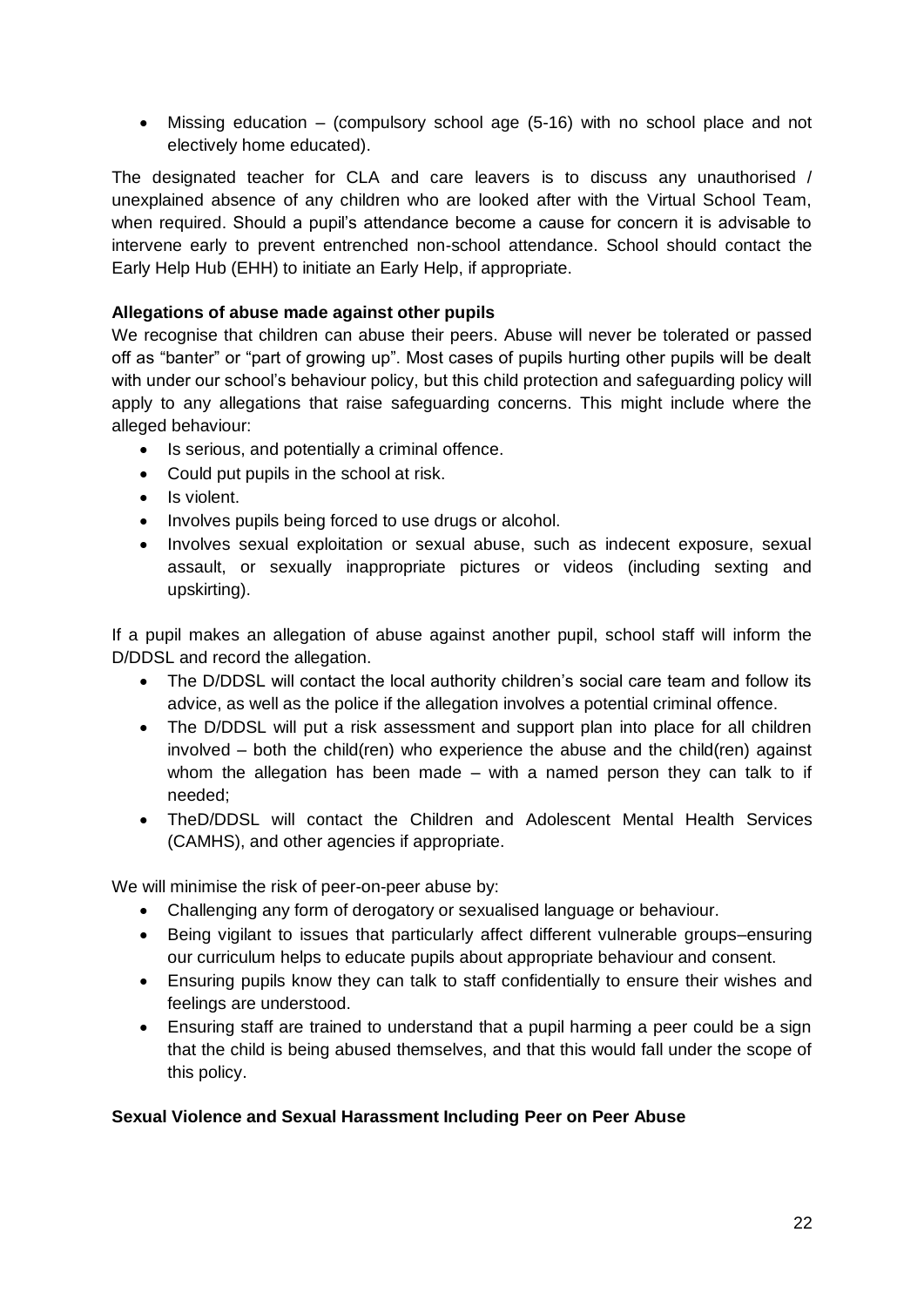This is a form of peer on peer abuse, which may include sexual exploitation or sexual abuse, such as indecent exposure, sexual assault, or sexually inappropriate pictures or videos (including sexting and upskirting).

Dealing with such cases are complex and the DSL will take a lead role in managing the situation on a case by case basis. However, all staff should ensure that:

- They never forward or copy an image from a child's phone to their own or any other device, which could be categorised as an indecent image/ unlawful content.
- All who experience abuse are reassured that they are being taken seriously and that they will be supported and kept safe.
- Those who experience abuse should never be given the impression that they are creating a problem by reporting sexual violence or sexual harassment.
- Nor should those who experience abuse ever be made to feel ashamed for making a report.
- In addition, support should be made available for the perpetrator of sexual abuse to understand motivations behind the abuse and challenge attitudes. It is understood that children who abuse other children may well have been abused themselves.
- In addition to existing advice about managing a disclosure contained in this policy, staff will follow [Searching, Screening and Confiscation Advice 2018.](https://assets.publishing.service.gov.uk/government/uploads/system/uploads/attachment_data/file/674416/Searching_screening_and_confiscation.pdf)

The DSL will manage any incidents in line with the guidance contained in Part 5 KCSIE 2020 and [Sexual violence and sexual harassment between children in schools and colleges 2018.](https://www.gov.uk/government/publications/sexual-violence-and-sexual-harassment-between-children-in-schools-and-colleges)

Relationships, Sex Education and Health Education (for all pupils in state-funded schools) which will be compulsory from September 2020. This will give schools the opportunity to discuss vital issues such as sexual violence and harassment, consent, bullying and peer on peer abuse and an opportunity for educators to challenge negative gendered attitudes not in line with the school ethos.

There is a dedicated NSPCC helpline for advise and support around issues of sexual violence in schools – 0800136 663

Schools have flexibility to decide how they discharge their duties effectively within the first year of compulsory teaching and are encouraged to take a phased approach (if needed) when introducing these subjects. The Statutory guidance: relationships education [relationships and sex education \(RSE\) and health education. Colleges may cover relevant](https://www.gov.uk/government/publications/relationships-education-relationships-and-sex-education-rse-and-health-education)  [issues through tutorials.](https://www.gov.uk/government/publications/relationships-education-relationships-and-sex-education-rse-and-health-education)

#### **Private Fostering Arrangements**

Where schools and colleges become aware that a pupil (a child under the age of 16 or 18 if disabled) may be in a [private fostering arrangement/](https://www.wigan.gov.uk/Resident/Health-Social-Care/Children-and-young-people/Private-Fostering.aspx) is provided with care and accommodation by someone who is not a close relative, for longer than 28 consecutive days in that person's home, they should raise this, in the first instance, with the D/DDSL. The school or college should notify the local authority by contacting Wigan Children's Duty team on **01942 828300** Once notified, the local authority will check that the arrangement is suitable and safe for the child and assess the child's circumstances.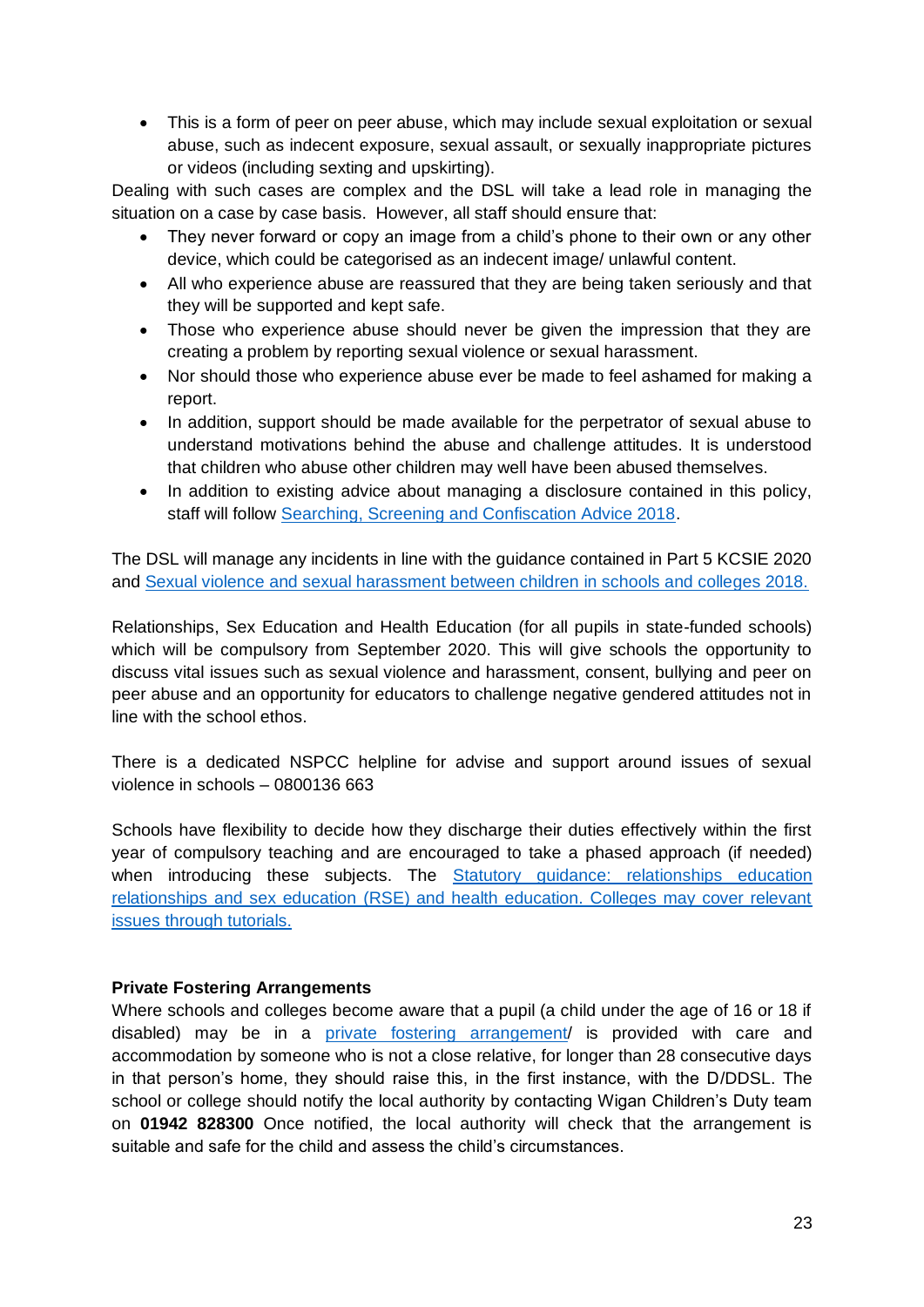## **Young Carers**

A young carer is someone under 18 who helps look after someone in their family, or a friend, who is ill, disabled or misuses drugs or alcohol. Our school recognises the impact that being a Young Carer can have on pupils, and the importance of identifying those young people so that appropriate support can be provided. WSP coordinates our local Young Carers Strategy and Wigan Council have produced some [useful information for young carers, families and](https://www.wigan.gov.uk/Resident/Health-Social-Care/Children-and-young-people/Young-carers/Useful-links-for-young-carers.aspx)  [professionals.](https://www.wigan.gov.uk/Resident/Health-Social-Care/Children-and-young-people/Young-carers/Useful-links-for-young-carers.aspx)

Where a pupil / student at our school is identified as having additional support needs due to being a young carer, or where a multi-agency approach may be required, our school uses the Early Help Framework and routes into the StartWell Service.

#### **Supporting Staff**

Byrchall High School will work with partners in the safeguarding partnership to ensure positive outcomes for children and young people. We recognise that staff working in the school who have become involved with a child who has suffered harm, or appears to be likely to suffer harm, may find the situation stressful and upsetting.

We will support such staff by providing an opportunity to talk through their anxieties with the DSL and to seek further support as appropriate. DSL's should make use of support available by the Local Authority and the partnerships Safeguarding Team. DSLs will have oversight of Early Help and Child Protection plans with appropriate structure in place to monitor progress and outcomes in partnership with Children's Social Care and other stakeholders (check levels)

Staff are able to access the school counsellor commissioned by Wigan Family Welfare should they wish to. Staff also have access to the work health and well-being cover with APL Health, they offer a counselling service that you can access on 08008620142 or hello@aplhealth.com. They also offer more general lifestyle advice on nutrition, sleep hygiene, emotional health and well-being, rest and relaxation and addiction which you can be accessed by calling 0845 862 2113.

#### **Equalities Statement**

We are committed to anti-discriminatory practice and recognise children and families' diverse circumstances. We ensure that all children have the same protection, regardless of ethnicity, nationality, age, gender, race, economic condition, disability, and religion. With regards to safeguarding we will consider our duties under the [Equality Act 2010](https://www.gov.uk/guidance/equality-act-2010-guidance) in relation to making reasonable adjustments, non-discrimination and our Public Sector Equality Duty.

#### **Preventing Radicalisation**

Protecting children from the risk of radicalisation should be part of schools' wider safeguarding duties. Radicalisation refers to the process by which a person comes to support terrorism and forms of extremism. There is no single way of identifying an individual who is likely to be susceptible to an extremist ideology. As with managing other safeguarding risks, education settings should be alert to a change in children's and young person's behaviour that could indicate that they are in need of protection. Staff should use their professional judgement in identifying children and young people who might be at risk of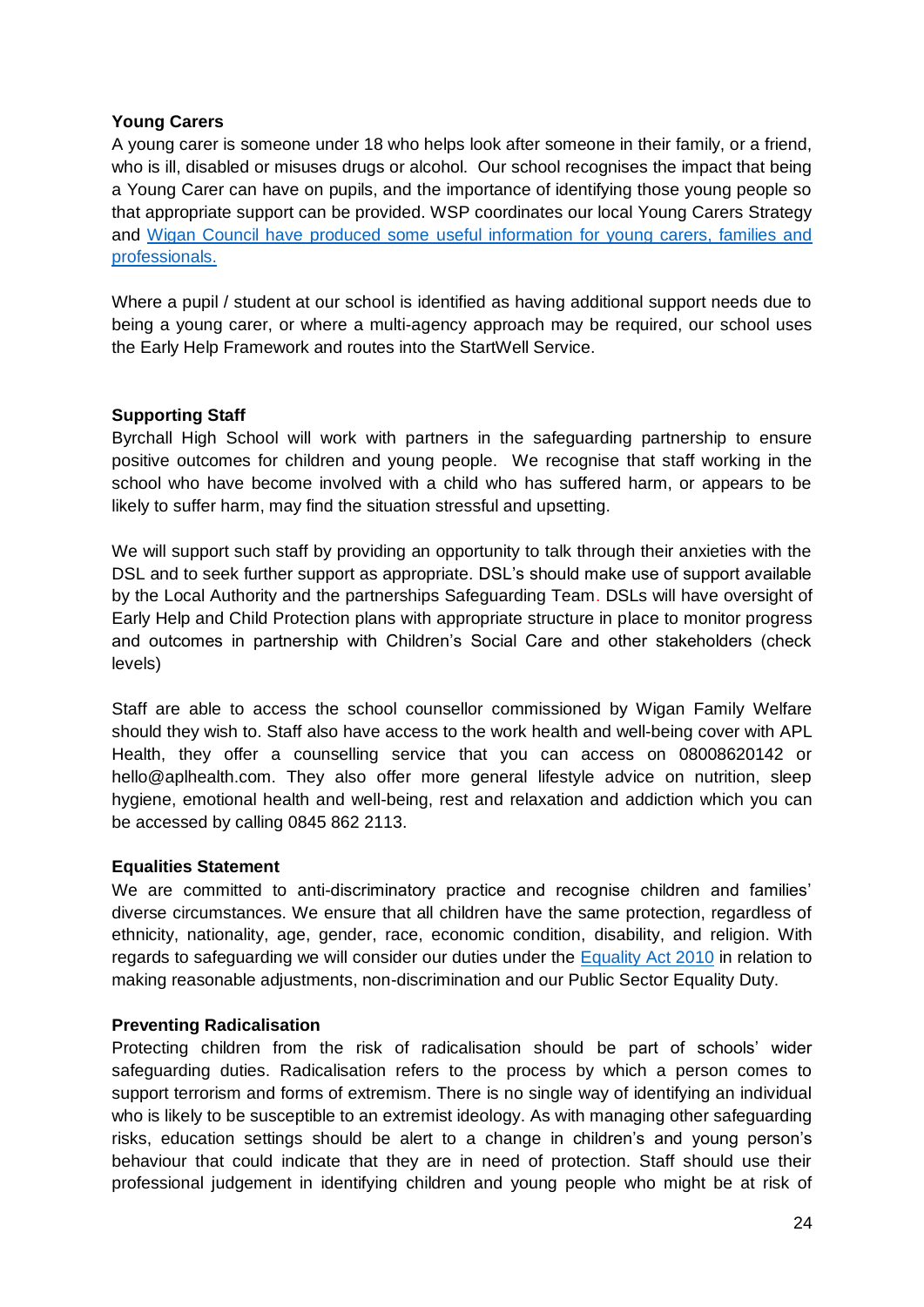radicalisation and act proportionately which may include making a referral to the Channel programme.

Our school safeguarding policy will therefore be written to comply with the schools duty [under Section 26 of the Counter Terrorism and Security Act 2015](https://www.legislation.gov.uk/ukpga/2015/6/section/26/enacted) in accordance with [the](https://assets.publishing.service.gov.uk/government/uploads/system/uploads/attachment_data/file/439598/prevent-duty-departmental-advice-v6.pdf)  [Department of Education advice for schools regarding The Prevent Duty.](https://assets.publishing.service.gov.uk/government/uploads/system/uploads/attachment_data/file/439598/prevent-duty-departmental-advice-v6.pdf) and aligns with the processes described in the [Wigan's Prevent Policy and Procedure.](https://www.wiganlscb.com/Search-results.aspx?search_keywords=prevent)

[Educate Against Hate](https://educateagainsthate.com/) is a website launched by Her Majesty's Government has been developed to support and equip school and college leaders, teachers, and parents with information, tools and resources (including on the promotion of fundamental British values) to help recognise and address extremism and radicalisation in young people. The platform provides information on and access to training resources for teachers, staff and school and college leaders, some of which are free such as Prevent e-learning, via the Prevent Training catalogue.

## **Extra-familial harm/ Contextual Safeguarding**

Staff should be aware of the harms that can happen to children outside of the family and should consider the contexts with which harm takes place. An understanding of a child/young person's life outside of school and the family home is vital to provide a full picture of the child's needs and their exposure to harm.

## **Domestic Abuse and Coercive Control**

We recognise the significant impact domestic abuse and coercive control can have on children and young people, therefore we operate in partnership with [Operation Encompass,](https://www.operationencompass.org/) a system which facilitates the sharing of information relating to domestic incidents where children live or frequent. Any incidents of domestic violence reported to the police will be notified to the education setting to effectively support the child(ren) / young person. Staff should be aware of the impact that domestic violence and coercive control has upon children, both as witnesses and by being forced to collude in this.

If you wish to speak to an educational/child psychologist following an Operation Encompass referral you are now able to contact the Operation Encompass Teachers' National Helpline, 8.00am to 11.00am, Monday to Friday on 0845 646 0890

Staff can also **access training on Operation Encompass.** 

#### **Key Safeguarding Areas**

In addition to the above there are other areas of safeguarding that the school has a responsibility to address and these include:

- Child Sexual Exploitation and Trafficking
- Child criminal exploitation
- All types of peer on peer abuse
- Domestic violence and abuse and intimate teenage relationship abuse
- So called Honour Based Abuse including Female Genital Mutilation (FGM) and Forced marriage
- Gangs and youth violence
- Serious violence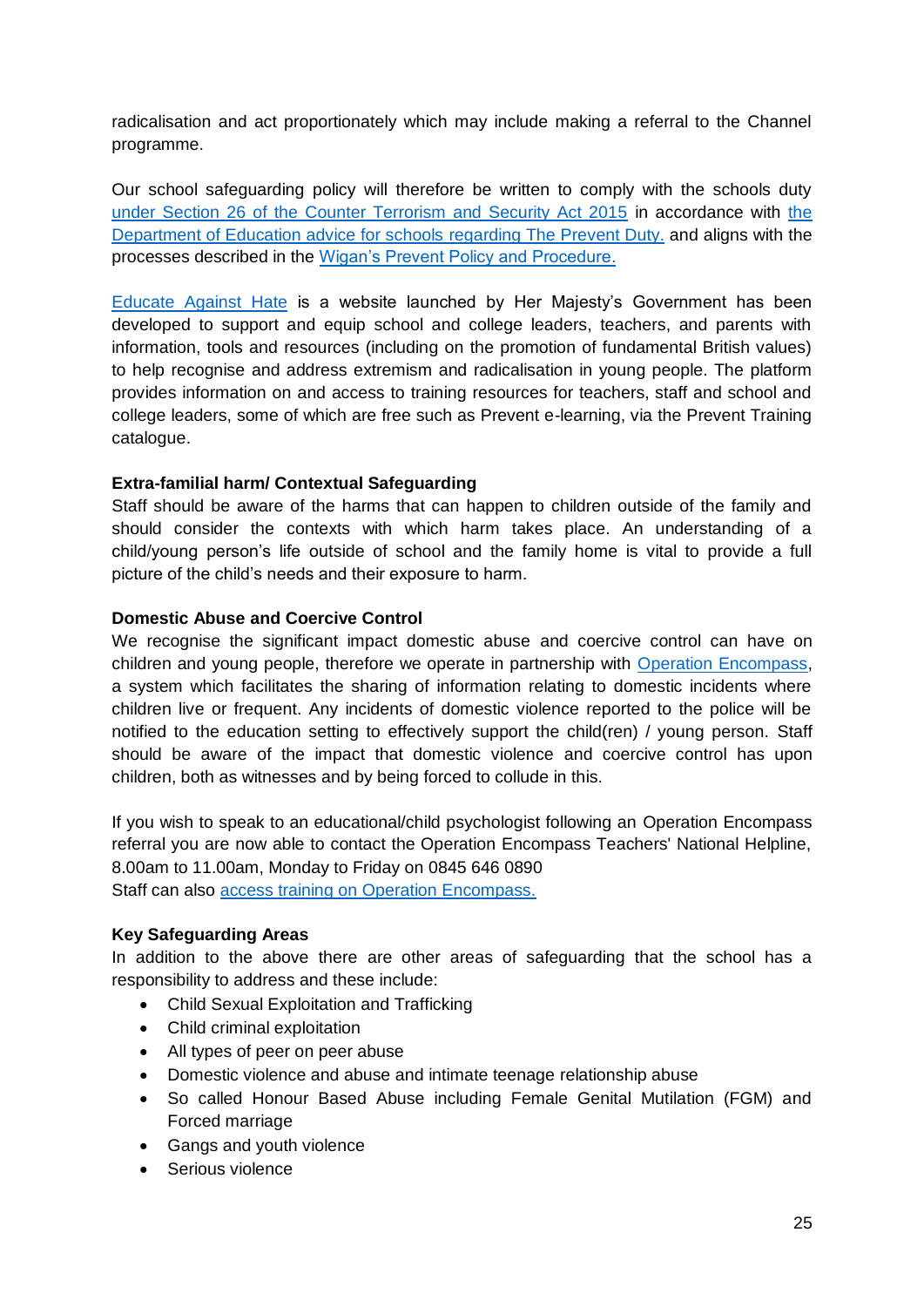- Drugs
- Fabricated or induced illness
- Child and adolescent mental health
- Faith abuse
- Radicalisation
- Private fostering
- Online sexual abuse
- Online safety
- Attendance
- Children and the court system
- Sexual violence and harassment between children
- Children with a family member in prison
- Homelessness
- Alternative provision

For further information on these key topics also see Appendix B

# **Monitoring and Evalutaion**

Our child protection policy and procedures will be monitored and updated by:

- Governing Body visits to the education setting
- SLT drop ins and discussions with children, young people, and staff
- Pupil / student surveys and questionnaires
- Scrutiny of exclusion and attendance data
- Scrutiny of GB minutes
- Logs of bullying / racist / behaviour incidents for SLT and GB to monitor
- Review of parental concerns and parent / carer questionnaires
- Review of the use of intervention strategies such as nurture room and isolation room.

# **Corona Virus (COVID-19)**

If school closed for further lockdown KCSiE (2021) remains in force throughout the response to coronavirus (COVID-19).

Our school is committed to ensuring the safety and wellbeing of all our Children and Young people. Where the DSL and safeguarding team, has identified a child to be on the edge of social care support, or who would normally receive pastoral-type support in school, they should ensure that a robust communication plan is in place for that child or young person and their family. Details of this plan must be recorded as should a record of contacts made. This plan must be reviewed regularly (at least once a fortnight) and where concerns arise, the DSL will consider any referrals as appropriate.

Our school also considers in these times, family circumstances can change quickly and therefore new families may arise as in need or vulnerable. We will keep communication with all families open which can include remote contact, phone contact, door-step visits which will be recorded. We aim to engage with every family at least once a week.We will also ensure that families are aware of how they may contact our pastoral care/ safeguarding team for support. This will be via our website.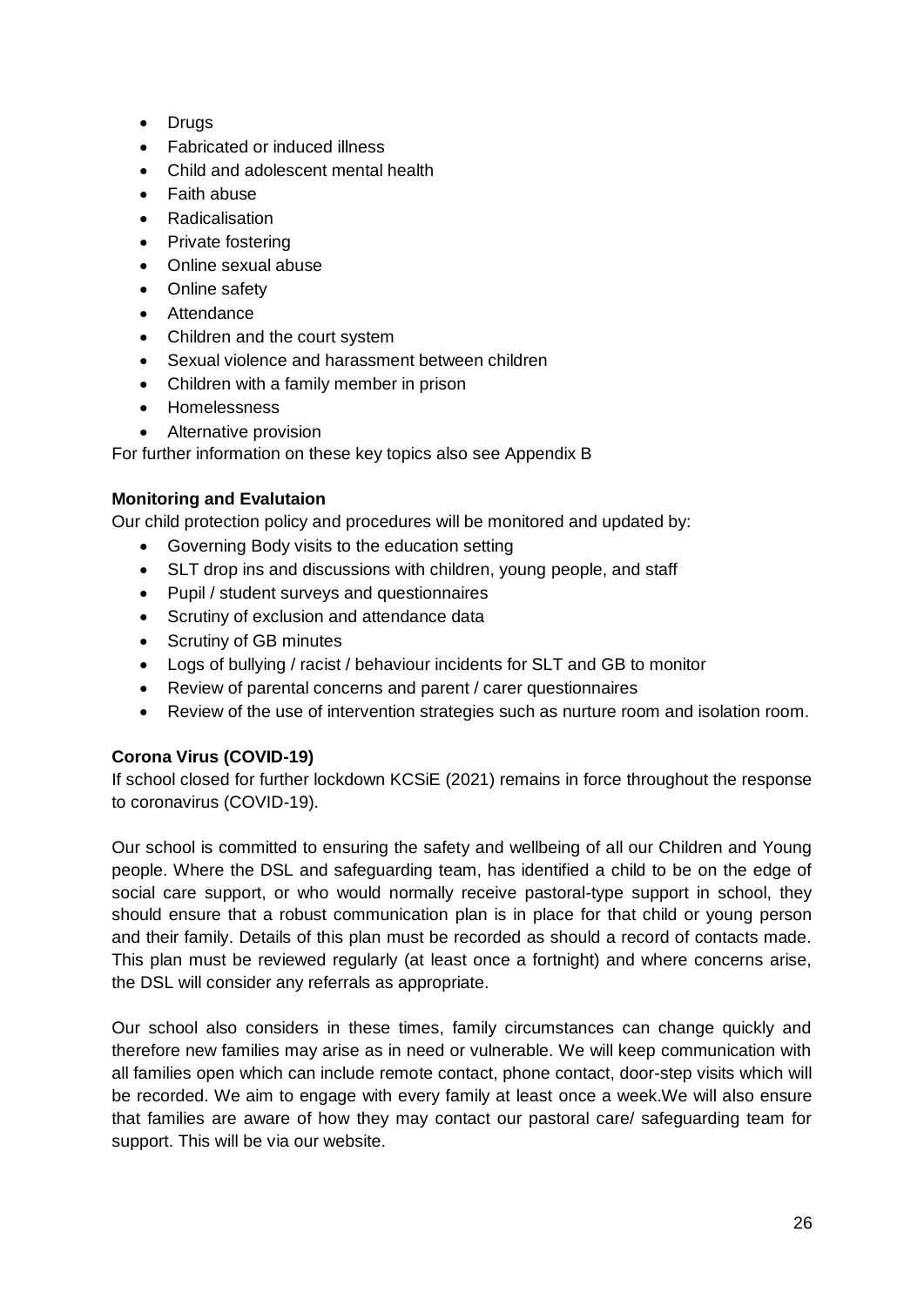Our school will share safeguarding and pastoral support messages on its website and social media pages. We recognise that school is a protective factor for children and young people, and the current circumstances, can affect the mental health of pupils and their parents/carers. We will take this into consideration when providing work and updates families and students.

As a school will ensure that where we care for children of critical workers and vulnerable children on site, we ensure appropriate support is in place for them. This will be bespoke to each child and where appropriate recorded.

# **Corona Virus (COVID-19) returning to school**

[The Department for Education has issued guidance for schools who are open during the](https://www.gov.uk/government/publications/actions-for-schools-during-the-coronavirus-outbreak/guidance-for-full-opening-schools#section-3-curriculum-behaviour-and-pastoral-support)  [pandemic.](https://www.gov.uk/government/publications/actions-for-schools-during-the-coronavirus-outbreak/guidance-for-full-opening-schools#section-3-curriculum-behaviour-and-pastoral-support)

DSL and DDSL's will be provided with more time, especially in the first few weeks of term, to help them provide support to staff and children regarding any new safeguarding and welfare concerns and the handling of referrals to children's social care and other agencies where these are appropriate, and agencies and services should prepare to work together to actively look for signs of harm.

Our school understands that guidance from the government changes frequently and will continue to revise any Corona Virus addendums through the period of COVID-19.

# **Appendix A**

#### **Types of abuse and neglect**

The following are the definition of abuse and neglect as set out in [Working Together to](https://www.gov.uk/government/publications/working-together-to-safeguard-children--2)  [Safeguard Children \(2018\)](https://www.gov.uk/government/publications/working-together-to-safeguard-children--2) however, the ultimate responsibility to assess and define the type of abuse a child or young person may be subject to is that of the Police and Children's Services – our responsibility is to understand what each category of abuse is and how this can impact on the welfare and development of our children and where we have concerns that a child or young person may be at risk of abuse and neglect (one or more categories can apply) to take appropriate action as early as possible.

#### **Signs of Abuse in Children:**

The following non-specific signs may indicate something is wrong:

- Significant change in behaviour
- Extreme anger or sadness
- Aggressive and attention-seeking behaviour
- Suspicious bruises with unsatisfactory explanations
- Lack of self-esteem
- Self-injury
- Depression
- Age inappropriate sexual behaviour

## **Risk Indicators**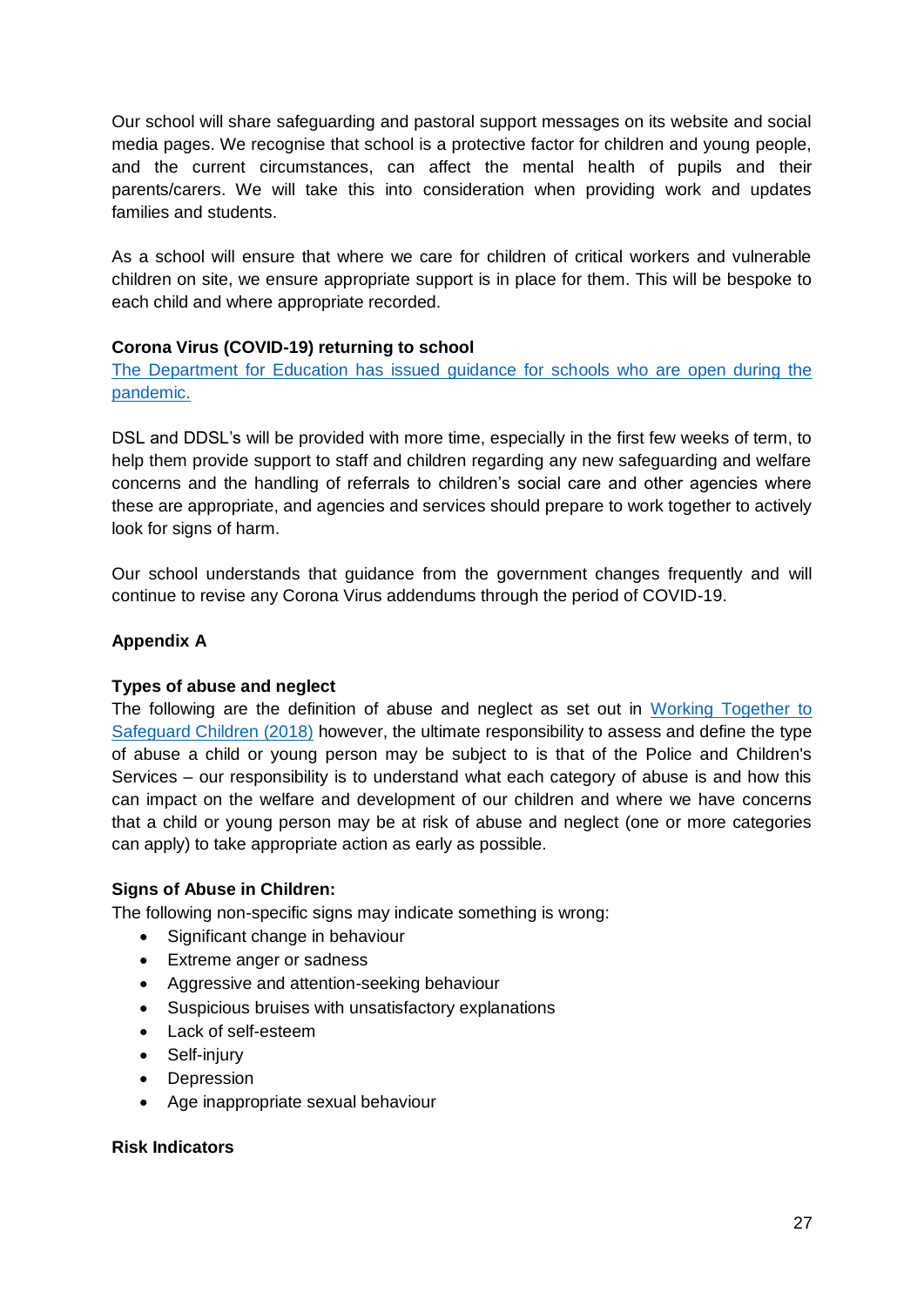The factors described in this section are frequently found in cases of child abuse. Their presence is not proof that abuse has occurred, but:

- Must be regarded as indicators of the possibility of significant harm
- Justifies the need for careful assessment and discussion with designated / named / lead person, manager, (or in the absence of all those individuals, an experienced colleague)
- May require consultation with and / or referral to Children's Services

The absence of such indicators does not mean that abuse or neglect has not occurred. In an abusive relationship the child may:

- Appear frightened of the parent/s
- Act in a way that is inappropriate to her/his age and development (though full account needs to be taken of different patterns of development and different ethnic groups)

The parent or carer may:

- Persistently avoid child health promotion services and treatment of the child's episodic illnesses
- Have unrealistic expectations of the child
- Frequently complain about/to the child and may fail to provide attention or praise (high criticism/low warmth environment)
- Be absent or misusing substances
- Persistently refuse to allow access on home visits
- Be involved in domestic abuse

Staff should be aware of the potential risk to children when individuals, previously known or suspected to have abused children, move into the household.

# **Recognising Physical Abuse**

The following are often regarded as indicators of concern:

- An explanation which is inconsistent with an injury
- Several different explanations provided for an injury
- Unexplained delay in seeking treatment
- The parents/carers are uninterested or undisturbed by an accident or injury
- Parents are absent without good reason when their child is presented for treatment
- Repeated presentation of minor injuries (which may represent a "cry for help" and if ignored could lead to a more serious injury)
- Family use of different doctors and A&E departments
- Reluctance to give information or mention previous injuries

# **Bruising**

Children can have accidental bruising, but the following must be considered as nonaccidental unless there is evidence or an adequate explanation provided:

- Any bruising to a pre-crawling or pre-walking baby follow the Bruising Protocol in non [mobile children.](https://www.wiganlscb.com/Parent/What-is-abuse/Injuries-non-mobile-children.aspx)
- Bruising in or around the mouth, particularly in small babies which may indicate force feeding.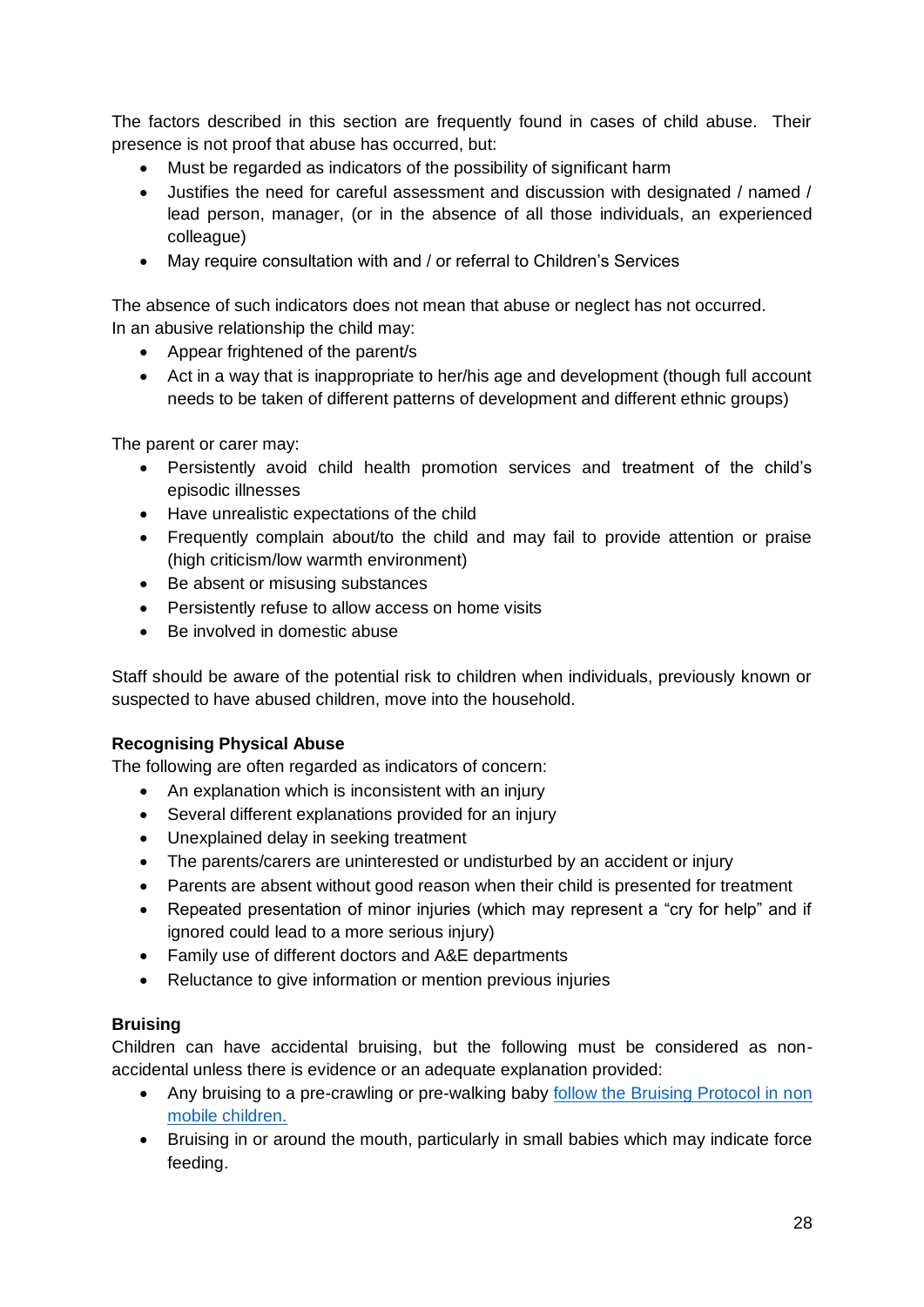- Two simultaneous bruised eyes, without bruising to the forehead, (rarely accidental, though a single bruised eye can be accidental or abusive).
- Repeated or multiple bruising on the head or on sites unlikely to be injured accidentally.
- Variation in colour possibly indicating injuries caused at different times.
- The outline of an object used e.g. belt marks, hand prints or a hair brush.
- Bruising or tears around, or behind, the earlobe/s indicating injury by pulling or twisting.
- Bruising around the face.
- Grasp marks on small children.
- Bruising on the arms, buttocks and thighs may be an indicator of sexual abuse

## **Bite Marks**

Bite marks can leave clear impressions of the teeth. Human bite marks are oval or crescent shaped. Those over 3 cm in diameter are more likely to have been caused by an adult or older child. Conisderation should also be given to animal bites. A medical opinion should be sought where there is any doubt over the origin of the bite or the circumstances around it.

## **Burns and Scalds**

It can be difficult to distinguish between accidental and non-accidental burns and scalds, and will always require experienced medical opinion. Any burn with a clear outline may be suspicious e.g:

- Circular burns from cigarettes (but may be friction burns if along the bony protuberance of the spine).
- Linear burns from hot metal rods or electrical fire elements.
- Burns of uniform depth over a large area.
- Scalds that have a line indicating immersion or poured liquid (a child getting into hot water is his/her own accord will struggle to get out and cause splash marks)
- Old scars indicating previous burns/scalds which did not have appropriate treatment or adequate explanation.
- Scalds to the buttocks of a small child, particularly in the absence of burns to the feet, are indicative of dipping into a hot liquid or bath.

# **Fractures**

Fractures may cause pain, swelling and discolouration over a bone or joint. Non-mobile children rarely sustain fractures.

- There are grounds for concern if:
- The history provided is vague, non-existent or inconsistent with the fracture type
- There are associated old fractures
- Medical attention is sought after a period of delay when the fracture has caused symptoms such as swelling, pain or loss of movement
- There is an unexplained fracture in the first year of life

# **Scars**

A large number of scars or scars of different sizes or ages, or on different parts of the body, may suggest abuse.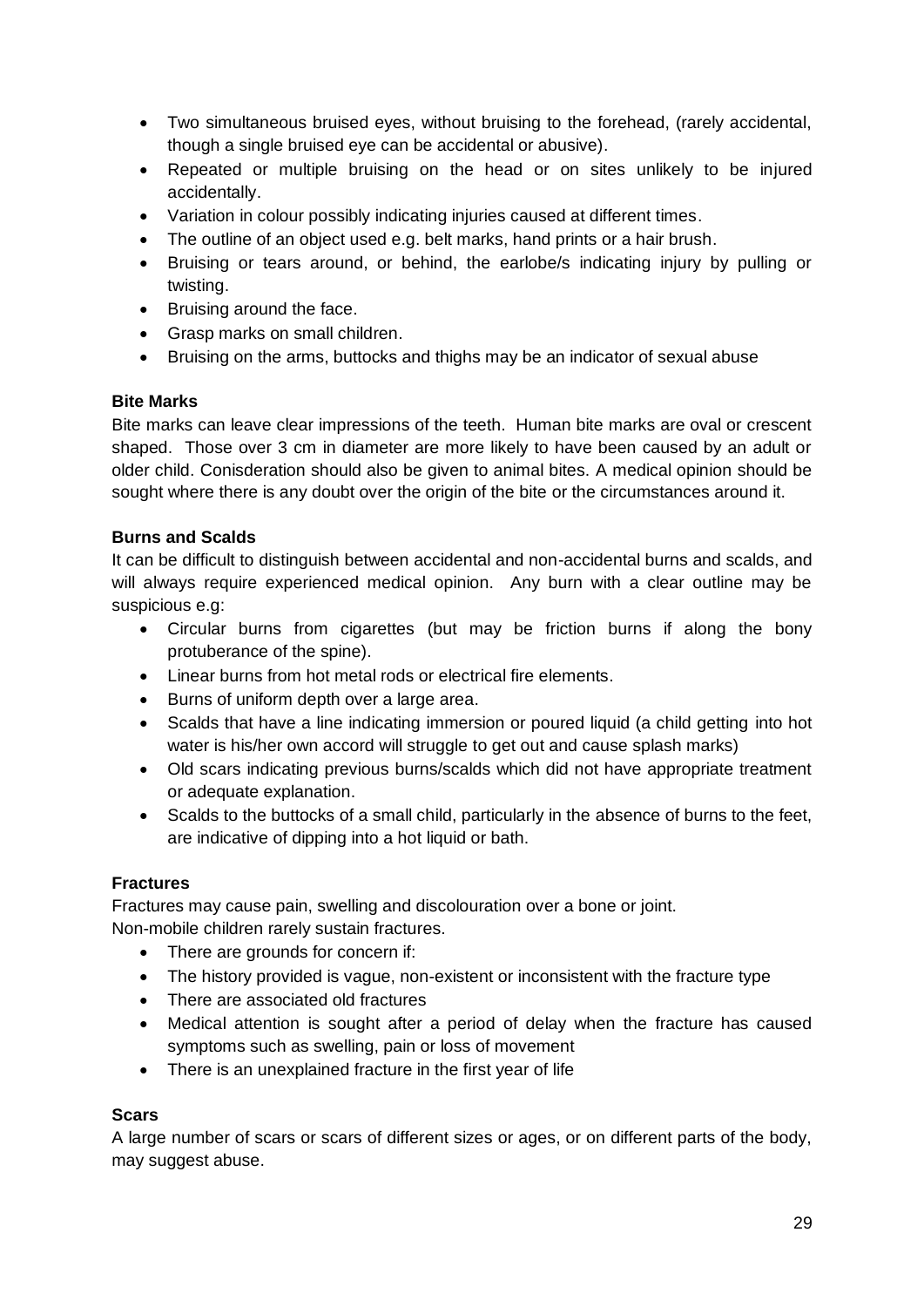# **Recognising Emotional Abuse**

Emotional abuse may be difficult to recognise, as the signs are usually behavioural rather than physical. The manifestations of emotional abuse might also indicate the presence of other kinds of abuse.

The indicators of emotional abuse are often also associated with other forms of abuse. The following may be indicators of emotional abuse:

- Developmental delay
- Abnormal attachment between a child and parent/carer e.g. anxious, indiscriminate or not attachment
- Indiscriminate attachment or failure to attach
- Aggressive behaviour towards others
- Scapegoated within the family
- Frozen watchfulness, particularly in pre-school children
- Low self esteem and lack of confidence
- Withdrawn or seen as a "loner" difficulty relating to others

#### **Recognising Neglect**

Evidence of neglect is built up over a period of time and can cover different aspects of parenting. Indicators include:

- Failure by parents or carers to meet the basic essential needs e.g. adequate food, clothes, warmth, hygiene and medical care
- A child seen to be listless, apathetic and irresponsive with no apparent medical cause
- Failure of child to grow within normal expected pattern, with accompanying weight loss
- Child thrives away from home environment
- Child frequently absent from school
- Child left with adults who are intoxicated or violent
- Child abandoned or left alone for excessive periods

#### **Recognising Signs of Sexual Abuse**

Children of all ages may be sexually abused and are frequently scared to say anything due to guilt and/or fear. This is particularly difficult for a child to talk about and full account should be taken of the cultural sensitivities of any individual child/family. Recognition can be difficult, unless the child discloses and is believed. There may be no physical signs and indications are likely to be emotional/behavioural.

Some behavioural indicators associated with this form of abuse are:

- Inappropriate sexualised conduct
- Sexually explicit behaviour, play or conversation, inappropriate to the child's age
- Continual and inappropriate or excessive masturbation
- Self-harm (including eating disorder), self mutilation and suicide attempts
- Involvement in prostitution or indiscriminate choice of sexual partners
- An anxious unwillingness to remove clothes e.g. for sports events (but this may be related to cultural norms or physical difficulties)
- Some physical indicators associated with this form of abuse are:
	- Pain or itching of genital area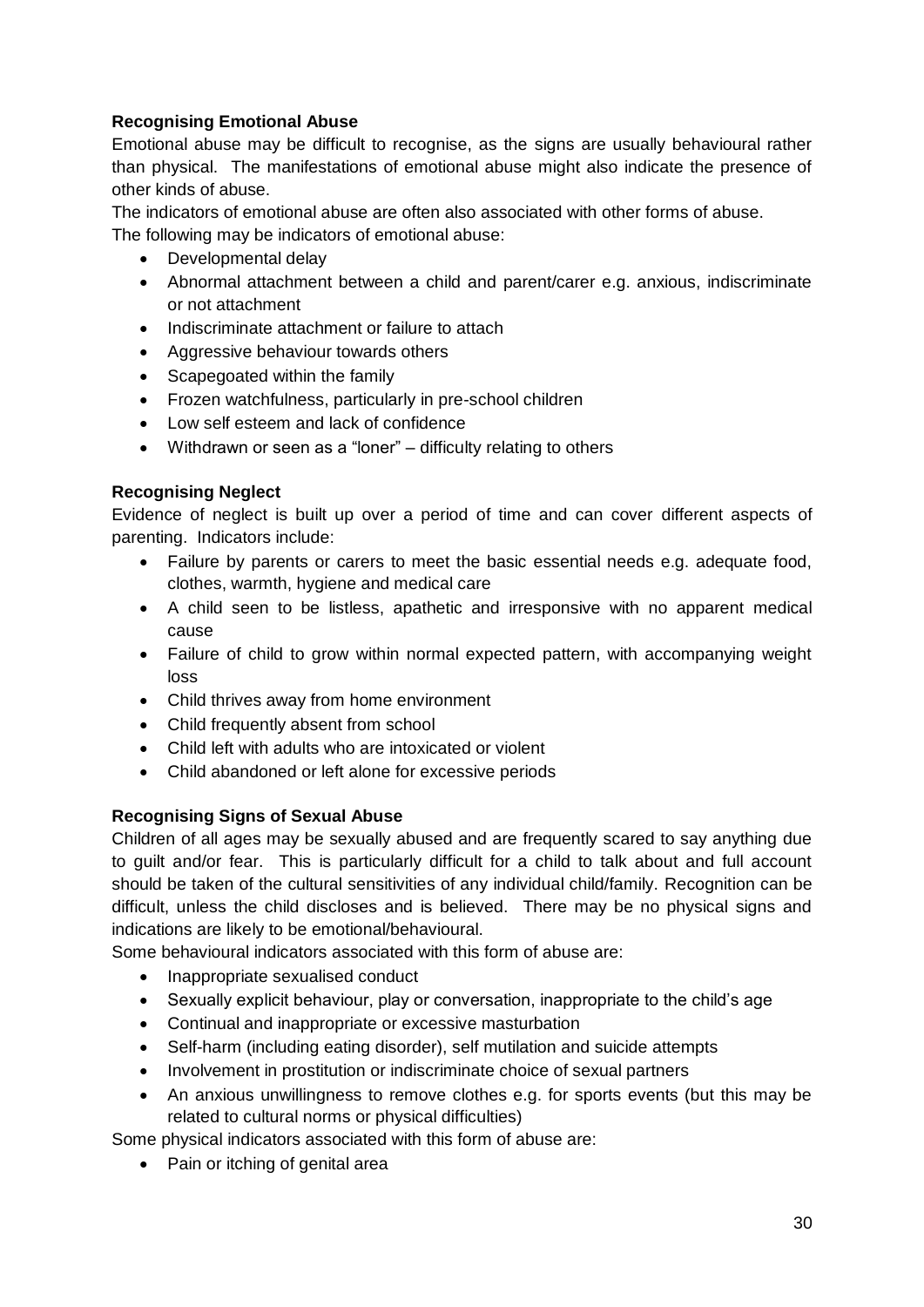- Blood on underclothes
- Pregnancy in a younger child where the the identity of the father is not disclosed
- Physical symptoms such as injuries to the genital or anal area, bruising to buttocks, abdomen and thighs, sexually transmitted disease, presence of semen on vagina, anus, external genitalia or clothing

## **Sexual Abuse by Young People**

The boundary between what is abusive and what is part of normal childhood or youthful experimentation can be blurred. The determination of whether behaviour is developmental, inappropriate or abusive will hinge around the related concepts of true consent, power imbalance and exploitation. This may include children and young people who exhibit a range of sexually problematic behaviour such as indecent exposure, obscene telephone calls, fetishism, bestiality and sexual abuse against adults, peers or children.

Developmental Sexual Activity encompasses those actions that are to be expected from children and young people as they move from infancy through to an adult understanding of their physical, emotional and behavioural relationships with each other. Such sexual activity is essentially information gathering and experience testing. It is characterised by mutuality and of the seeking of consent.

Inappropriate Sexual Behaviour can be inappropriate socially, inappropriate to development, or both. In considering whether behaviour fits into this category, it is important to consider what negative effects it has on any of the parties involved and what concerns it raises about a child or young person. It should be recognised that some actions may be motivated by information seeking, but still cause significant upset, confusion, worry, physical damage, etc. it may also be that the behaviour is "acting out" which may derive from other sexual situations to which the child or young person has been exposed.

If an act appears to have been inappropriate, there may still be a need for some form of behaviour management or intervention. For some children, educative inputs may be enough to address the behaviour. Abusive sexual activity included any behaviour involving coercion, threats, aggression together with secrecy, or where one participant relies on an unequal power base.

#### **Assessment of exploitation**

In order to more fully determine the nature of the incident the following factors should be given consideration. The presence of exploitation in terms of:

- Equality consider differentials of physical, cognitive and emotional development, power and control and authority, passive and assertive tendencies
- Consent agreement including all the following:
- Understanding that is proposed based on age, maturity, development level, functioning and experience
- Knowledge of society's standards for what is being proposed
- Awareness of potential consequences and alternatives
- Assumption that agreements or disagreements will be respected equally
- Voluntary decision
- Mental competence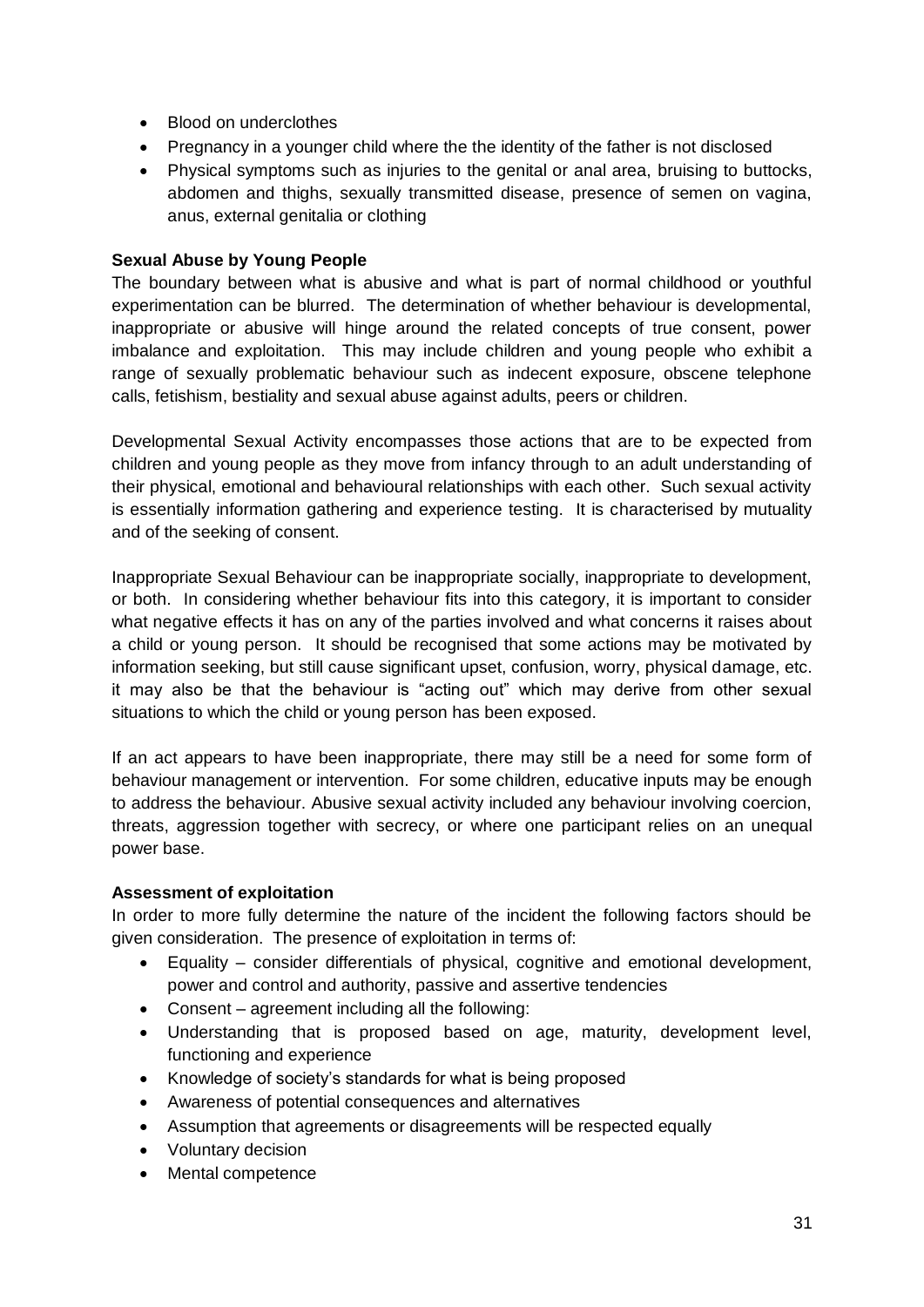Coercion – the young perpetrator who abuses may use techniques like bribing, manipulation and emotional threats of secondary gains and losses that is loss of love, friendship, etc. Some may use physical force, brutality or the threat of these regardless of victim resistance.

In evaluating sexual behaviour of children and young people, the above information should be used only as a guide.

# **Child Sexual Exploitation (CSE) and Trafficking**

CSE is a form of child sexual abuse. It occurs where an individual or group takes advantage of an imbalance of power to coerce, manipulate or deceive a child or young person under the age of 18 into sexual activity in exchange for something the victim needs or wants, and/or for the financial advantage or increased status of the perpetrator or facilitator. The victim may have been sexually exploited even if the sexual activity appears consensual. CSE does not always involve physical contact; it can also occur through the use of technology. CSE can take many forms, ranging from the seemingly 'consensual' relationship where sex is exchanged for affection or gifts, to serious organised crime by gangs and groups. What marks out exploitation is an imbalance of power in the relationship. Whilst age may be the most obvious, this power imbalance can also be due to a range of other factors including gender, sexual identity, cognitive ability, physical strength, status, and access to economic or other resources. The perpetrator always holds some kind of power over the victim which increases as the exploitative relationship develops. CSE involves varying degrees of coercion, intimidation or enticement, including unwanted pressure from peers to have sex, sexual bullying including cyberbullying and grooming. However, it also important to recognise that some young people who are being sexually exploited do not exhibit any external signs of this abuse.

Indicators include:

- underage sexual activity
- inappropriate sexual or sexualised behaviour
- sexually risky behaviour, 'swapping' sex
- repeat sexually transmitted infections
- repeat pregnancy, abortions, miscarriage
- receiving unexplained gifts or gifts from unknown sources
- having multiple mobile phones and worrying about losing contact via mobile
- having unaffordable new things (clothes, mobile) or expensive habits (alcohol, drugs)
- changes in the way they dress
- going to hotels or other unusual locations to meet friends
- seen at known places of concern
- moving around the country, in new towns or cities, not knowing where they are
- getting in/out of different cars driven by unknown adults
- having older boyfriends or girlfriends
- contact with known perpetrators
- involved in abusive relationships, intimidated and fearful of certain people or situations
- hanging out with groups of older people, or anti-social groups, or with other vulnerable peers
- associating with other young people involved in sexual exploitation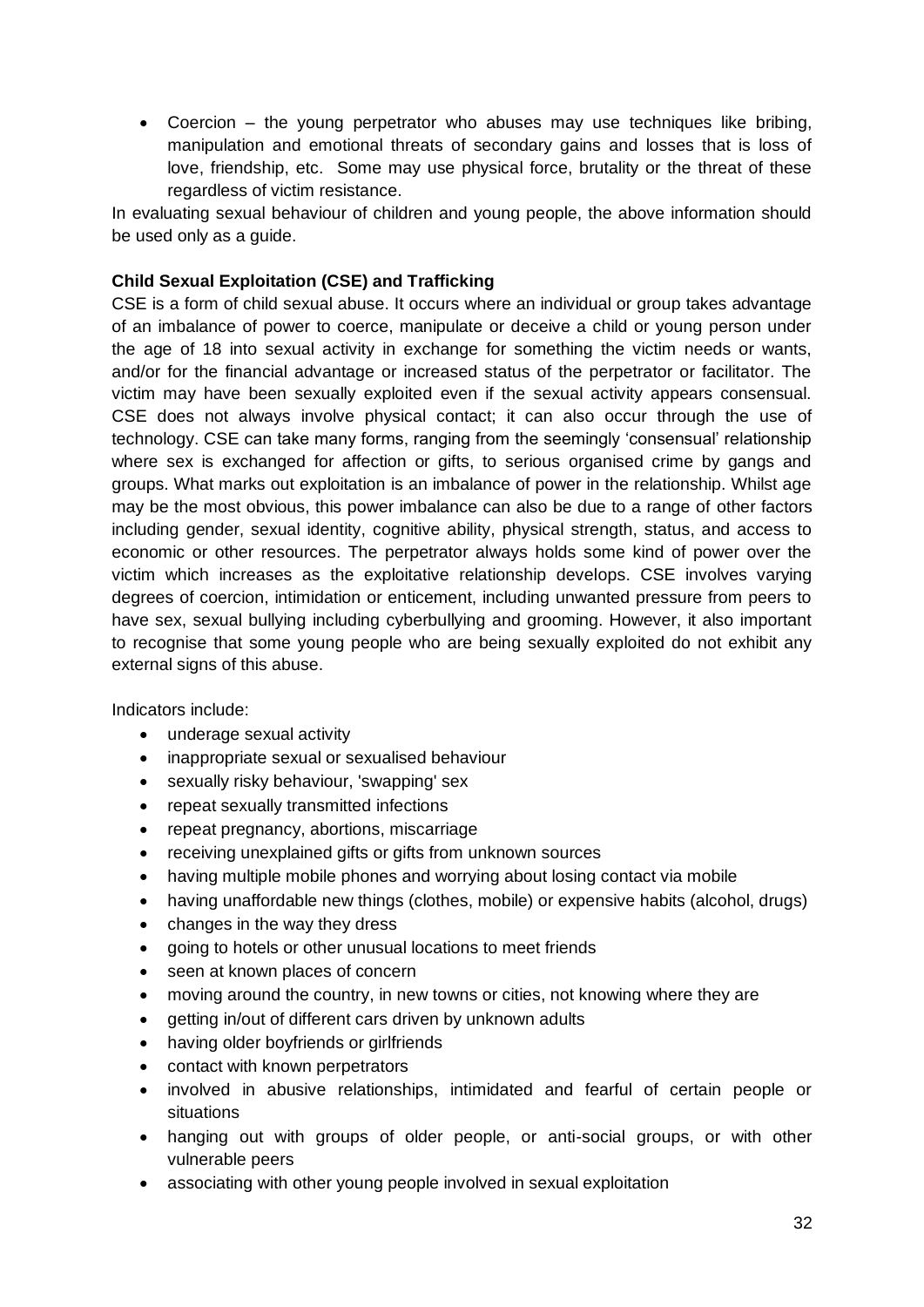- recruiting other young people to exploitative situations
- truancy, exclusion, disengagement with school, opting out of education altogether
- unexplained changes in behaviour or personality (chaotic, aggressive, sexual)
- mood swings, volatile behaviour, emotional distress
- self-harming, suicidal thoughts, suicide attempts, overdosing, eating disorders
- drug or alcohol misuse
- getting involved in crime
- police involvement, police records
- involved in gangs, gang fights, gang membership
- injuries from physical assault, physical restraint, sexual assault.

## **Child Criminal Exploitation/ County Lines**

Criminal exploitation of children is a geographically widespread form of harm that is a typical feature of county lines criminal activity: drug networks or gangs groom and exploit children and young people to carry drugs and money from urban areas to suburban and rural areas, market and seaside towns. Consideration should be given to the trafficking element of this area of safeguarding and if appropriate a referral is made to the National Referral Mechanism. Staff should be aware of the Criminal [Exploitation of children and vulnerable](https://www.gov.uk/government/publications/criminal-exploitation-of-children-and-vulnerable-adults-county-lines)  [adults: county lines guidance.](https://www.gov.uk/government/publications/criminal-exploitation-of-children-and-vulnerable-adults-county-lines)

Indicators Include:

- Returning home late, staying out all night or going missing
- Being found in areas away from home
- Increasing drug use, or being found to have large amounts of drugs on them
- Being secretive about who they are talking to and where they are going
- Unexplained absences from school, college, training or work
- Unexplained money, phone(s), clothes or jewellery
- Increasingly disruptive or aggressive behaviour
- Using sexual, drug-related, or violent language you would not expect them to know
- Coming home with injuries or looking particularly disheveled
- Having hotel cards or keys to unknown places.

#### **Gangs and youth violence**

Teachers and designated staff have a range of powers in relation to discipline to tackle problems, including violence, in the school environment. Such powers cover disciplinary actions, the power to restrain violent pupils, and the power to search pupils for prohibited items.

#### **Serious Violence**

All staff should be aware of the signs that indicate a child is at risk of, or involved with serious violence, this includes: absence from school, change of friendship group, unexplained injuries, self- harm, unexplained gifts or possessions. [Staff should also be](https://www.gov.uk/government/publications/advice-to-schools-and-colleges-on-gangs-and-youth-violence)  [aware of relevant guidance: Preventing youth violence and gang involvement](https://www.gov.uk/government/publications/advice-to-schools-and-colleges-on-gangs-and-youth-violence)

#### **Drugs**

As part of school's duty to promote pupils' wellbeing, we have a role to play in preventing drug misuse as part of our pastoral responsibilities (health and wellbeing/Healthy Schools)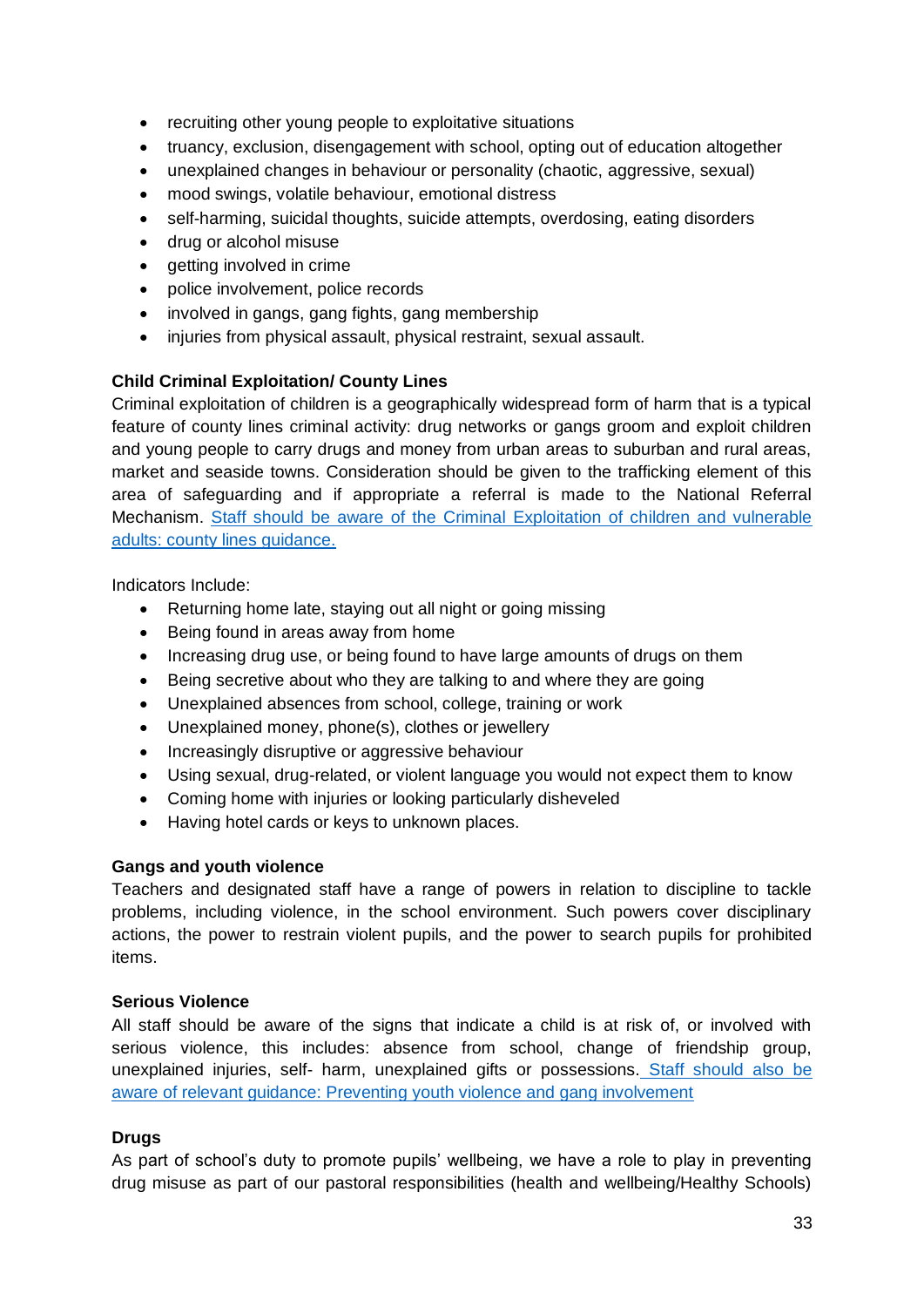and to support the [Government's drug strategy \(2017\).](https://www.gov.uk/government/publications/drug-strategy-2017) Our school will support students by providing information, advice and support via the curriculum and give students the confidence, resilience and risk management skills to resist risky behaviours and recover. The Department of Education and Association of Chief Police Officers have provided [Drug](https://assets.publishing.service.gov.uk/government/uploads/system/uploads/attachment_data/file/270169/drug_advice_for_schools.pdf)  [Advice for Schools to support this aim.](https://assets.publishing.service.gov.uk/government/uploads/system/uploads/attachment_data/file/270169/drug_advice_for_schools.pdf) Schools also have the power to search pupils for drugs where there is a belief this student is in possession of criminal property.

#### **Faith abuse**

The National Action Plan to Tackle Child Abuse Linked to Faith or Belief is intended to help raise awareness of the issue of child abuse linked to faith or belief and to encourage practical steps to be taken to prevent such abuse. Schools should promote equality and awareness around cultural and religious practices.

#### **Honour Based Abuse**

So-called 'honour-based' Abuse (HBA) encompasses incidents or crimes which have been committed to protect or defend the honour of the family and/or the community, including Female Genital Mutilation (FGM), forced marriage, and practices such as breast ironing. Abuse committed in the context of preserving "honour" often involves a wider network of family or community pressure and can include multiple perpetrators. It is important to be aware of this dynamic and additional risk factors when deciding what form of safeguarding action to take. All forms of HBA (regardless of the motivation) and should be handled and escalated as such. Professionals in all agencies, and individuals and groups in relevant communities, need to be alert to the possibility of a child being at risk of HBA, or already having suffered HBA.

If you have concerns about an individual, the following helplines will be able to support you Honour Network (Karma Nirvana): 0800 5999 247 (Monday to Friday, 9am – 5pm) Government Forced Marriage Unit 0207 008 0151 or 0207 008 1500 (out of hours) In emergencies, dial 999.The [Home Office have produced further information on forced](https://www.gov.uk/stop-forced-marriage) [marriage.](https://www.gov.uk/stop-forced-marriage)

#### **Female Genital Mutilation (FGM)**

FGM comprises all procedures involving partial or total removal of the external female genitalia or other injury to the female genital organs for non-medical reasons. It is illegal in the UK and a form of child abuse with long-lasting harmful consequences. Professionals in all agencies, individuals and groups from the wider communities, need to be alert to the possibility of a child being at risk of FGM, or already having suffered FGM. There are a range of potential risk indicators which may indicate that a child may be subjected to FGM or may have suffered FGM. These are detailed in the [Multi-agency statutory guidance on](https://www.gov.uk/government/publications/multi-agency-statutory-guidance-on-female-genital-mutilation)  [female genital mutilation issued by the home office.](https://www.gov.uk/government/publications/multi-agency-statutory-guidance-on-female-genital-mutilation)

Whilst all staff should speak to the DSL/ DDSL with regard to any concerns about FGM, there is a specific legal duty on teachers. If a teacher, in the course of their work in the profession, discovers that an act of FGM appears to have been carried out on a child under the age of 18, the teacher must report this to the police (KCSIE 2020). This should be completed in consultation with the DSL but the responsibility of reporting lies with the staff member who identified the concern.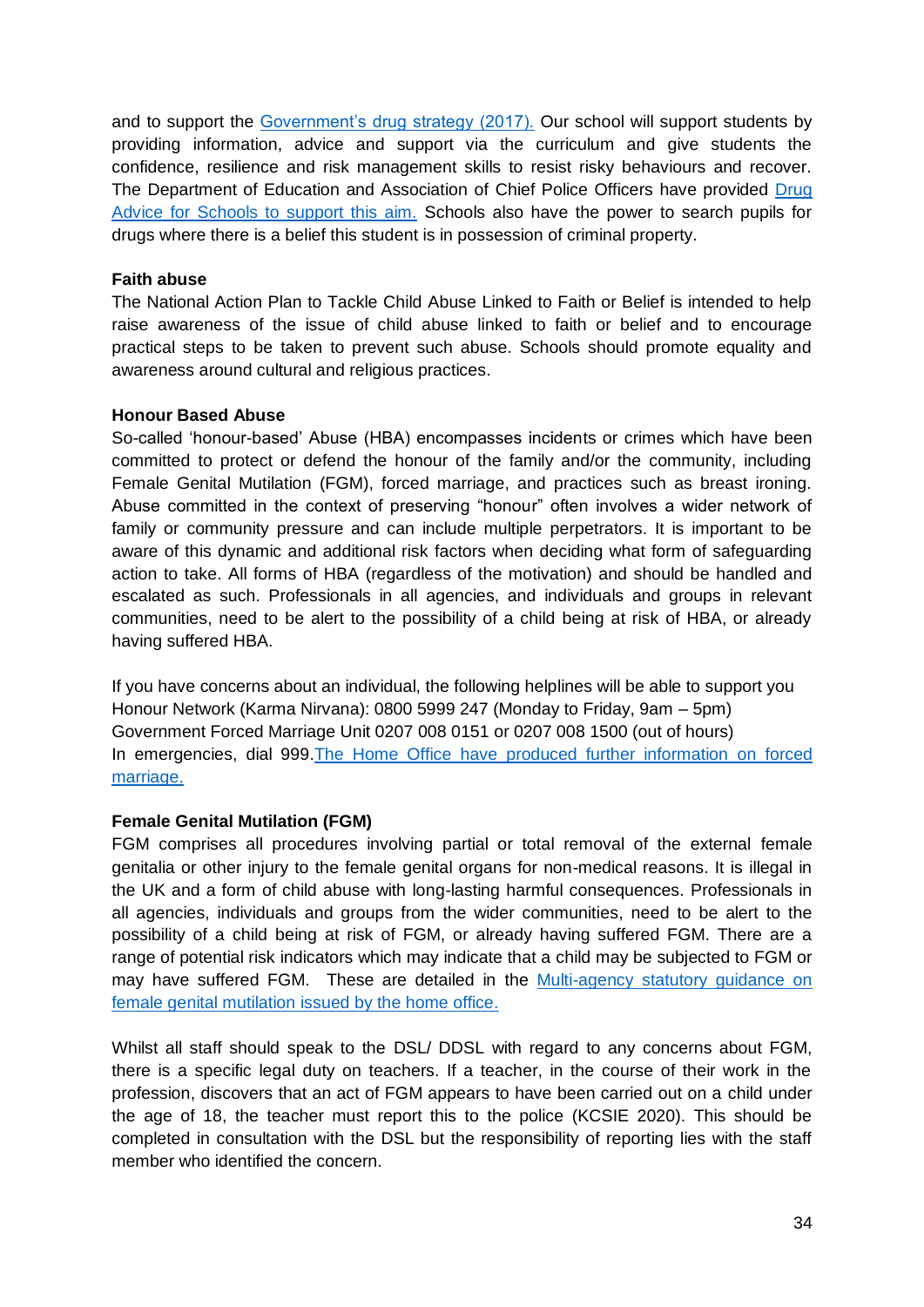# **Why is it carried out?**

Belief that:

- FGM brings status/respect to the child social acceptance for marriage
- Preserves a child's virginity
- Part of being a woman / rite of passage
- Upholds family honour
- Cleanses and purifies the child
- Gives a sense of belonging to the community
- Fulfils a religious requirement
- Perpetuates a custom/tradition
- $\bullet$  Helps the child be clean / hygienic
- Is cosmetically desirable
- Mistakenly believed to make childbirth easier
- Circumstances and occurrences that may point to FGM happening
	- Child talking about getting ready for a special ceremony
	- Family taking a long trip abroad
	- Child's family being from one of the 'at risk' communities for FGM (Kenya, Somalia, Sudan, Sierra Leon, Egypt, Nigeria, Eritrea as well as non-African communities including Yemeni, Afghani, Kurdistan, Indonesia and Pakistan)
	- Knowledge that the child's sibling has undergone FGM
	- Child talks about going abroad to be 'cut' or to prepare for marriage

Signs that may indicate a child has undergone FGM:

- Prolonged absence from school and other activities
- Behaviour change on return from a holiday abroad, such as being withdrawn and appearing subdued
- Bladder or menstrual problems
- Finding it difficult to sit still and looking uncomfortable
- Complaining about pain between the legs
- Mentioning something somebody did to them that they are not allowed to talk about
- Secretive behaviour, including isolating themselves from the group
- Reluctance to take part in physical activity
- Repeated urinal tract infection
- Disclosure

The 'One Chance' rule- As with Forced Marriage there is the 'One Chance' rule. It is essential that settings /schools/colleges take action **without delay**.

# **Peer on Peer Abuse**

Peer or Peer Abuse includes:

- Bullying, including cyber bullying
- Physical Abuse including intimate partner abuse
- Sexual Violence including CSE, Sexual Harassment, Sexting and Upskirting
- Initiation and Hazing type violence including rituals, challenges, and other activities involving harassment, abuse or humiliation as a way of initiating a person into a group
- Gang violence, threats or coercion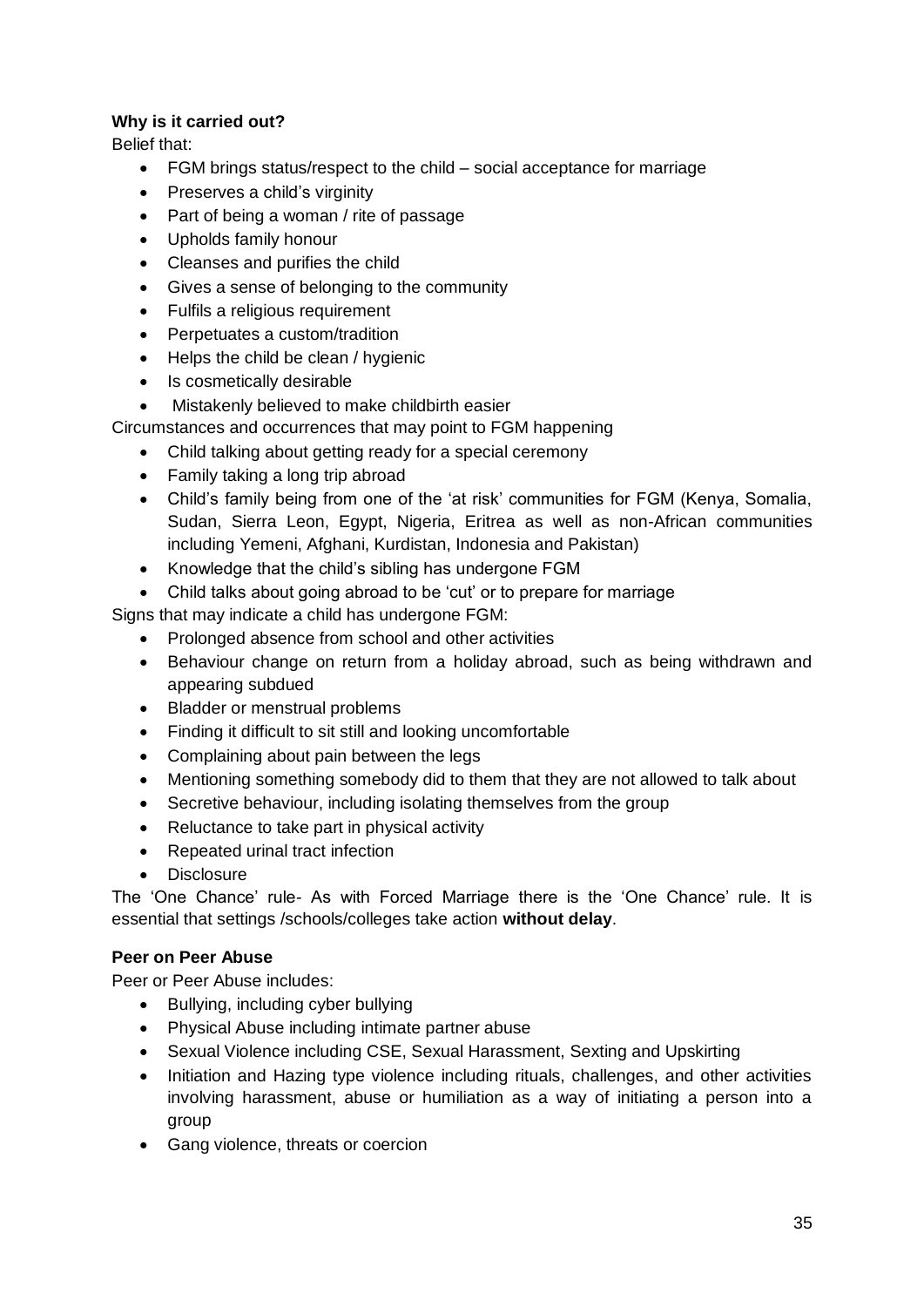All schools are required to have due regard to the need to eliminate discrimination, harassment and victimisation and other conduct that is prohibited under the Equality Act [2010.](https://www.legislation.gov.uk/ukpga/2010/15/contents) Schools should tackle prejudice and promote understanding between those who share a protected characteristic and those who do not, as set out in the Equality Act 2010.The definition that has been adopted by the government and should be used when considering prejudice related incidents 'A prejudice related incident is any incident which is perceived to be prejudice by the victim or any other person'

## **Domestic violence, coercive control and abuse, Gender-based violence and teenage relationship abuse**

Domestic abuse (over 16 years) and teenage relationship abuse (under 16 years) involves any incident or pattern of incidents of controlling, coercive, threatening behaviour, violence or abuse between those who are, or have been in relationships or family members regardless of gender or sexuality and is applicable to teenagers as teenage relationship abuse or intimate partner abuse. The curriculum should enable children and adolescents to understand what constitutes a healthy relationship, consent and tackle gendered stereotypes.

#### **Sexual Violence and Sexual Harassment**

Sexual Violence and harassment can occur between two children of any sex. They can also occur through a group of children sexually assaulting or sexually harassing a single child or group of children.

Sexual violence and sexual harassment exist on a continuum and may overlap, they can occur online and offline (both physical and verbal) and are never acceptable. It is important that all children involved are taken seriously and offered appropriate support. The law says anyone under the age of 13 can never legally give consent. This means that anyone who engages in any sexual activity with a child who is 12 or younger is breaking the law. Sexual activity with a child who is under 13 should always result in a child protection referral.

Sexually harmful incidents should be viewed by professionals as a safeguarding concern and both victim and perpetrator should be supported. The school should have systems in places to support both students in the school setting to feel safe and heard should an incident occur.

School staff should be alert to negative sexualised or gendered language and behaviours and should be robust in tackling these, not brushing them off as 'part of growing up', 'boys will be boys' or 'banter'.

#### **Online Sexual Abuse**

Online sexual abuse involved the use of technology to manipulate, exploit, coerce or intimidate a child to (but not limited to) engage in sexual activity, produce sexual material/content, force a child to look at or watch sexual activities, encourage a child to behave in sexually inappropriate ways or groom a child in preparation for sexual abuse (either online or offline). It can also involve directing others to, or coordinating, the abuse of children online. As with other forms of sexual abuse, online abuse can be misunderstood by the child and others as being consensual, occurring without the child's immediate recognition or understanding of abusive or exploitative conduct. In addition, fear of what might happen if they do not comply can also be a significant influencing factor. No child under the age of 18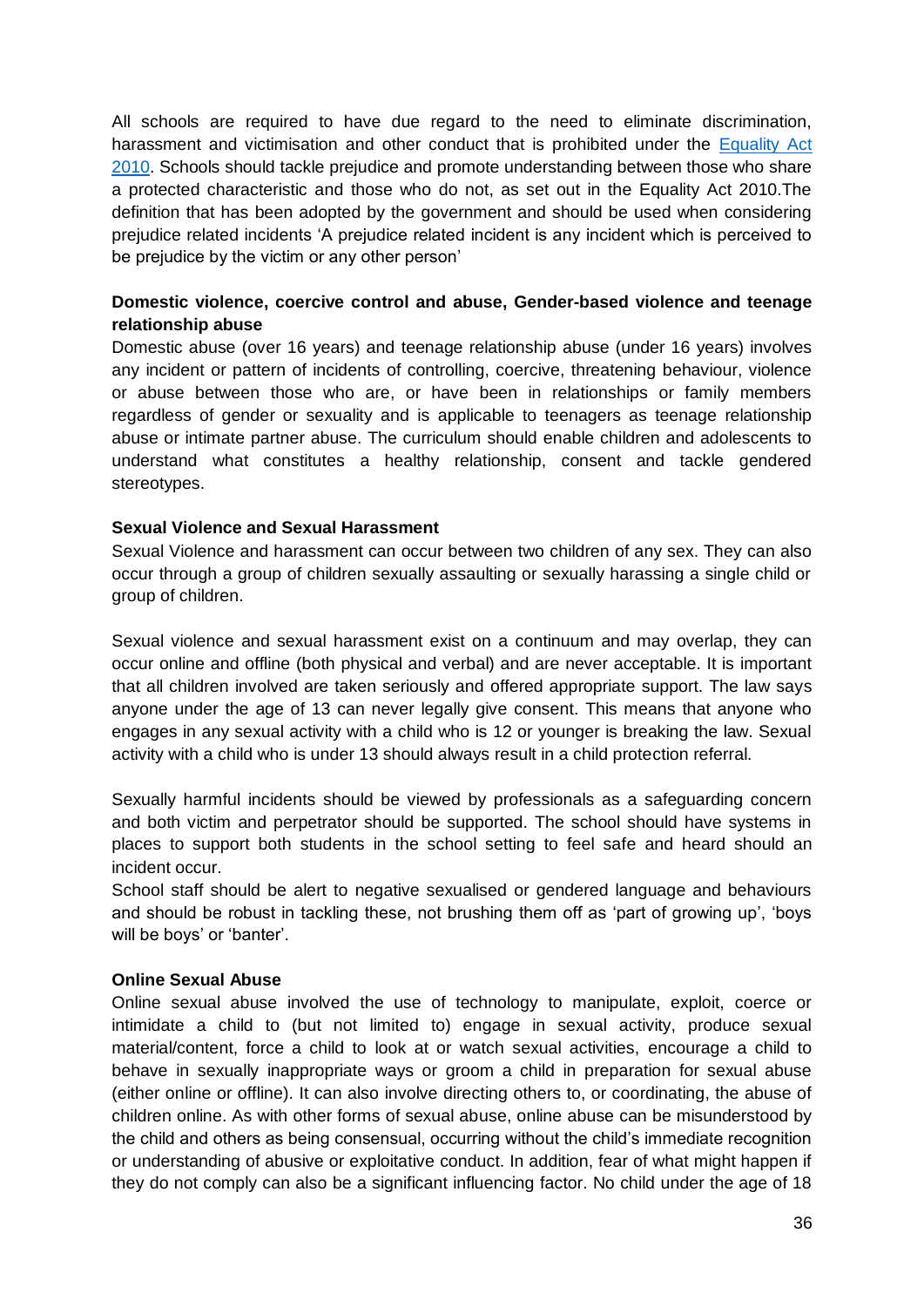can consent to being abused or exploited. Financial gain can be a feature of online child sexual abuse, it can involve serious organised crime and it can be carried out by either adults or peers.

# **Online Safety**

The topic of online safety is considerable and can be linked to issues such as child sexual exploitation, bullying and radicalisation. Issues can be categorised into three areas of risk:

- Content: being exposed to illegal, inappropriate or harmful material; e.g. Pornography, fake news, racist or radical and extremist views;
- Contact: being subjected to harmful online interaction with other users; e.g. commercial advertising as well as adults posing as children or young adults; and
- Conduct: personal online behaviour that increases the likelihood of, or causes, harm; e.g. making, sending and receiving explicit images, or online bullying.

The school will ensure it is proactive in addressing online safety through:

- Education of pupils through the curriculum;
- Keeping parents up to date on how to support keeping their children to keep safe online; the government has released new guidance for parents to support children's online activity [Coronavirus \(COVID-19\) support for parents and carers to keep](https://www.gov.uk/government/publications/coronavirus-covid-19-keeping-children-safe-online/coronavirus-covid-19-support-for-parents-and-carers-to-keep-children-safe-online)  [children safe online](https://www.gov.uk/government/publications/coronavirus-covid-19-keeping-children-safe-online/coronavirus-covid-19-support-for-parents-and-carers-to-keep-children-safe-online)
- Reviewing online safety practices as part of a whole school approach to online safety;
- Filtering and monitoring to protect users but not leading to unreasonable restrictions;
- Staff training which is integrated, aligned and considered as part of the overarching safeguarding approach;
- Information sharing to enable the school community to be kept up to date.

[For further information see government guidance Teaching online safety in school](https://www.gov.uk/government/publications/teaching-online-safety-in-schools)

# **Child and Adolescent Mental Health**

All staff should also be aware that mental health problems can, in some cases, be an indicator that a child has suffered or is at risk of suffering abuse, neglect or exploitation. Only appropriately trained professionals should attempt to make a diagnosis of a mental health problem. Staff however, are well placed to observe children day-to-day and identify those whose behaviour suggests that they may be experiencing a mental health problem or be at risk of developing one.

Where children have suffered abuse and neglect, or other potentially traumatic adverse childhood experiences, this can have a lasting impact throughout childhood, adolescence and into adulthood. It is key that staff are aware of how these children's experiences, can impact on their mental health, behaviour and education.

If staff have a mental health concern about a child that is also a safeguarding concern, immediate action should be taken, following their child protection policy and speaking to the DSL/DDSL. Good mental health and resilience are fundamental to our children's physical health, relationships, education and to achieving their potential. The school should promote positive self-esteem and tackling behaviours such as bullying that can impact a young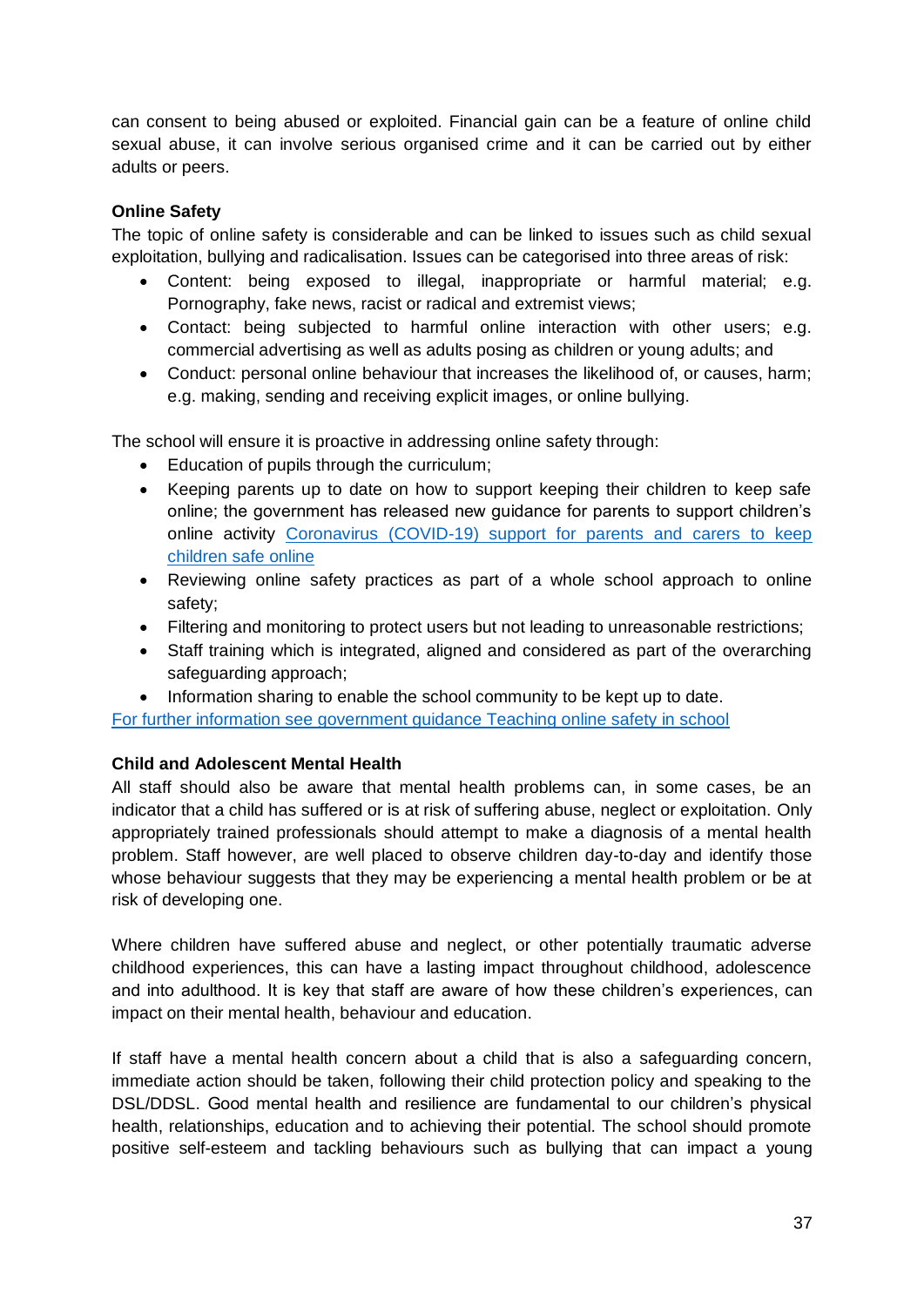person's self-esteem. Pastoral care should be available to those with mental health concerns as well as staff being aware of pathways for young people to Early Help and CAHMS.

## **Fabricated or induced illness**

[This supplementary guidance, Safeguarding Children in whom Illness is Fabricated or](https://www.gov.uk/government/publications/safeguarding-children-in-whom-illness-is-fabricated-or-induced)  [Induced \(2008\),](https://www.gov.uk/government/publications/safeguarding-children-in-whom-illness-is-fabricated-or-induced) sets out a national framework within which agencies and professionals at local level – individually and jointly – draw up and agree upon their own more detailed ways of working together where illness may be being fabricated or induced in a child by a carer who has parenting responsibilities for them.

#### **Homelessness**

Being homeless or being at risk of becoming homeless presents a real risk to a child's welfare. The designated safeguarding lead (and any deputies) should be aware of contact details and referral routes in to the Local Housing Authority so they can raise/progress concerns at the earliest opportunity. Further information can be found in relation to local authorities duties to intervene at an early stage in the [Homelessness](https://www.gov.uk/guidance/homelessness-code-of-guidance-for-local-authorities) Code of Guidance.

#### **Alternative Provision**

Where a school places a pupil with an alternative provider, the school continues to be responsible for the safeguarding of that pupil, and should be satisfied that the provider meets the needs of the pupil. Schools should obtain written confirmation from the alternative provider that appropriate safeguarding checks have been carried out on individuals working at the establishment, i.e. those checks that the school would otherwise perform in respect of its own staff. For children who attend an alternative provision academy these conditions should be outlined in their Education and Skills Funding Agency (EFSA) funding agreement. A separate letter outlining this has been provided by Three Towers and can be requested by emailing [WSCBtraining@wigan.gov.uk.](mailto:WSCBtraining@wigan.gov.uk)

# **Children and the Court System**

A child may at some point experience the court system for a number of different reasons this may include being a witness to a crime or it could be as a result of child care arrangement being made in the Family Court. Whatever the reasons it is important the child is supported through this process.

# **Children with a Family Member in Prison**

Children and young people whereby a family member is in prison are at risk of poor outcomes including poverty, stigma, isolation and poor mental health. [The National](https://www.nicco.org.uk/)  [Information Centre on Children of Offenders \(NICCO\)](https://www.nicco.org.uk/) provides information designed to support professionals working with offenders and their children, to help mitigate negative consequences for those children.

# **Additional information about key safeguarding areas can also be found in KCSiE 2020 - Annex A.**

# **Appendix B**

**Key Documentation, procedures and guidance**

- [Advice to schools and colleges on gang and youth violence \(2013\)](https://www.gov.uk/government/publications/advice-to-schools-and-colleges-on-gangs-and-youth-violence)
- [Alternative provision](https://www.gov.uk/government/publications/alternative-provision) (2016)